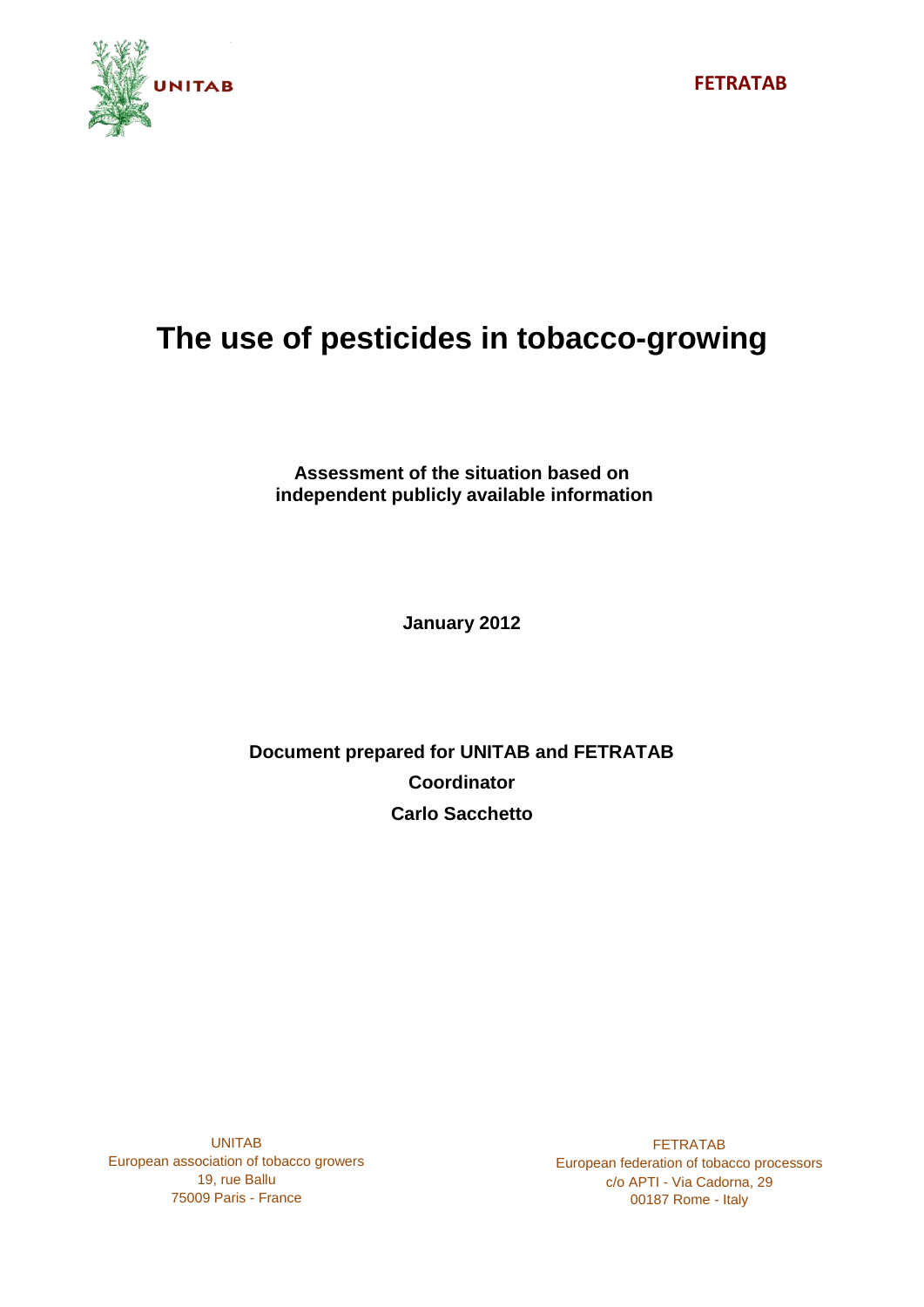#### **Abstract**

Tobacco is often accused of using more pesticides than other crops.The examination of surveys published by the US Department of Agriculture show that pesticide use o tobacco is much lower than on other major crops such as apples, citrus, strawberries, potatoes, carrots or onions.

The evaluation of the use rates on the labels of pesticides publicly available i a nmber of countries (chosen for the facility of reading the language) shows that the rate of use of tobacco are in line if not lower than those of many other crops.

Tobacco companies work with tobacco boards, universities and agrochemical producers to train farmers on the safe use of pesticides and to develop information on integrated pest management in order to minimize the amount of pesticides needed.

#### **Background**

1

One of the main charges against tobacco-growing needs high inputs of pesticides.

The Framework Convention on Tobacco Control (FCTC) has set up a Working Group on economically sustainable alternatives to tobacco-growing. The Working Group summarized in such a way the impact of tobacco growing:

"Various occupational risks related to tobacco growing were reviewed, including ….. pesticide intoxication,…. The group acknowledged that tobacco growing causes biodiversity losses, land pollution due to pesticides, …."<sup>1</sup>

#### **Evidence from official documents**

There are not many official comparative studies reporting the amount of plant protection products used on different crops which allow understand whether tobacco uses more agrochemicals than other crops. However some information can be taken from the database of the US Department of Agriculture, which conducted a survey on the use of plant protection products in 1992, 1997 and 2002<sup>2</sup>. It appears clearly that tobacco uses less agrochemicals than other major crops such as strawberries, citrus fruits, apples, potatoes or carrots.

| Total               | 1992       |             |         | 1997       |             |         | 2002       |             |         |
|---------------------|------------|-------------|---------|------------|-------------|---------|------------|-------------|---------|
| pesticide<br>use    | acres crop | lb          | lb/acre | acres crop | lb          | lb/acre | acres crop | lb          | lb/acre |
| Apples              | 497.903    | 25,153,654  | 50.519  | 632,642    | 24.345.397  | 38.482  | 458.227    | 19,490,672  | 42.535  |
| Carrots             | 109.640    | 6.086.431   | 55.513  | 133,337    | 11.049.047  | 82.866  | 111.680    | 700.897     | 6.276   |
| Citrus              | 878.300    | 36.111.808  | 41.116  | 1.343.919  | 85,851,908  | 63.882  | 1.277.214  | 76.968.901  | 60.263  |
| Cotton              | 11.120.700 | 119,318,325 | 10.729  | 13.227.053 | 75,998,748  | 5.746   | 12.400.209 | 49,252,338  | 3.972   |
| Maize               | 91,336,196 | 239,613,818 | 2.623   | 75,522,035 | 225,439,649 | 2.985   | 75,042,567 | 168,149,418 | 2.241   |
| <b>Onions</b>       | 167.076    | 2,776,046   | 16.615  | 163.950    | 7,214,925   | 44.007  | 162,393    | 6,199,309   | 38.175  |
| Potatoes            | 1,326,000  | 59,607,034  | 44.953  | 1,353,108  | 110,681,406 | 81.798  | 1,263,995  | 105,809,224 | 83.710  |
| <b>Strawberries</b> | 57,778     | 9,073,965   | 157.049 | 52.310     | 11,819,073  | 225.943 | 56.897     | 10,465,190  | 183.932 |
| Tobacco             | 1,054,970  | 24,400,552  | 23.129  | 838,159    | 26,974,241  | 32.183  | 454.913    | 14,336,648  | 31.515  |

 $1$  FCTC: "Study group on economically sustainable alternatives to tobacco growing (in relation to Articles 17 and 18 of the Convention)", doc. FCTC/COP/3/11, 4 September 2008, [http://apps.who.int/gb/fctc/PDF/cop3/FCTC\\_COP3\\_11-en.pdf](http://apps.who.int/gb/fctc/PDF/cop3/FCTC_COP3_11-en.pdf) 2 US National Pesticide Use Database 1992, 1997, 2002,

[http://www.croplifefoundation.org/cpri\\_npud2002.htm](http://www.croplifefoundation.org/cpri_npud2002.htm)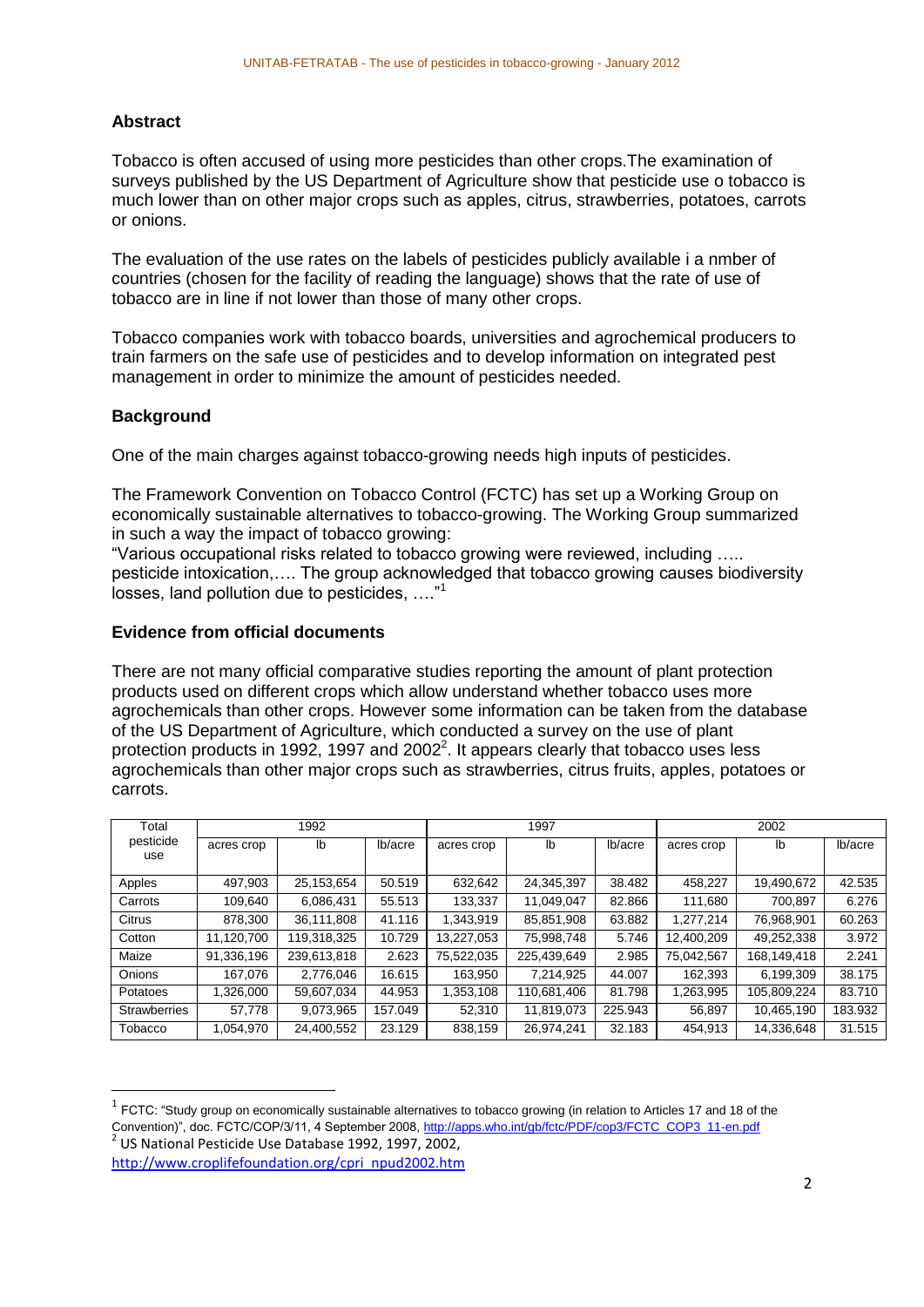A similar comparison was carried out in 2007 by the Sugarcane Industry Association of Brazil, which described the amount of pesticides used in terms of active substance per hectare on tobacco as one of the lowest among major crops, certainly much lower than the amounts used on apples, tomatoes, potatoes, oranges, cotton, grapes, garlic, onion, bananas, soybean, peanuts, coffee, sugarcane, wheat, millet, rice.<sup>3</sup>

Additionally, the amount of pesticides used on tobacco can be easily compared with those used on other crops simply by reading the instructions on the labels of plant protection products. Because plant protection products are generally considered as hazardous chemicals, they are among the most rigorously regulated chemicals in the world. Both the active substance and the formulation(s) are registered by governmental authorities in order to be sold and used in a country. In general the registration of pesticides is the process through which the appointed national authority examines the active substance of a pesticide, the site or crop on which it is to be used, the amount, frequency and timing of its use, and storage and disposal practices. The authority normally evaluates the pesticide to ensure that it will not have unreasonable adverse effects on humans, the environment and non-target species. The decision of the national authorities is based on a long list of studies which are required by law and are submitted by the pesticide manufacturers in order to obtain the registration (i.e. the permission to sell and use the pesticide in the country on given crops). The levels of use for each crop that the national authority approves in each country are listed on the label of the formulated plant protection product that is sold on the market. Therefore one can compare the potential level of allowed use of a plant protection product registered for use on tobacco in comparison with other crops. In many countries, the labels of plant protection products are published in official journals as part of the governmental decree  $regulating$  their use<sup>4</sup>.

It is therefore be practical and informative to make a survey of the labels of plant protection products registered for use on tobacco.

Annex 1 shows a sample collection of over 170 labels<sup>5</sup> of pesticides which can be found on the websites of either the governmental registration authorities or the websites of the agrochemical manufacturers, which are generally accepted as official documents. The selection criteria of the countries included in this collection is that they have science-based registration authorities, and the language of the label can be readily understood. Other labels can be obtained, and registration numbers and the product names allow for additional search on the internet. From the extensive list of the labels provided in Annex 1, one can see that the use rates of the different pesticides registered for use on tobacco are in line, if not lower, than those of other crops.

#### **Best practice**

Many countries dispose of governmental bodies, generally called tobacco control boards, which have important duties in training tobacco growers in good agricultural and environmental practices, promote scientific and technologic progress, and also monitor the activities of tobacco growers and tobacco companies. Examples of these activities can be seen in the largest tobacco producing countries such as China $6$ , India<sup>7</sup>, the Philippines $6$ , Zimbabwe<sup>9</sup>.

 3 UNICA (Sugarcane Industry Association, "A relaçâo do sector sucralcooleiro com o meio ambiente",

<sup>&</sup>lt;u>[http://www.riosvivos.org.br/dowloads/jank\\_unica.pdf](http://www.riosvivos.org.br/dowloads/jank_unica.pdf)</u><br><sup>4</sup> "Tobacco growing and the use of crop protection agents – Comparison of use between tobacco and other crops", January 2010

 $5$  As publicly available in November 2009

<sup>&</sup>lt;sup>6</sup> Chinese Government's Offiical Web Portal, State Tobacco Monopoly Administration, [http://www.gov.cn/english/2005-](http://www.gov.cn/english/2005-10/03/content_74295.htm) [10/03/content\\_74295.htm](http://www.gov.cn/english/2005-10/03/content_74295.htm)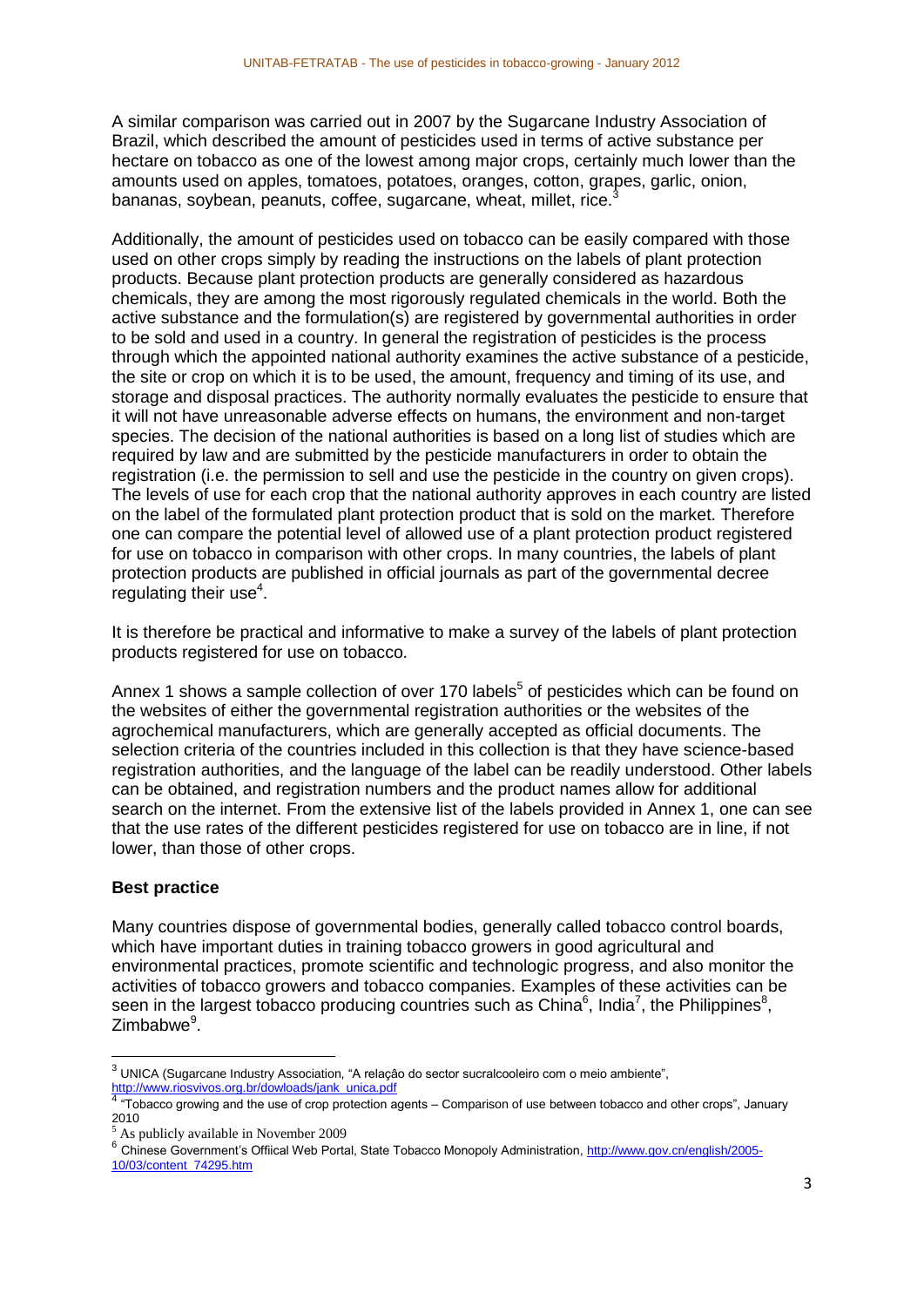Like their counterparts in several other agricultural sectors, tobacco farmers and tobacco companies fully understand the benefits of a sustainable approach to managing the pests that affect tobacco by combining biological, cultural, physical and chemical tools in a way that minimizes economic, health and environmental risks. Working under the leadership of the University of Kentucky, several scientists from universities, research centers and tobacco companies have joined forces in an Integrated Pest Management (IPM) task force.<sup>10</sup> The objectives of the task force are

- a) to summarize available IPM strategies relevant for each tobacco pest and disease, and
- b) to produce a document for agronomists & farmers,
	- structured by disease / pest
	- providing a common outline framework based on relevant IPM.

The result of IPM is a reduction of use of plant protection products of chemical origin. The information documents, which will cover all diseases which affect tobacco, are progressively available on internet. <sup>11</sup>

Several state universities or research centers have specific programmes on plant protection use in tobacco. For instance, just to mention the main tobacco producing countries, the Virginia Polytechnic Institute and State University's extension program for tobacco IPM educates growers and extension agents about current pest management practices including the use of economic thresholds, field scouting, cultural practices, and insecticides for managing the major insect pests of tobacco for optimum profits and minimum impact on the environment.<sup>12</sup> In India, the National Institute of Plant Health Management organizes specific courses on plant protection use for tobacco farmers in cooperation with the Indian Tobacco Board.<sup>13</sup>

As acknowledged by the EU<sup>14</sup>, in Europe Good Plant Protection Practices (GPPP) for tobacco existed already in 2002, thanks to the work of the European and Mediterranean Plant Protection Organization (EPPO). 15

Tobacco companies and tobacco organization also actively cooperate with plant protection product manufacturers in order to train farmers in technologies aiming at reducing the use of chemicals in the fields. An example of this in Brazil and Guatemala is taken as a representative case study in a publication by the United Nations Industrial Development Organization (UNIDO) and World Business Council for Sustainable Development  $(WBCSD)<sup>16</sup>$ .

Republic of Philippines, Department of Agriculture, National Tobacco Administration, [http://www.nta.da.gov.ph/publications\\_manual.html](http://www.nta.da.gov.ph/publications_manual.html)<br><sup>9</sup> Zimbobus, Tebecce Industry and Marketing Reer

Zimbabwe, Tobacco Industry and Marketing Board,

**.** 

<sup>15</sup> EPPO: "Guidelines on good plant protection practice - Tobacco", PP 2/15(1) English

Brazil & Guatemala", published in "Developing Countries and Technology Copperation – Ten case studies", [http://www.wbcsd.org/web/publications/technology\\_cooperation\\_vol2.pdf](http://www.wbcsd.org/web/publications/technology_cooperation_vol2.pdf)

<sup>7</sup> Government of India, Ministry of Industry & Commerce, Tobacco Board, <http://tobaccoboard.com/content/view/58/74/lang,english/><br><sup>8</sup> Benublie of Philippines - Department of Agriculture, Not

<sup>&</sup>lt;u>[http://www.timb.co.zw/phocadownload/userupload/phoca\\_uploads/Executive%20Summary%201.pdf](http://www.timb.co.zw/phocadownload/userupload/phoca_uploads/Executive%20Summary%201.pdf)</u><br><sup>10</sup> University of Kentucky, <u>http://www.uky.edu/Ag/Agronomy/IPM\_Taskforce/index.htm</u>

<sup>11</sup> University of Kentucky[, http://www.uky.edu/Ag/Agronomy/IPM\\_Taskforce/assets/jan2011\\_update/Final%20Report%20Jan-](http://www.uky.edu/Ag/Agronomy/IPM_Taskforce/assets/jan2011_update/Final%20Report%20Jan-18-2011.pdf)[18-2011.pdf](http://www.uky.edu/Ag/Agronomy/IPM_Taskforce/assets/jan2011_update/Final%20Report%20Jan-18-2011.pdf)

University of Virginia[, http://web.ento.vt.edu/ento/personalPage.jsp?uuid=820904](http://web.ento.vt.edu/ento/personalPage.jsp?uuid=820904)

<sup>13</sup> National Institute of Plant Health Management, Ministry of Agriculture, India, <http://niphm.ap.nic.in/WorkHighlights.html>

<sup>&</sup>lt;sup>14</sup> European Commission « Development of guidance for establishing Integrated Pest Management (IPM) principles, doc. N. 07.0307/2008/504015/ETU/B3, Final Report dated 24.4.2009[, http://ec.europa.eu/environment/ppps/pdf/final\\_report\\_ipm.pdf](http://ec.europa.eu/environment/ppps/pdf/final_report_ipm.pdf)

<sup>16</sup> UNIDO/WBSCD : «Bayer CropScience: Integrated Crop Management Capacity Building Projects –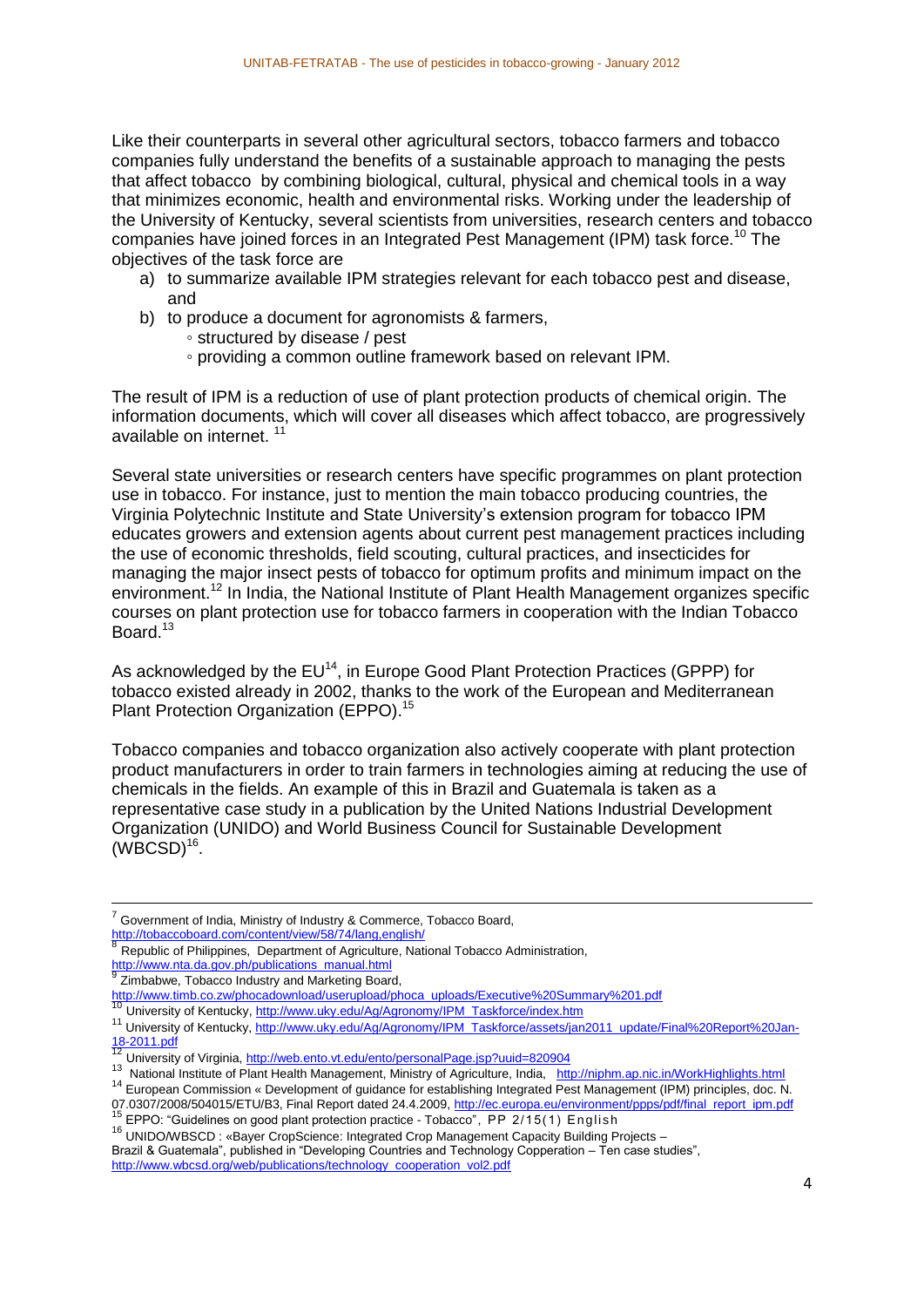### **Annex 1**

## **Comparison between the registered use rates of pesticides on tobacco and on all the other registered crops**

| <b>Product</b><br>name         | <b>Content</b>               | <b>Registration</b><br>N. | Rate of use on<br>tobacco                                    | Rate of use on other crops                                                                                                                                                                                                                                                                                                                                                                                                                                                                                                                                                                                                                                                                                                                                                                                                                                                                                                                                                                                                              |
|--------------------------------|------------------------------|---------------------------|--------------------------------------------------------------|-----------------------------------------------------------------------------------------------------------------------------------------------------------------------------------------------------------------------------------------------------------------------------------------------------------------------------------------------------------------------------------------------------------------------------------------------------------------------------------------------------------------------------------------------------------------------------------------------------------------------------------------------------------------------------------------------------------------------------------------------------------------------------------------------------------------------------------------------------------------------------------------------------------------------------------------------------------------------------------------------------------------------------------------|
| <b>Australia</b>               |                              |                           |                                                              |                                                                                                                                                                                                                                                                                                                                                                                                                                                                                                                                                                                                                                                                                                                                                                                                                                                                                                                                                                                                                                         |
| Ambush                         | Permethrin 500<br>$g/I - EC$ | 48193/0503                | 100-200 mL in 2.5-<br>6 hL, or 10-20<br>mL/hL until run-off  | • Citrus (non bearing): 10 mL/hL<br>• Cabbages, cauliflower, Brussels sprouts, broccoli: 10-<br>20 mL/hL until run-off, or 100-200 mL in 6-10 hL of<br>water<br>• Celery: 5 mL/hL<br>• Field peas: 150-250 mL in 2-5 hL<br>• Green beans: $150-200$ mL in 2-5 hL<br>• Green peas: 150-250 mL in 2-5 hL<br>• Lettuce: 10-20 mL/hL<br>• Linseed: 200-300 mL in 0.3-1 hL<br>• Nurseries, flowers and other ornamentals except<br>ferns: 100-200 mL in 10 hL<br>• Potatoes: 150-200 mL in 1-2.5 hL, or 10-20 mL/hL<br>until run-off<br>• Sweet corn: 100-200 mL in 2-4.5 hL or 15-20 mL/hL<br>to run-off<br>• Sugar cane: 100-200 mL in 20-30 L water (aerial<br>spray only)<br>• Tomatoes: 100-200 mL in 5-15 hL water or 15-20<br>mL/hL until run-off<br>• Wheat, oats and barley: 25-200 mL in 0.3-1 hL                                                                                                                                                                                                                                  |
| Antracol<br>Fungicide<br>spray | Propineb 700<br>g/kg         | 30613/1202                | 200 g/hL or 2 kg/ha                                          | • Celery: 200 g/hL or 2 kg/ha<br>• Citrus: 200 g/hL<br>• Cucurbits: 200 g/hL or 2 kg/ha<br>• Lettuce: 200 g/hL or 2 kg/ha<br>• Onions: 200 g/hL or 2 kg/ha<br>• Potatoes: 200 g/hL or 2 kg/ha<br>• Tomatoes: 200 g/hL or 2 kg/ha<br>• Watermelon, rockmelon: 200 g/hL or 2 kg/ha                                                                                                                                                                                                                                                                                                                                                                                                                                                                                                                                                                                                                                                                                                                                                        |
| Chemag<br>Assassinator<br>400  | Fenamiphos<br>400 g/L        | 56946/20/020<br>4         | 24 L/ha in 1.5-3 hL<br>(band treatment 16<br>mL/10 m of row) | • Aloe vera planting material: 1 L/hL<br>• Aloe vera: 30-60 L/ha<br>• Banana planting material: 100 mL/hL<br>• Bananas: 600 mL/100 m row, or 6 mL/stool or 6<br>mL/sq m of wetted area<br>• Crucifers: 24 L/ha<br>• Cucurbits, carrots, beetroor, onions, celery, sweet<br>potatoes, lettuce, endive, parnsips: 24 L/ha or 16<br>mL/10 m of row<br>• Grapevines: 30 L/ha, or trickle irrigation 3 mL/sq m<br>• Mushrooms: 65 mL/20 L water (20 L spray<br>mixture/MT compost, or 55 mL/1 MT compost, or 10<br>mL/bale of peat weighing 50-60 kg, or 55 mL/1 MT<br>casing<br>• Ornamentals, annual: 24 L/ha, or trickle irrigation 16<br>ml/10 m of row<br>• Ornamentals, perennial, nursery root stock: 24 L/ha<br>or trickle irrigation 16-32 mL/10 m of row<br>• Bulbs: 24 L/ha or 16 mL/10 m of row<br>• Chrysanthemums: 100 mL/hL or 1 L/ha<br>• Pineapples: pre-plant bed treatment: 250 mL/100 m<br>of bed for a 1 m wide band - Plant crop and ratoon<br>crop foliar sprays: 6 L/ha - Ratoon crop foliar<br>sprays only: 12 L/ha |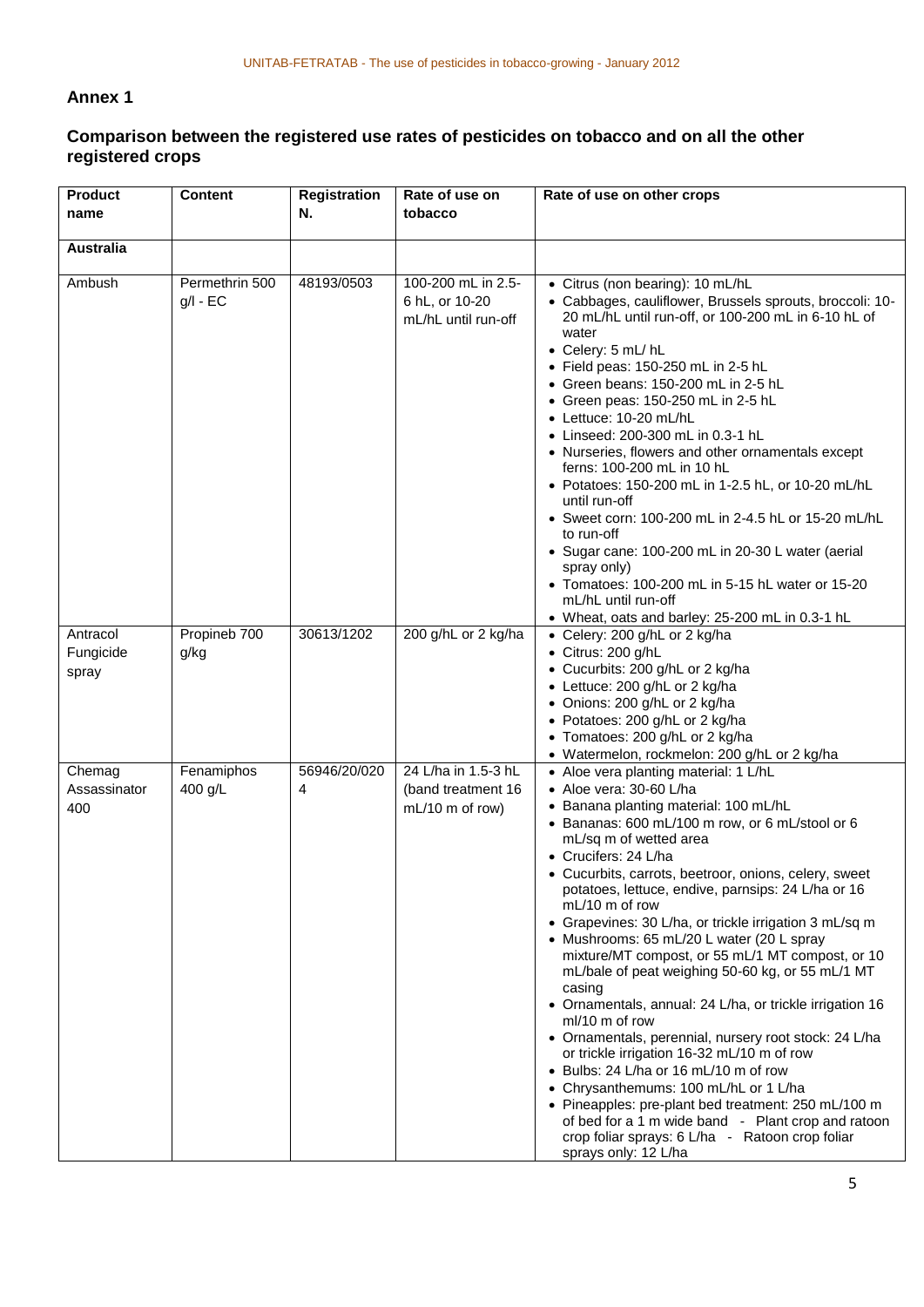| <b>Product</b>          | <b>Content</b>                  | <b>Registration</b>    | Rate of use on                      | Rate of use on other crops                                                                                                                            |
|-------------------------|---------------------------------|------------------------|-------------------------------------|-------------------------------------------------------------------------------------------------------------------------------------------------------|
| name                    |                                 | N.                     | tobacco                             |                                                                                                                                                       |
|                         |                                 |                        |                                     |                                                                                                                                                       |
|                         |                                 |                        |                                     | • Potatoes: 13 L/ha (rows 80 cm apart) or 110 mL/100<br>m of row                                                                                      |
|                         |                                 |                        |                                     | • Strawberries: 24 L/ha or 16 mL/10 m of row, or trickle                                                                                              |
|                         |                                 |                        |                                     | irrigation 16 mL/10 m of row                                                                                                                          |
|                         |                                 |                        |                                     | • Sugar cane: 10 L/ha                                                                                                                                 |
|                         |                                 |                        |                                     | • Tomatoes: 24 L/ha or 16 mL/10 m of row, or trickle<br>irrigation 16 mL/10 m of row                                                                  |
| Agspray<br>Atlapon 2,2- | 2,2-DPA sodium<br>salt 740 g/kg | 31434/25/120<br>3      | 2.5-5 kg/ha<br>(general rate); 200- | • Non crop areas: 5 kg/ha (general rate); 0.5-4 kg/hL<br>with 10 hL/ha (handgun); 50-400 g/100 sqm (10 L                                              |
| <b>DPA Sytemic</b>      |                                 |                        | 500 g/hL with 10                    | knapsack)                                                                                                                                             |
| herbicide               |                                 |                        | hL/ha (handgun);<br>20-50 g/100 sqm | • Irrigation channels, drains, bore drains: 10-20 kg/ha<br>(general rate); 1-2 kg/hL with 10 hL/ha (handgun);                                         |
|                         |                                 |                        | (10 L knapsack)                     | 100-200 g/100 sqm (10 L knapsack)<br>• Pastures: 5-28 kg/ha (general rate); 0.8-1 kg/hL with<br>10 hL/ha (handgun); 80g/100 sqm (10 L knapsack) -     |
|                         |                                 |                        |                                     | Not less than 40 kg/ha/year<br>• Lucerne: 3.5-5 kg/ha (general rate); 300-500 g/hL                                                                    |
|                         |                                 |                        |                                     | with 10 hL/ha (handgun); 30-50 g/100 sqm (10 L<br>knapsack)                                                                                           |
|                         |                                 |                        |                                     | • Orchards, apples and pears: 7.5-10 kg/ha (general<br>rate); 0.75-1 kg/hL with 10 hL/ha (handgun); 75-100                                            |
|                         |                                 |                        |                                     | g/100 sqm (10 L knapsack) - Max 10 kg/ha/year<br>• Cherries, peaches, apricots: 6-8 kg/ha (general rate);                                             |
|                         |                                 |                        |                                     | 0.6-0.8 kg/hL with 10 hL/ha (handgun); 60-80 g/100<br>sqm (10 L knapsack) - Max 8 kg/ha/year                                                          |
|                         |                                 |                        |                                     | • Black and red currants: 10-15 kg/ha (general rate); 1-<br>1.5 kg/hL with 10 hL/ha (handgun); 100-150 g/100                                          |
|                         |                                 |                        |                                     | sqm (10 L knapsack) - Max 15 kg/ha/year<br>• Citrus, at least 4 years old: 2.5-4 kg/ha (general rate);                                                |
|                         |                                 |                        |                                     | 500 g/hL with 10 hL/ha (handgun); 20-40 g/100 sqm<br>(10 I knapsack) - Max 12 kg/ha/year<br>• Vines, at least 4 years old: 10 kg/ha (general rate); 1 |
|                         |                                 |                        |                                     | kg/hL with 10 hL/ha (handgun); 100 g/100 sqm (10 L<br>knapsack) - Max 10 kg/ha/year                                                                   |
|                         |                                 |                        |                                     | • Cotton, potatoes, sunflower, maize, soybean: 2.5-5<br>kg/ha (general rate); 200-500 g/hL with 10 hL/ha                                              |
|                         |                                 |                        |                                     | (handgun); 20-50 g/100 sqm (10 L knapsack)<br>• Bananas: 10-15 kg/ha (general rate); 1-1.5 kg/hL with                                                 |
|                         |                                 |                        |                                     | 10 hL/ha (handgun); 100-150 g/100 sqm (10 L<br>knapsack) - Max 10 kg/ha/year                                                                          |
|                         |                                 |                        |                                     | • Tea-trees: 2.5-10 kg/ha (general rate                                                                                                               |
|                         |                                 |                        |                                     | • Sugar cane: 10 kg/ha (general rate); 1 kg/hL with 10<br>hL/ha (handgun); 100 g/100 sqm (10 L knapsack)                                              |
| <b>Bravo</b>            | Chlorothalonil<br>720 g/L       | 54115/10-<br>1000/0509 | Seedbed: 220<br>mL/hL               | • Artichokes: 1.8-2.3 L/ha<br>$\bullet$ Bananas: 1.8-3 L/ha                                                                                           |
|                         |                                 |                        |                                     | · Broccoli, Brussels sprouts, cabbages, cauliflowers:<br>1.8-3.5 L/ha                                                                                 |
|                         |                                 |                        |                                     | • Capsicum peppers: 1.8-2.3 L/ha<br>• Carrots: 1.8 L/ha                                                                                               |
|                         |                                 |                        |                                     | • Celery: 1.2 L/ha                                                                                                                                    |
|                         |                                 |                        |                                     | • Cucurbits: 1.6-2.5 L/ha                                                                                                                             |
|                         |                                 |                        |                                     | $\bullet$ Endive, 1.8-2.3 L/ha                                                                                                                        |
|                         |                                 |                        |                                     | • Leeks, shallots: 1.8-2.3 L/ha                                                                                                                       |
|                         |                                 |                        |                                     | • Okra: 1.8-2.3 L/ha<br>• Onions: 2.3 L/ha                                                                                                            |
|                         |                                 |                        |                                     | • Potatoes: 1.1-1.8 L/ha                                                                                                                              |
|                         |                                 |                        |                                     | • Radish: 1.8-2.3 L/ha                                                                                                                                |
|                         |                                 |                        |                                     | • Rhubarb: 140 mL/hL (apply 2,00 L/ha)                                                                                                                |
|                         |                                 |                        |                                     | • Sweet corn: $1.8-2.3$ L/ha                                                                                                                          |
|                         |                                 |                        |                                     | • Tomatoes: 1.8-2.3 L/ha<br>• Water cress: 1.8-2.3 L/ha                                                                                               |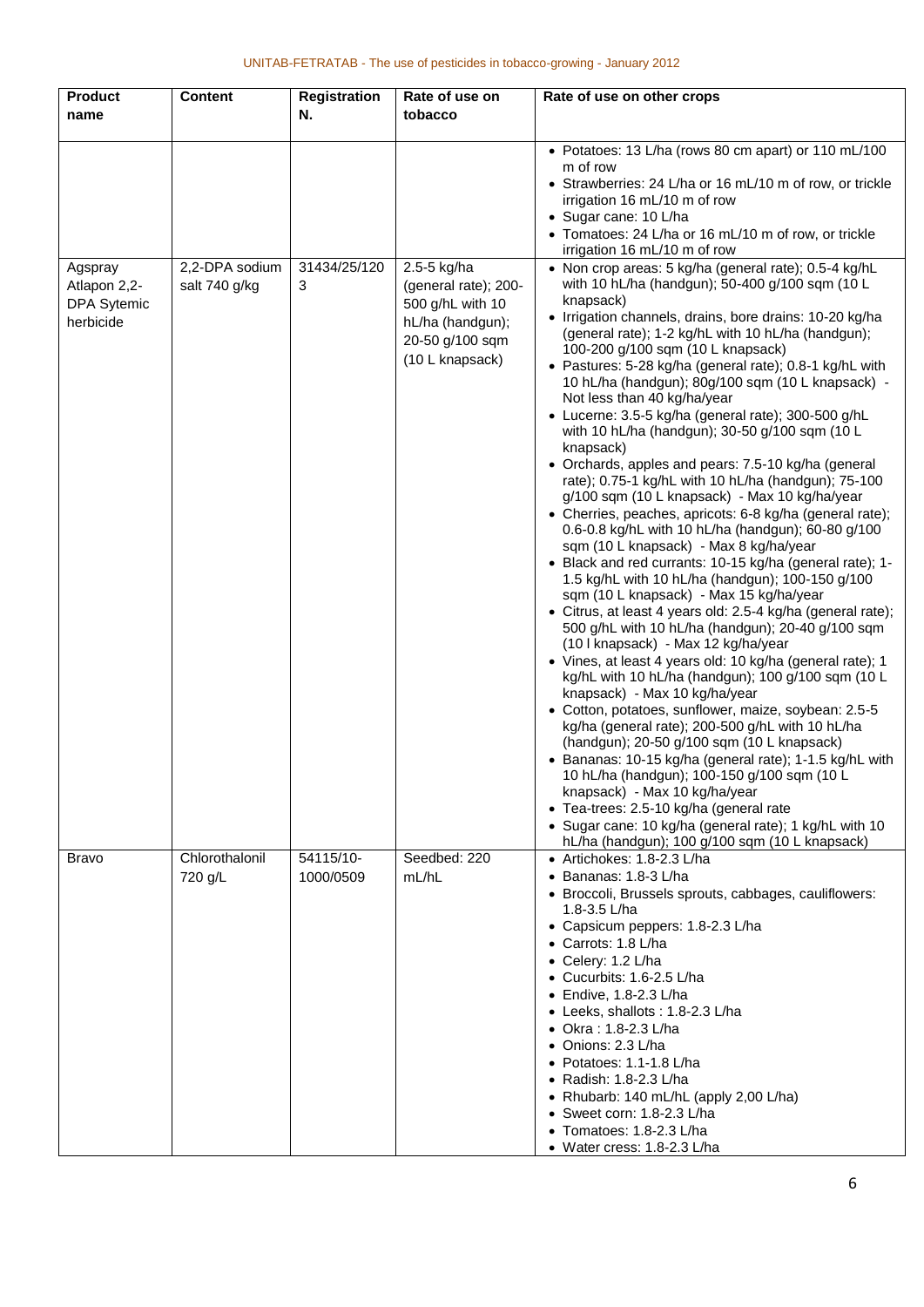| Product                       | <b>Content</b>         | <b>Registration</b> | Rate of use on                                                                                           | Rate of use on other crops                                                                                                                                                                                                                                                                                                                                                                                                                                                                                                                                                                                                                                                                                                                                                                                                                                                                                                                                                                                                                                                                                                                                                                                                                                                                                                                                        |
|-------------------------------|------------------------|---------------------|----------------------------------------------------------------------------------------------------------|-------------------------------------------------------------------------------------------------------------------------------------------------------------------------------------------------------------------------------------------------------------------------------------------------------------------------------------------------------------------------------------------------------------------------------------------------------------------------------------------------------------------------------------------------------------------------------------------------------------------------------------------------------------------------------------------------------------------------------------------------------------------------------------------------------------------------------------------------------------------------------------------------------------------------------------------------------------------------------------------------------------------------------------------------------------------------------------------------------------------------------------------------------------------------------------------------------------------------------------------------------------------------------------------------------------------------------------------------------------------|
| name                          |                        | N.                  | tobacco                                                                                                  |                                                                                                                                                                                                                                                                                                                                                                                                                                                                                                                                                                                                                                                                                                                                                                                                                                                                                                                                                                                                                                                                                                                                                                                                                                                                                                                                                                   |
| <b>Burgmaster</b><br>flowable | Carbaryl 500<br>g/L EW | 40146/0603          | Tobacco bulk<br>sheds: 200 mL/10 L<br>water. 5 L of spray<br>should cover 100                            | • Broad beans: 1.4-2.3 L/ha<br>$\bullet$ Peanuts: 1.1-1.8 L/ha<br>• Peas: 1.1-1.8 L/ha<br>• Ornamental: 100 mL/hL<br>• Almonds: 150 mL/hL<br>• Apricots, cherries: 150 mL/hL<br>• Grapes: 160-210 mL/hL<br>• Nectarine, peaches, plums: 160 mL/hL<br>• Avocados: 200 mL/hL<br>· Citrus: 100-200 mL/hL<br>· Feijoa, guavas, 200 mL/hL<br>• Fruit, general: 175 mL/hL                                                                                                                                                                                                                                                                                                                                                                                                                                                                                                                                                                                                                                                                                                                                                                                                                                                                                                                                                                                               |
|                               |                        |                     | sq meters                                                                                                | Grapes: 160-200 mL/hL<br>• Jaboticaba, jackfruit: 200 mL/hL<br>• Kiwi fruit: 160-200 mL/hL<br>• Loquats: 200 mL/hL<br>• Lychees: 200 mL/hL<br>• Macadamias: 200 L/hL<br>• Mangoes: 140-200 mL/hL<br>• Pecans: 200 mL/hL<br>• Pome fruits: 160-200 mL/hL<br>• Rambutan: 200 mL/hL<br>• Raspberries: 200 mL/hL<br>• Stone fruits: 160-290 mL/hL<br>• Beans: 200 mL/hL<br>• Capsicum: 200 mL/hL<br>• Carrots: 200 mL/hL<br>• Cucurbits: 200 mL/hL<br>• Leafy and root vegetables: 300 mL/hL<br>• Rosella: 200 mL/hL<br>• Sweet corn: 1.6-2 L/ha<br>• Vegetables, general: 160-320 mL/hL<br>• Potatoes, tomatoes: 200 mL/hL or2.2 L/ha<br>• Cereals, sorghum, sunflower: 160-220 mL/hL or 1.8-<br>2.2 L/ha<br>• Cereals, pastures: 160 mL/hL<br>• Cotton: 200 mL/hL or 2.2 L/ha<br>Duboisia: 200 mL/hL or 2.2 L/ha<br>• Kenaf: 2.2 L/ha<br>• Linseed: 2.2 L/ha<br>$\bullet$ Lucerne: 0.5-2.2 L/ha<br>• Pastures, pasture seed crops: 200-500 mL/hL, or 1.1-<br>2.2 L/ha<br>• Sorghum: 160-200 mL/hL or 1.8-2.2 L/ha<br>• Sunflower: 1 L/ha<br>• Ornamentals: 150-200 mL/hL or 1.8-2.2 L/ha<br>• Roses: 200 mL/hL<br>• Elm trees in non crop situations: 200 mL/hL<br>• Strawberry, blueberries, cape gooseberries: 200<br>mL/hL<br>• Non crop, commercial and industrial areas, rights of<br>way: 0.080.16-2.2 L/hL<br>• Industrial and domestic areas: 0.53-2.2 L/hL |
| Crop Care<br>Captan           | Captan 800<br>g/kg WG  | 48198/0507          | Seedbeds: 125<br>g/hL (3 L<br>solutions/sq m) -<br>apply ever 7-14<br>days since plants<br>are 5 cm high | • Ornamental seedbeds: 125 g/hL (3 L solutions/sq m)<br>- apply ever 7-14 days<br>• Apples: 125 g/hL, max 5 appl./season<br>Pears: 125 g/hL, max 5 appl./season<br>• Grapes: 125 g/hL, max 5 appl./season<br>Stone fruit: 125 g/hL, max 5 appl./season<br>• Strawberries: 125-200 g/hL, max 5 appl./season                                                                                                                                                                                                                                                                                                                                                                                                                                                                                                                                                                                                                                                                                                                                                                                                                                                                                                                                                                                                                                                        |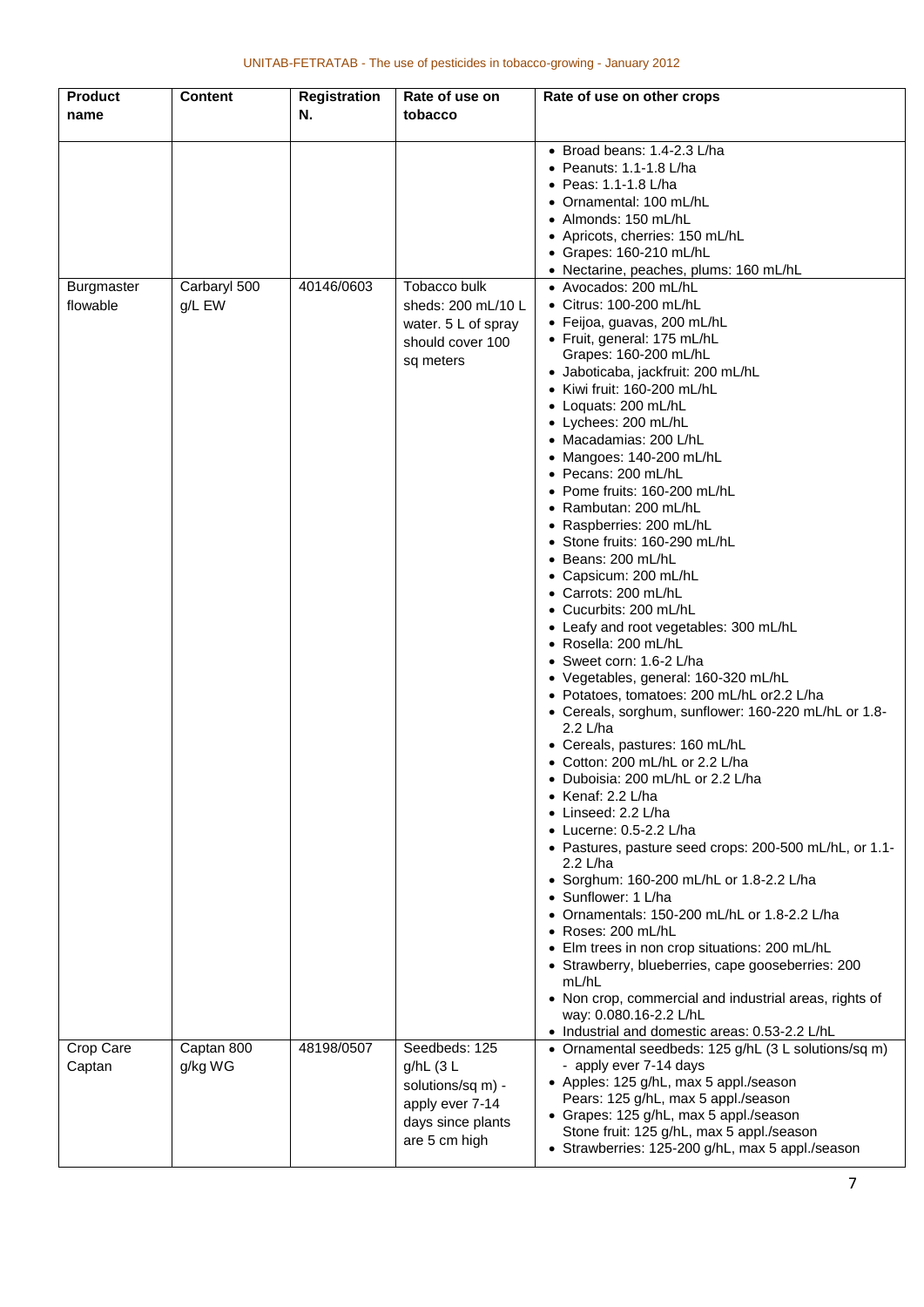| <b>Product</b> | <b>Content</b>   | <b>Registration</b> | Rate of use on   | Rate of use on other crops                                                              |
|----------------|------------------|---------------------|------------------|-----------------------------------------------------------------------------------------|
| name           |                  | N.                  | tobacco          |                                                                                         |
|                |                  |                     |                  |                                                                                         |
|                |                  |                     |                  | • Turf: 100-150 in 25-50 L/100 sq m turf, max 5                                         |
|                |                  |                     |                  | appl./season<br>Roses: 125 g/hL, max 5 appl./season                                     |
| Command 480    | Clomazone 480    | 4964/0304           | Field: 1-2 L/ha  | • Cucumber, pumpkin, kabocha, rockmelon,                                                |
| EC             | $g/L - EC$       |                     |                  | watermelon, zucchini: 0.5-1 L/ha                                                        |
|                |                  |                     |                  | • Green beans: 0.5-1 L/ha                                                               |
|                |                  |                     |                  | • Navy bean: 0.5-1 L/ha                                                                 |
|                |                  |                     |                  | • Poppies: 0.25-1 L/ha                                                                  |
|                |                  |                     |                  | • Potatoes: 0.5 L/ha                                                                    |
| <b>Barmac</b>  | Copper           | 41095/0800          | Seedbeds: 400    | • Almonds nectarines, peaches: 250 g/hL, or 3 kg/ha                                     |
| Copper         | oxychloride 500  |                     | g/hL             | • Cherries, apricots: 150-250 g/hL                                                      |
| oxychloride    | g/kg             |                     |                  | • Apples and pears: 250 g/hL or 3 kg/ha<br>• Avocados: 250 g/hL or 3 kg/ha              |
|                |                  |                     |                  | • Bananas: 250 g/hL or 3 kg/ha                                                          |
|                |                  |                     |                  | • Beans: 250 g/hL or 2.5 kg/ha                                                          |
|                |                  |                     |                  | • Beans, broad beans: 250 g/hL or 2.5 g/ha                                              |
|                |                  |                     |                  | • Brassicas: 250 g/hL or 2.5 kg/ha                                                      |
|                |                  |                     |                  | • Capsicums: 250 g/hL or 2.5 kg/ha                                                      |
|                |                  |                     |                  | • Carrots: 250 g/hL or 2.5 kg/ha                                                        |
|                |                  |                     |                  | • Celery: 250 g/hL or 2.5 kg/ha                                                         |
|                |                  |                     |                  | Citrus: 175-300 mL/hL<br>• Cucurbits: 250 g/hL or 2.5 kg/ha                             |
|                |                  |                     |                  | • Guavas: 250 g/hL or 3 kg/ha                                                           |
|                |                  |                     |                  | • Lettuce: 250 g/hL or 2.5 kg/ha                                                        |
|                |                  |                     |                  | • Litchi: 400 g/hL or 4 kg/ha                                                           |
|                |                  |                     |                  | • Macadamia: 250 g/hL or 3 kg/ha                                                        |
|                |                  |                     |                  | • Mangoes: 250 g/hL or 3 kg/ha                                                          |
|                |                  |                     |                  | • Onions: 250 g/hL or 2.5 kg/ha                                                         |
|                |                  |                     |                  | • Ornamentals, 300 g/hL, or 3 kg/ha                                                     |
|                |                  |                     |                  | • Passion fruit: 200-400 g/hL, or 2-4 kg/ha                                             |
|                |                  |                     |                  | • Parsnips: 250 g/hL or 2.5 kg/ha                                                       |
|                |                  |                     |                  | • Peas: 250 g/hL or 2.5 kg/ha<br>• Potatoes: 220-250 g/hL, or 2.5 kg/ha                 |
|                |                  |                     |                  | • Red beet: 250 g/hL or 2.5 kg/ha                                                       |
|                |                  |                     |                  | • Rhubarb: 250 g/hL or 2.5 kg/ha                                                        |
|                |                  |                     |                  | • Silver beet, spinach: 250 g/hL or 2.5 kg/ha                                           |
|                |                  |                     |                  | • Stone fruit: 400-750 g/hL                                                             |
|                |                  |                     |                  | • Apricots: 500 g/hL                                                                    |
|                |                  |                     |                  | • Tomatoes: 220-250 g/hL or 2.5 kg/ha                                                   |
|                |                  |                     |                  | • Vines: 250 g/h/hL or 2.5 kg/ha                                                        |
| Chemfarm       | Metham sodium    | 40064/0898          | Plant beds: 9.75 | • Walnuts: 300 g/hL or 3 kg/ha<br>• Sites for seedbeds, lawns and other limited areas:  |
| Metham         | 510 g/L, soil    |                     | L/7-9 hL/100 sqm | 25.50 L/50 L water per 1000 sq m                                                        |
|                | fumigant         |                     |                  | • Field application to toal area: 250-500 L/4-7 hL/ha soil                              |
|                |                  |                     |                  | injection; 600-800 L/9-11 hL/ha (trickle irrigation; 250-                               |
|                |                  |                     |                  | 500 L/4 hL/ha                                                                           |
|                |                  |                     |                  | • Field application to beds or rows: 250-500 L/4-7                                      |
|                |                  |                     |                  | hL/ha (soil injection); 400-800 L/7-10 hL/ha (beds, soil                                |
|                |                  |                     |                  | covering method; 250-500 L/4-7 hL (rotary tiller); 250-<br>800 L/ha (trickle irrigation |
| Chlorpyrifos   | Chlorpyrifos 500 | 32902/1208          | 3 L/ha           | • Apples, pears: 100 mL/hL                                                              |
| 500 EC         | $g/L$ - EC       |                     |                  | • Avocado: 50-100 mL/hL or 1-2L/ha                                                      |
|                |                  |                     |                  | $\bullet$ Citrus: 50-100 mL/hL                                                          |
|                |                  |                     |                  | • Pome fruit: 50 ml/hL                                                                  |
|                |                  |                     |                  | • Grape vine: 50-100 mL/hL                                                              |
|                |                  |                     |                  | • Kiwifruit: 50 mL/hL                                                                   |
|                |                  |                     |                  | • Mango: 100 mL/hL                                                                      |
|                |                  |                     |                  | • Stone fruit: 2 L/ha or 100 mL/hL                                                      |
|                |                  |                     |                  | • Bananas: 0.2-1.8 L/hL, or 1-2 L/10 L/ha aerial spray                                  |
|                |                  |                     |                  | • Cabbage, cauliflower: 300 mL/hL (drench) or 2 L/ha                                    |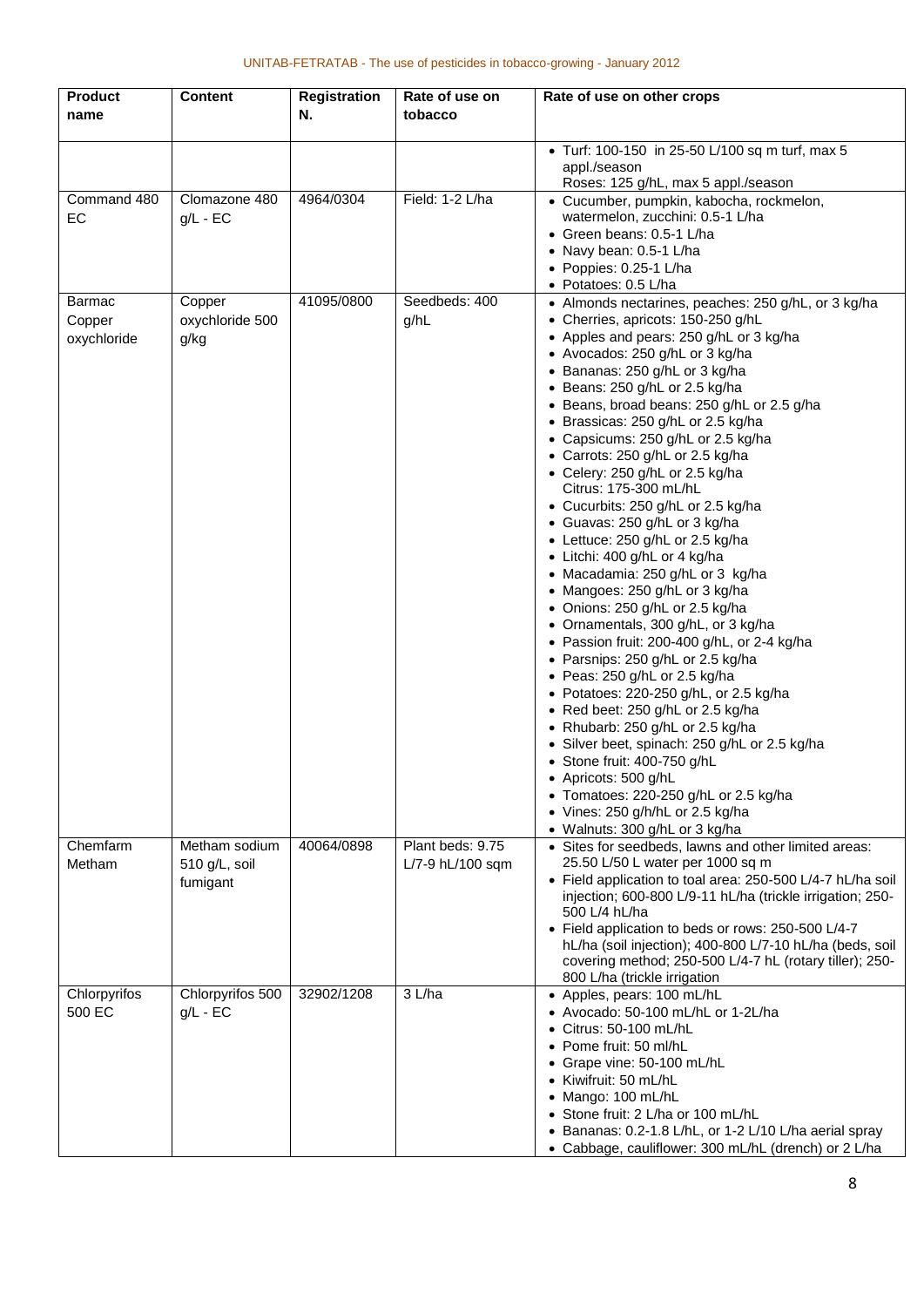| <b>Product</b>     | <b>Content</b>           | <b>Registration</b> | Rate of use on                                              | Rate of use on other crops                                                                                                                                                                                                                                                                                                                                                                                                                                                                                                                                                                                                                                                                                                                                                                                                                                                                                                                                                                                                                                                                                                                                                                                                                                                                                                                                                                                                                        |
|--------------------|--------------------------|---------------------|-------------------------------------------------------------|---------------------------------------------------------------------------------------------------------------------------------------------------------------------------------------------------------------------------------------------------------------------------------------------------------------------------------------------------------------------------------------------------------------------------------------------------------------------------------------------------------------------------------------------------------------------------------------------------------------------------------------------------------------------------------------------------------------------------------------------------------------------------------------------------------------------------------------------------------------------------------------------------------------------------------------------------------------------------------------------------------------------------------------------------------------------------------------------------------------------------------------------------------------------------------------------------------------------------------------------------------------------------------------------------------------------------------------------------------------------------------------------------------------------------------------------------|
| name               |                          | Ν.                  | tobacco                                                     |                                                                                                                                                                                                                                                                                                                                                                                                                                                                                                                                                                                                                                                                                                                                                                                                                                                                                                                                                                                                                                                                                                                                                                                                                                                                                                                                                                                                                                                   |
|                    |                          |                     |                                                             | (boom spray)<br>$\bullet$ Carrots: 500-700 mL/ha<br>• Cassava: 700 mL/ha<br>• Cole crops :0.14-2 L/ha, or 50-200 mL/hL<br>• Ginger: 700-900 mL/ha<br>• Pineapple: 50-100 mL/hL or 5 L/ha<br>• Potatoes: 0.9-6 L/ha<br>• Strawberries: 100 mL/10 kg bran<br>• Silver beet: 140-300 mL/ha<br>• Tomatoes: 0.5-2 L/ha, or 50-300 mL/hL<br>• Vegetables (asparagus, beans, beetroot, broccoli,<br>Brussels sprouts, cabbage, cauliflower, capsicum,<br>carrot, celery, eggplant, onion, peas, potatoes, radish,<br>rhubarb, shallot, sweet potato, tomato, turnip500-800<br>mL/ha or 50-70 mL/hL<br>$\bullet$ Cereals: 0.07-1.5 L/ha<br>$\bullet$ Pastures: 0.07-1.5 L/ha<br>• Forage crops: 0.07-1.5 L/ha<br>$\bullet$ Oil seeds: 0.7-1.5 L/ha<br>• Field peas: broad beans, chickpeas, lupins, Lucerne,<br>Lucerne pastures and clover seed crops, rapeseed,<br>canola, linseed, safflower, wheat, oats, barley, rye,<br>triticale, improved annual pastures, established<br>perennial pastures: 140-300 mL/ha<br>• Cotton: 0.3-1.5 L/ha<br>$\bullet$ Hops: 160 mL/hL<br>• Lucerne: 300-900 L/ha<br>• Lucerne and medicain pasture and forage crops: 200-<br>350 mL/ha<br>• Maize, soybeans, sunflower: 100 mL/2.5 kg cracked<br>wheat (bait)<br>$\bullet$ Pastures: 0.7-1.5 L/ha<br>• Pastures, forage crops: 0.7-0.9 L/ha<br>• Rapeseed, canola: 1-1.5 L/ha<br>• Rice: $0.06 - 1.5$ L/ha<br>• Sorghum: $0.35-1.5$ L/ha<br>• Sugarcane: 0.35-2 L/ha |
| Cypershield<br>200 | Cypermethrin:<br>200 g/L | 48451/0700          | 38-50 mL/hL (spray<br>volume 2-10 hL/ha)                    | • Turf: 0.9-6 L/ha, or 9-60 mL/100 sq m<br>• Barley: 170 mL/ha<br>• Cereals: 75 mL/ha<br>• Cotton: 375-625 mL/ha<br>· Soybeans: 380-500 mL/ha<br>· Sweet corn: 380-500 mL/ha<br>Maize: 300-500 mL/ha<br>Sorghum: 190-500 mL/ha<br>$\bullet$<br>• Sunflower: 380-500 mL/ha<br>• Tomatoes: 130-400 mL/ha (spray volume1-4 hL/ha)<br>or 18-50 ml/hL (spray volume 2-10 hL/ha)<br>• Cabbage, cauliflowers, Brussels sprouts, broccoli,<br>kale, kohlrabi, Chinese cabbage, turnip: 50 ml/hL<br>(spray volume 6-10 hL/ha) or 400 mL/ha(spray<br>volume 1-6 hL/ha)<br>• Field peas: 200-250 mL/ha<br>• Lupins: 75-300 mL/ha                                                                                                                                                                                                                                                                                                                                                                                                                                                                                                                                                                                                                                                                                                                                                                                                                             |
| Decis Option       | Deltamethrin<br>27.5 g/L | 51849/1202          | 40-50 mL/hL in 6-<br>10 hL/ha<br>depending on plant<br>size | • Berry vegetables, cape gooseberry and rosella: 50<br>mL/hL<br>• Canola: 200-500 mL/ha<br>$\bullet$ Cereals: 200-500 mL/ha<br>• Chickpeas, faba beans, lentils, linseed, safflower,<br>vetch: 200-500 mL/ha<br>• Cole crops: 40-50 mL/hL in 6-10 hL/ha, or 400-500                                                                                                                                                                                                                                                                                                                                                                                                                                                                                                                                                                                                                                                                                                                                                                                                                                                                                                                                                                                                                                                                                                                                                                               |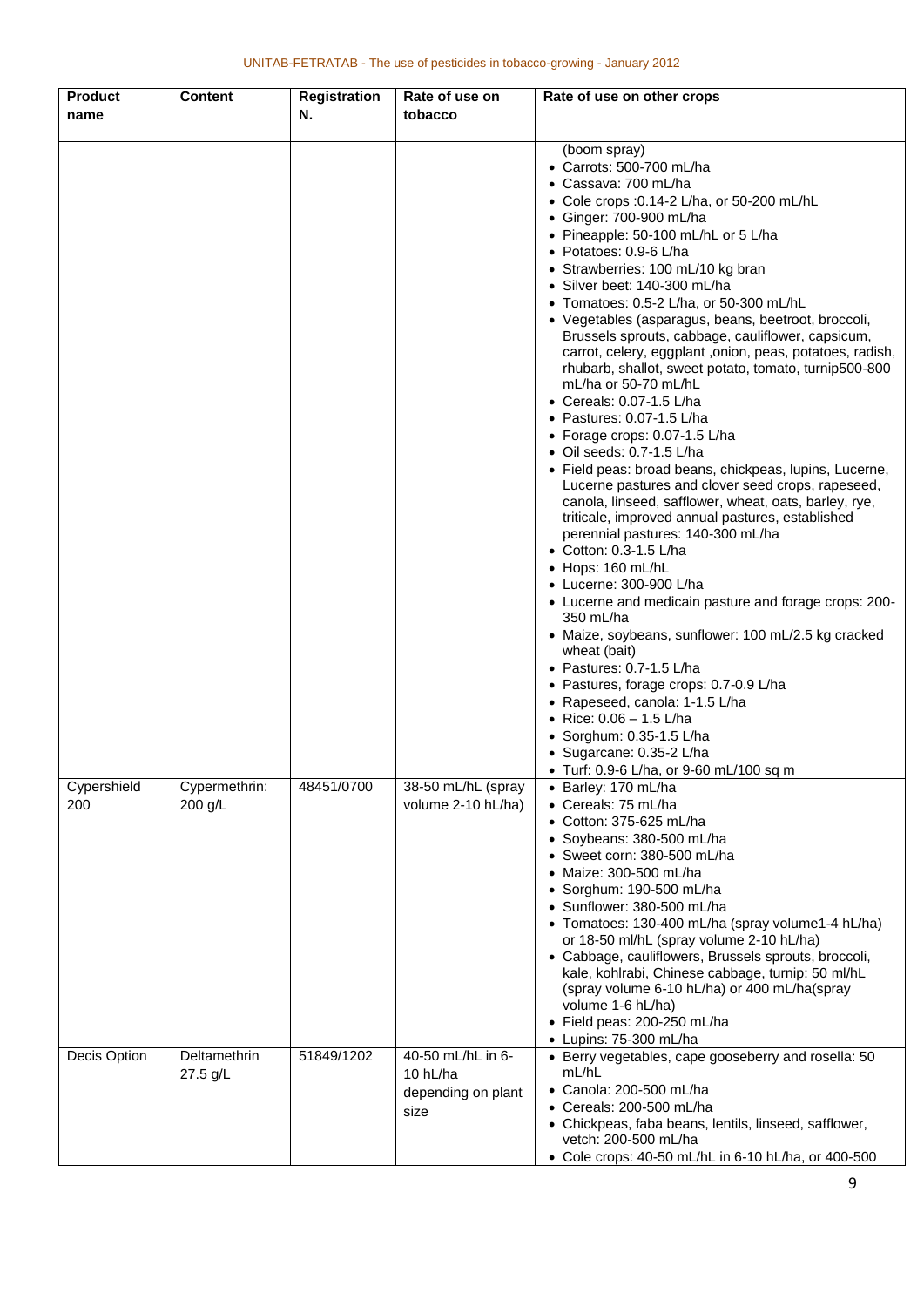| Product              | Content                      | <b>Registration</b> | Rate of use on          | Rate of use on other crops                                                                                                                                                                                                                                                                                                                                                                                                                                                                                                                                                                                                                                                                            |
|----------------------|------------------------------|---------------------|-------------------------|-------------------------------------------------------------------------------------------------------------------------------------------------------------------------------------------------------------------------------------------------------------------------------------------------------------------------------------------------------------------------------------------------------------------------------------------------------------------------------------------------------------------------------------------------------------------------------------------------------------------------------------------------------------------------------------------------------|
| name                 |                              | N.                  | tobacco                 |                                                                                                                                                                                                                                                                                                                                                                                                                                                                                                                                                                                                                                                                                                       |
|                      |                              |                     |                         | mL/ha at low volume of spray<br>• Cotton: 180-700 mL/ha<br>· Field peas: 200-500 mL/ha<br>• Lupins: 200-500 mL/ha<br>• Maize and sweet corn: 50-100 mL/hL in 6-10 hL/ha,<br>or 500 mL/ha at low volume of spray<br>· Sorghum: 200-500 mL/ha<br>• Soybean and other seed and pod crops: 500 mL/ha<br>• Sunflower: 500 mL/ha<br>• Tomatoes: 30-50 mL/hL in 6-10 hL/ha, or 300-500<br>mL/ha at low volume of spray                                                                                                                                                                                                                                                                                       |
| Dipterex 500<br>SL   | Trichlorfon 500<br>g/L       | 33102/1206          | 95 mL7hL or 1.3<br>L/ha | • Canola: 1.2 L/ha<br>• Cereals: 1-1.7 L/ha<br>• Grass seed crops: 1.2 L/ha<br>• Legumes: 1.2 L/ha<br>• Lupins: 1.2 L/ha<br>• Lucerne: 0.9-1 L/ha<br>• Maize: 1-1.2 L/ha<br>• Pastures: $1.2 - 1.3$ L/ha<br>• Rice 0.6-0.85 L/ha<br>• Safflower: 1-1.1 L/ha<br>• Small grains: 1.2 L/ha<br>$\bullet$ Sorghum: 1.1-1.2 L/ha<br>• Soybean: 1.25 L/ha<br>• Sugarcane: 1.2 L/ha<br>• Sunflower: 1-1.2 L/ha                                                                                                                                                                                                                                                                                                |
| Dual Gold            | S-metholachlor<br>960 g/L    | 50477/1003          | $1.5$ L/ha              | • Broccoli, Brussels sprouts, Cabbages, cauliflowers:<br>1.5-2 L/ha<br>• Canola: 0.15-0.25 L/ha<br>• Cotton: 1 L/ha<br>• Green beans, navy beans: 1.5-2 L/ha<br>• Maize, sweet corn: 1-2 L/ha<br>• Pastures: $0.2 - 0.25$ L/ha<br>• Peanuts: 1-2 L/ha<br>• Soybeans: 1-2 L/ha<br>• Sunflowers: 1-2 L/ha<br>• Sorghum: 1-2 L/ha<br>Sugar cane: 1.1-1.8 L/ha<br>• Sweet potatoes: 1.5 L/ha<br>$\bullet$ Barley oats: 0.375-0.5 L/ha<br>• Wheat, barley, oats, triticale: 0.15-0.25 L/ha                                                                                                                                                                                                                 |
| Endosulfan<br>350 EC | Endosulfan 350<br>$g/L$ - EC | 32799/0606          | 125-250 mL/hL           | • Canola, Linseed, safflower, sunflower (pre-emergent<br>use only): 0.5-1 L/ha<br>• Cereals (pre-emergent use only): 0.5-1 L/ha<br>• Chickpeas, cowpeas, pigeon peas, adzuki beans,<br>faba beans, peas-field, navy beans, mung beans,<br>lupins, soybeans (pre-emergent use only):0.5-1 L/ha<br>• Cotton: 2.1 L/ha<br>• Cabbages, cauliflower, broccoli: 2.1L/ha or 190<br>mL/hL<br>• Beetroot: 190-200 mL/hL or 2.1 L/ha<br>• Capsicum, okra, cape gooseberry: 2.1L/ha or 190<br>mL/hL<br>• Carrots: 190 mL/hL<br>• Celery: 190 mL/hL<br>• Cucurbits: 190-200 mL/hL or 2.1 L/ha<br>• Eggplant: 190-200 mL/hL or 2.1 L/ha<br>• Potatoes: 2.1 L/ha<br>• Sweet potatoes: 2.1 L/ha<br>• Taro: 200 mL/hL |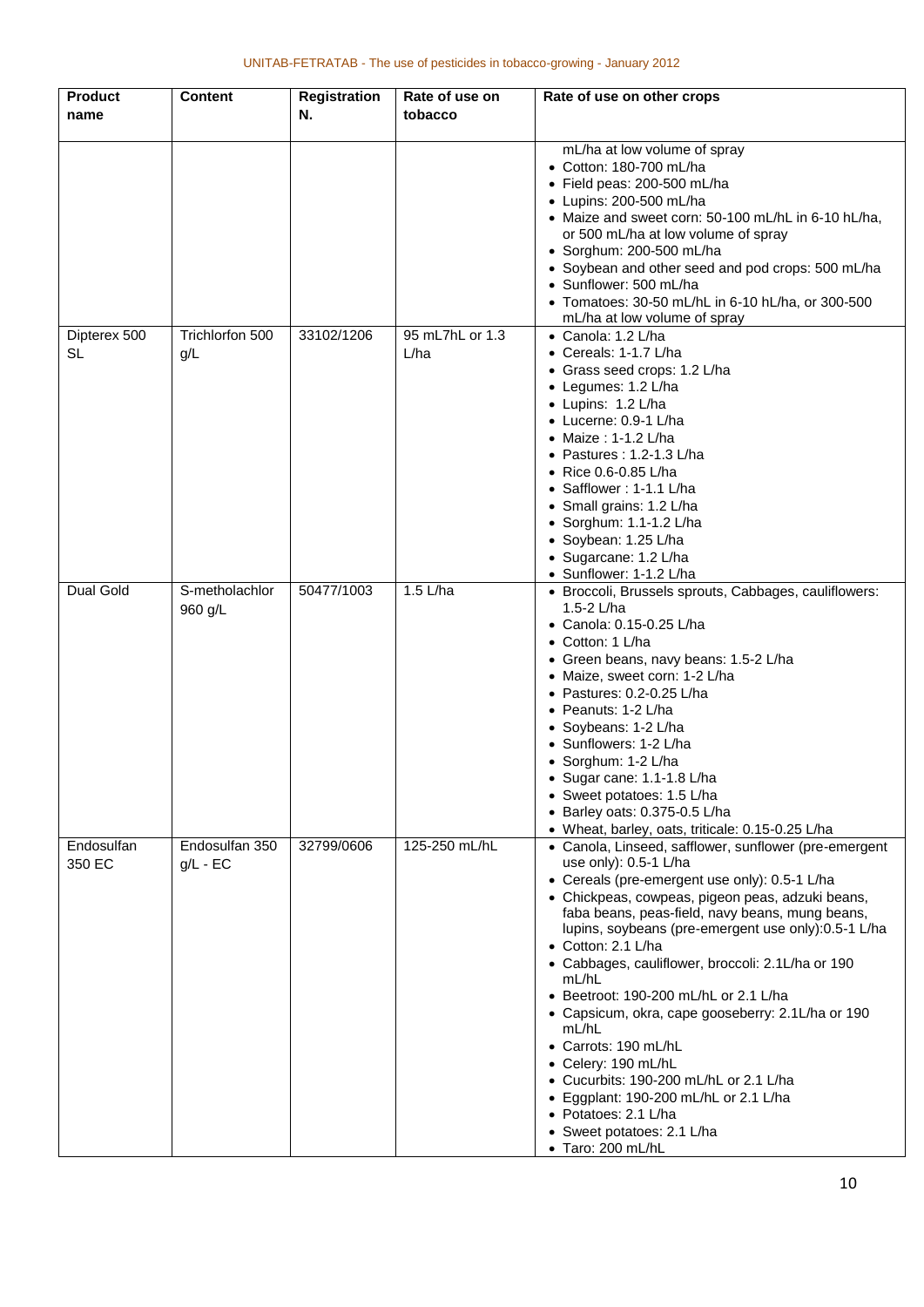| <b>Product</b><br>name | <b>Content</b>       | <b>Registration</b><br>Ν. | Rate of use on<br>tobacco                                               | Rate of use on other crops                                                                                                                                                                                                                                                                                                                                                                                                                                                                                                                                                                                                                                                                                                                                                                                                                                  |
|------------------------|----------------------|---------------------------|-------------------------------------------------------------------------|-------------------------------------------------------------------------------------------------------------------------------------------------------------------------------------------------------------------------------------------------------------------------------------------------------------------------------------------------------------------------------------------------------------------------------------------------------------------------------------------------------------------------------------------------------------------------------------------------------------------------------------------------------------------------------------------------------------------------------------------------------------------------------------------------------------------------------------------------------------|
|                        |                      |                           |                                                                         | • Tomatoes: 190-200 mL/hL or 2.1 L/ha<br>• Avocados: 150-200 mL/hL<br>• Cashews: 150 mL/hL<br>• Custard apple: 150-200 mL/hL<br>• Citrus including mandarins, lemons, orange and/or<br>grapefruit: 10-30 mL7hL<br>· Guava, persimmons: 150-200 mL/hL<br>• Kiwi: 150-200 mL/hL<br>• Logans: 200 mL/hL<br>• Loquats: 200 mL/hL<br>• Lychees: 150 mL/hL<br>• Macadamias: 150-200 mL/hL<br>• Mammey: 200 mL/hL<br>• Mangoes: 150-200 mL/hL<br>• Passion fruit: 150-200 mL/hL<br>• Pawpaw: 150 mL/hL<br>• Pecan nuts: 2.8 L/ha or 150 mL/hL<br>· Pistachios: 200 mL/hL<br>• Pome fruits: 150-190 mL/hL<br>• Pomegrenates: 200 mL/hL<br>• Rambutans: 200 mL/hL<br>· Sapodillas : 200 mL/hL<br>• Tamarillos: 200 mL/hL<br>• Native trees, shrubs: 0.5-1 L/ha<br>• Nursery crops: 190 mL/hL<br>• Ornamentals: 190-200 mL/hL<br>• Wildflowers and proteas: 200 mL/hL |
| Hi-mal                 | Maldison 1150<br>g/L | 48992/0207                | 45 mL/hL                                                                | • Bowling and golf greens: 55 mL/50 L water/100 sq m<br>• Canola: 500 mL/ha<br>$\bullet$ Citrus: 55-90 mL/hL<br>• Cucurbits: 55-90 mL/hL<br>• Fruit fly lure: 435-870 mL/hL<br>• Grape vines: 55-90 mL/hL<br>• Lucerne: 80-500 mL/ha<br>• Mosquito resting sites : 200-300 mL/ha<br>• Onions: 75 mL/hL<br>• Ornamentals: 55-90 mL/hL<br>· Pastures: 520-950 mL/ha<br>$\bullet$ Peas: 550 mL/ha<br>• Pome fruit 55 ml/hL<br>$\bullet$ Rice: 260 mL/hL<br>• Stone fruit: 55 mL/hL<br>• Sunflower: 550 mL/ha<br>• Tomateos: 55-90 mL/hL<br>• Vegetables (beans, cabbage, carrots, cauliflowers,<br>celery, lettuce, tomatoes): 55-90 mL/hL                                                                                                                                                                                                                     |
| Lannate L              | Methomyl 225<br>q/L  | 47336/0905                | 1.5-2.0 L/ha (pre-<br>transplant)<br>45-100 mL/hL (after<br>transplant) | • Apples: 150-200 mL/hL<br>• Broad beans, French beans, navy beans, long beans:<br>100 mL/hL or 0.5-2 L/ha<br>• Blueberries: 100 mL/hL<br>• Brussel sprouts, cabbages, cauliflowers, broccoli: 100<br>mL/hL or 1-2 L/ha<br>• Canola: 0.5-2 L/ha<br>• Capsicum: 150-200 mL/hL or 1.5-2 L/ha<br>• Centrosema pascuorum seed crops: 1.5-2 L/ha<br>• Citurs: 25-200 mL/hL or 0.25-2 L/ha<br>• Cotton: 0.5-2.4 L/ha<br>• Duboisia: 100 mL/hL or 1 L/ha<br>• Ginger: 150 mL/hL or 1.5 L/ha<br>• Grapes: 150 mL/hL                                                                                                                                                                                                                                                                                                                                                 |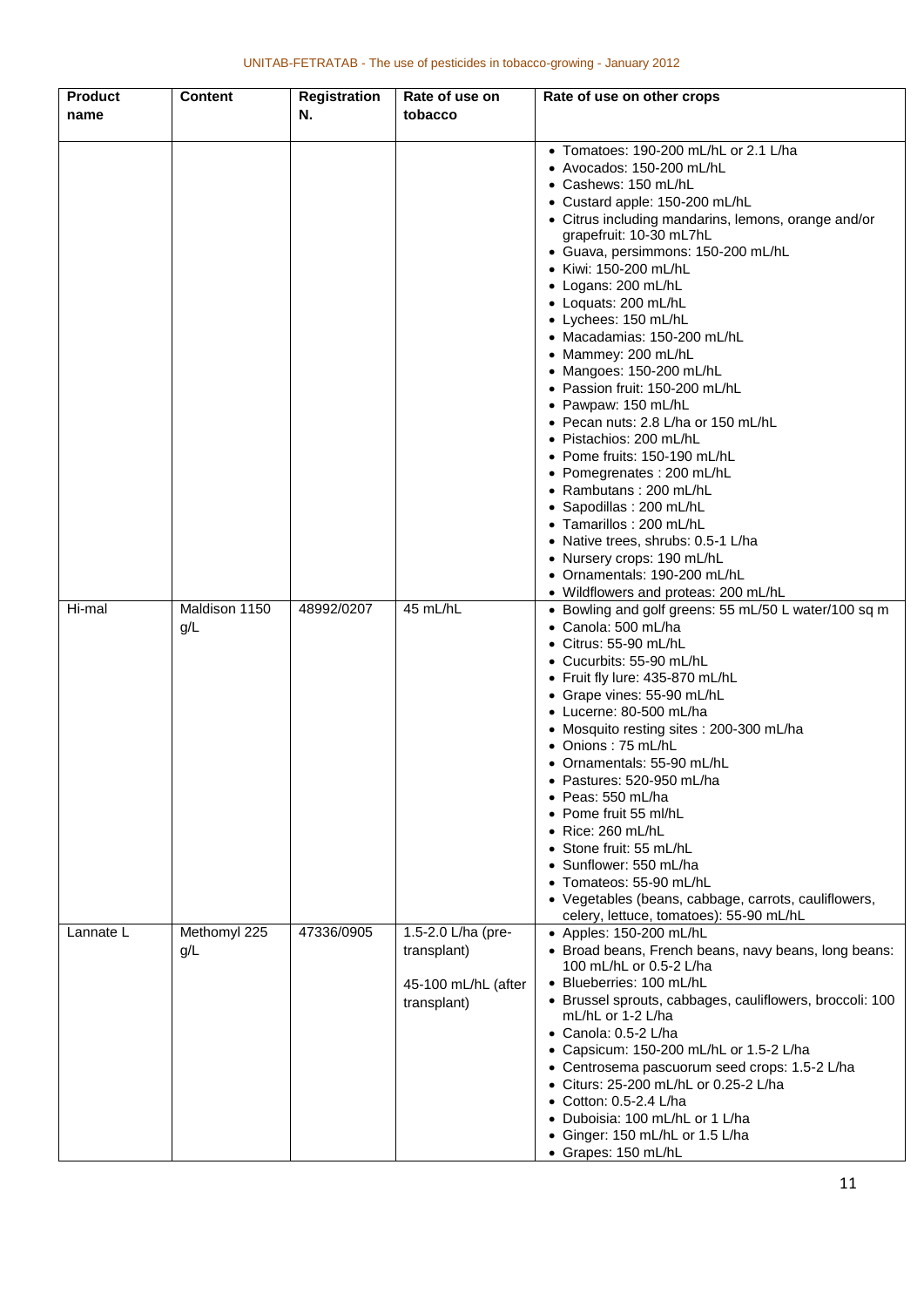| <b>Product</b> | <b>Content</b> | <b>Registration</b> | Rate of use on  | Rate of use on other crops                                     |
|----------------|----------------|---------------------|-----------------|----------------------------------------------------------------|
| name           |                | N.                  | tobacco         |                                                                |
|                |                |                     |                 |                                                                |
|                |                |                     |                 | • Guar: 2 L/ha                                                 |
|                |                |                     |                 | $\bullet$ Hops: 2 L/ha                                         |
|                |                |                     |                 | $\bullet$ Lentils: 1.5-2 L/ha                                  |
|                |                |                     |                 | $\bullet$ Linseed: 1.5-2 L/ha                                  |
|                |                |                     |                 | • Lucerne: 1-2 L/ha                                            |
|                |                |                     |                 | • Lupins: 1-2 L/ha                                             |
|                |                |                     |                 | • Maize: 100-200 mL/hL or 1-2 L/ha                             |
|                |                |                     |                 | ● Mint: 1.5-2 L/ha                                             |
|                |                |                     |                 | • Mung beans: 0.5-2 L/ha                                       |
|                |                |                     |                 | • Native pastures: 1.5-2 L/ha                                  |
|                |                |                     |                 | • Pasture legume seed crops: 1.5-2 L/ha                        |
|                |                |                     |                 | • Peaches and nectarines: 100-150 mL/hL                        |
|                |                |                     |                 | • Peanuts: 1.5-2 L/ha                                          |
|                |                |                     |                 | • Pears: 150-200 mL/hL                                         |
|                |                |                     |                 | • Peas, chickpeas, pigeon peas: 100 mL/hL or 1-2 L/ha          |
|                |                |                     |                 | • Poppies: 1.5-2 L/ha                                          |
|                |                |                     |                 | • Potatoes: 1.5-2 L/ha                                         |
|                |                |                     |                 | • Sesame seed: 1.5-2 L/ha                                      |
|                |                |                     |                 | · Sorghum: 0.5-2 L/ha                                          |
|                |                |                     |                 | • Soybeans: 0.5-2 L/ha                                         |
|                |                |                     |                 | • Stone fruit: 200 mL/hL                                       |
|                |                |                     |                 | • Strawberries: 150-200 mL/hL, or 1.5 L/ha                     |
|                |                |                     |                 | • Sunflowers: 0.5-2 L/ha                                       |
|                |                |                     |                 | • Sweet corn: 100-200 mL/hL or 1-2 L/ha                        |
|                |                |                     |                 | $\bullet$ Tea tree: 1.5-2 L/ha                                 |
|                |                |                     |                 | • Tomatoes: 50-200 mL/hL, or 0.5-2 L/ha                        |
| Mancozeb 750   | Mancozeb 75    | 48049/1208          | 200 g/hL or 2.2 | • Wheat, oats, barley: 1-2 L/ha                                |
| DF             |                |                     |                 | • Citrus: 200 g/hL<br>• Custard apples: 200 g/hL               |
|                | g/kg WG        |                     | kg/ha           | • Grape vines: 150-200 g/hL                                    |
|                |                |                     |                 | • Mangoes: 200 g/hL                                            |
|                |                |                     |                 | • Passion fruit : 150-200 g/hL                                 |
|                |                |                     |                 | • Pawpaw: 200 g/hL                                             |
|                |                |                     |                 | • Apples, pears : 150-200 g/hL                                 |
|                |                |                     |                 | • Stone fruits: 150-200 g/hL                                   |
|                |                |                     |                 | • Cotton: 2.5 kg/ha                                            |
|                |                |                     |                 | • Peanuts: 1.7-2.2 kg/ha                                       |
|                |                |                     |                 | • Pulse crops: 1-2.2 kg/ha                                     |
|                |                |                     |                 | • Poppies: 2.5 kg/ha                                           |
|                |                |                     |                 | · Soybeans: 2.2 kg/ha                                          |
|                |                |                     |                 | • Green beans, broadbeans, faba beans, sugar snap              |
|                |                |                     |                 | and snow peas: 150-200 g/hL or 1.7-2.5 kg/ha                   |
|                |                |                     |                 | • Peas: 150-200 g/hL or 1.7-2.2 kg/ha                          |
|                |                |                     |                 | • Capsicum: 150-200 g/ha; 2-3 kg/ha                            |
|                |                |                     |                 | • Carrots: 150-200 g/ha; 1.7-2.2 kg/ha                         |
|                |                |                     |                 | • Celery: 150-200 g/ha; 1.7-2.2 kg/ha                          |
|                |                |                     |                 | • Cole crops: 150-200 g/ha; 1.7-2.2 kg/ha                      |
|                |                |                     |                 | • Cucurbits: 150-200 g/ha;1.7-2.2 kg/ha<br>• Fennel: 2.2 kg/ha |
|                |                |                     |                 | • Potatoes: 150-200 g/ha; or 1.7-2.2 kg/ha                     |
|                |                |                     |                 | • Rhubarb: 150-200 g/ha; or 1.7-2.2 kg/ha                      |
|                |                |                     |                 | • Silver, beet, spinach, beetroot: 150-200 g/ha; or 1.7-       |
|                |                |                     |                 | 2.2 kg/ha                                                      |
|                |                |                     |                 | • Tomatoes: 150-200 g/ha; or 2-3 kg/ha                         |
|                |                |                     |                 | • Lettuce: 150-200 g/ha; or 1.7-2.2 kg/ha                      |
|                |                |                     |                 | • Onion and garlic: 150-200 mL/hL, or 2.2-3.5 L/ha             |
|                |                |                     |                 | • Bananas: 200 g/hL, or 2.2-4.5 kg/ha                          |
|                |                |                     |                 | • Carnations: 150-200 g                                        |
|                |                |                     |                 | · Flowers, shrubs: 150-200 g/hL                                |
|                |                |                     |                 | • Ferns: 75-100 g/hL                                           |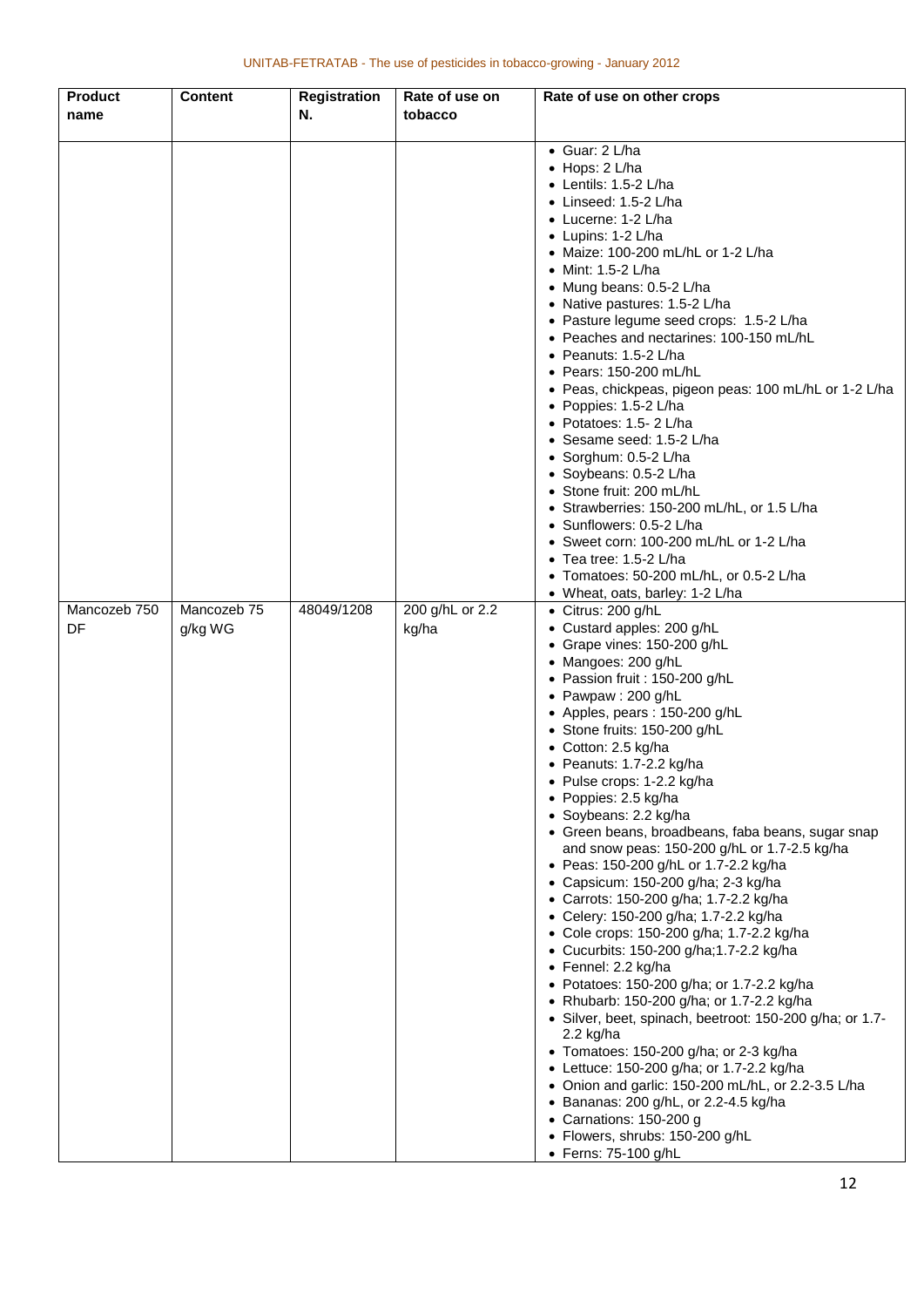| <b>Product</b><br>name | <b>Content</b>              | <b>Registration</b><br>Ν. | Rate of use on<br>tobacco                        | Rate of use on other crops                                                                                                                                                                                                                                                                                                                                                                                                                                                                                                                                                                                                                                                                                                                                                                                                                                                                                                                                                                                                                                             |
|------------------------|-----------------------------|---------------------------|--------------------------------------------------|------------------------------------------------------------------------------------------------------------------------------------------------------------------------------------------------------------------------------------------------------------------------------------------------------------------------------------------------------------------------------------------------------------------------------------------------------------------------------------------------------------------------------------------------------------------------------------------------------------------------------------------------------------------------------------------------------------------------------------------------------------------------------------------------------------------------------------------------------------------------------------------------------------------------------------------------------------------------------------------------------------------------------------------------------------------------|
|                        |                             |                           |                                                  | • Gladioli: 150-200 g/hL<br>• Roses: 150-200 g/hL<br>• Turf: 200-250 g/100 sq m                                                                                                                                                                                                                                                                                                                                                                                                                                                                                                                                                                                                                                                                                                                                                                                                                                                                                                                                                                                        |
| Larvin 800 WG          | Thiodicarb 800<br>g/kg - WG | 48522/0902                | 33 g/hL                                          | • Brassica crops: 0.47-0.94 kg/ha<br>• Cotton: 0.94-1.2 kg/ha<br>• Maize, sweet corn: 0.7-0.94 kg/ha<br>• Pulses, navy beans, soybeans, mung beans, pigeon<br>peas, chickpeas: 0.235-0.350 g/ha<br>• Tomatoes: 0.233-0.655 kg/ha or 33-46 g/hL                                                                                                                                                                                                                                                                                                                                                                                                                                                                                                                                                                                                                                                                                                                                                                                                                         |
| Metholachlor<br>720    | Metholachlor<br>720 g/kg    | 51535/0201                | 3 L/ha                                           | • Broccoli, Brussels sprouts, cabbages, cauliflower: 3-4<br>L/ha<br>• Canola: 0.3-0.5 L/ha<br>• Cotton: 2 L/ha<br>• Green beans, navy beans: 3-4 L/ha<br>• Maize, sweet corn: 2-4 L/ha<br>• Pastures (clovers, phalaris and cocksfoot) : 0.4-0.5<br>L/ha<br>• Peanuts: 2-4 L/ha<br>· Sorghum: 2-4 L/ha<br>• Sweet potatoes: 3 L/ha<br>• Wheat, barley, oats, triticale: 0.3-0.5 L/ha                                                                                                                                                                                                                                                                                                                                                                                                                                                                                                                                                                                                                                                                                   |
| Miti-Fol EC            | Dicofol 240 g/L -<br>EC     | 47207/024                 | 150 mL/hL                                        | • Babacos: 200 mL/hL<br>$\bullet$ Bananas: 200-250 mL/hL<br>• Citrus: 200 mL/hL<br>• Cotton: 4 L/ha<br>• Grapevines: 140 mL/hL<br>• Hops: 200 mL/hL<br>• Mangoes: 200 mL/hL<br>• Olives: 250 mL/hL<br>• Ornamentals. 200 mL/hL<br>• Pawpaws: 200 mL/hL<br>• Pome fruit: 200 mL/hL<br>• Stone fruit: 200 mL/hL<br>• Strawberries: 200 mL/hL<br>• Tomatoes: 200 mL7hL<br>• Vegetables: 200 mL/hL                                                                                                                                                                                                                                                                                                                                                                                                                                                                                                                                                                                                                                                                         |
| Nemacur 400            | Fenamiphos<br>400 g/L       | 33295/1103                | 24 L/ha (band<br>treatment 16 mL/10<br>m of row) | • Aloe vera planting material: 1 L/hL<br>• Aloe vera: 30-60 L/ha<br>• Banana planting material: 100 mL/hL<br>• Bananas: 30-60 ml/10 m of row, or 3-6 mL/stool, or 3-<br>6 mL/sq m, or 30-60 L/ha of wetted area metered into<br>the irrigation water<br>• Citrus: 37.5-75 L/ha or 3.8-7.5 mL/sq m trickle<br>irrigation<br>• Crucifers: 24 L/ha<br>• Cucurbits: 24 L/ha or 16 mL/10 m of row<br>• Carrots, beetroot, onions, celery, sweet potatoes: 24<br>L/ha or 16 mL/10 m of row<br>• Lettuce: 24 L/ha or 16 mL/10 m of row<br>• Endive: 24 L/ha or 16 mL/10 m of row<br>• Parsnips: 24 L/ha or 16 mL/10 m of row<br>• Grapevines: 30 L/ha or 3 mL/sq m (trickle irrigation)<br>• Mushrooms: 65 mL/20 L water/ton of compost, or 55<br>mL/ton of compost, or 10 mL/bale of peat weigh in<br>50-60 kg, or 55 mL/1 ton of casing<br>· Ornamentals, annual: 24 L/ha, or trickle irrigation 16<br>$mL/10$ m of row<br>• Ornamentals, perennial, nursery root stock: 24 L/ha,<br>or 16-32 mL/10 m of row (trickle irrigation)<br>• Bulbs: 24 L/ha, or 16 mL/10 m of row |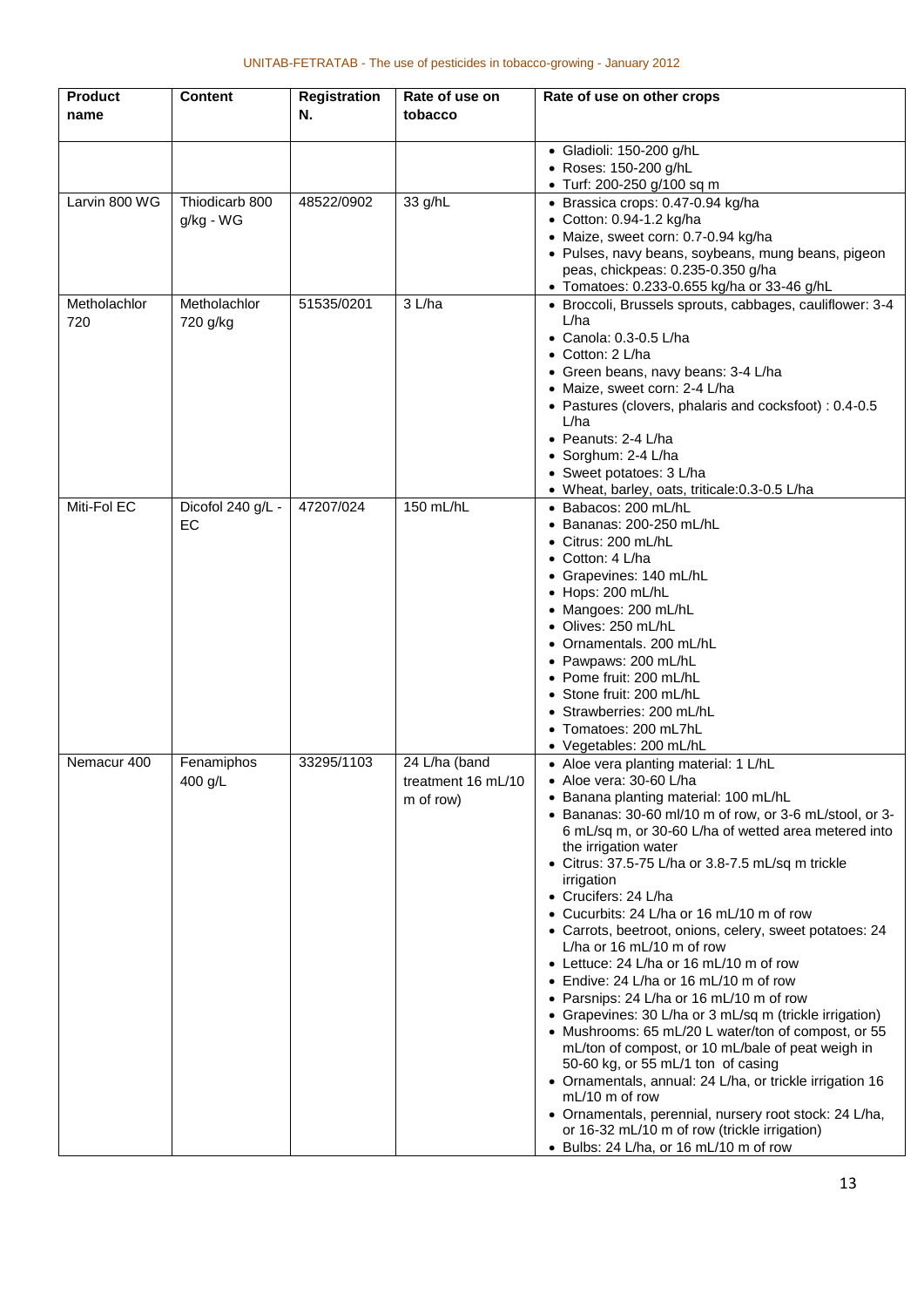| <b>Product</b><br>name | <b>Content</b>                      | <b>Registration</b><br>Ν. | Rate of use on<br>tobacco                                                                | Rate of use on other crops                                                                                                                                                                                                                                                                                                                                                                                                                                                                                                                                                                                                                                                                                                                                                                                                                                                                                                                                                                                                                 |
|------------------------|-------------------------------------|---------------------------|------------------------------------------------------------------------------------------|--------------------------------------------------------------------------------------------------------------------------------------------------------------------------------------------------------------------------------------------------------------------------------------------------------------------------------------------------------------------------------------------------------------------------------------------------------------------------------------------------------------------------------------------------------------------------------------------------------------------------------------------------------------------------------------------------------------------------------------------------------------------------------------------------------------------------------------------------------------------------------------------------------------------------------------------------------------------------------------------------------------------------------------------|
|                        |                                     |                           |                                                                                          | • Chrysanthemums: 100 mL/hL or 1 L/ha<br>• Pineapples: 250 mL/100 m of preplant bed treatment,<br>6 L/ha for plant crop and ratoon crop foliar spray, and<br>12 L/ha for ratoon crop foliar spray only<br>• Potatoes: 13 L/ha (rows 80 cm apart) or 110 mL/100<br>m of row<br>• Strawberries: 24 L/ha or 16 mL/10 m of row<br>• Or 16 mL/10 m of row (trickle irrigation)<br>• Sugar cane: 10 L/ha<br>• Tomatoes: 24 L/ha or 16 mL/10 m of row, or 16<br>mL/10 m of row trickle irrigation                                                                                                                                                                                                                                                                                                                                                                                                                                                                                                                                                 |
| Orthene                | Acephate 970<br>g/kg                | 50469/0105                | 0.8 kg/ha, or 80<br>g/hL                                                                 | · Bananas: 65-130 g/hL Brussels sprouts: 0.8-1 kg/ha,<br>or 80-100 g/hL<br>• Cabbages, cauliflowers, broccoli: 0.8-1 kg/ha, or 80-<br>100 g/hL<br>• Macadamias: 50-80 g/hL until run-off<br>• Ornamentals: 1 kg/ha, or 100 g/hL<br>• Potatoes: 0.5 kg/ha or 50 g/hL<br>• Tomatoes: 0.8-1 kg/ha, or 80-100 g/hL                                                                                                                                                                                                                                                                                                                                                                                                                                                                                                                                                                                                                                                                                                                             |
| Parashoot 500<br>EC    | Parathion<br>methyl 500 g/L -<br>EC | 48441/0306                | 100 mL/hL                                                                                | • Cotton: 550-2.2 L/ha<br>• Clover seed crops: 0.8 L/ha<br>• Cruciferous crops, vegetable crops: 65 mL/hL, or 0.7<br>kg/ha<br>• Beans: 65 mL/hL, or 0.7 kg/ha<br>• Potatoes: 65 mL/hL, or 0.7 kg/ha<br>• Tomatoes: 65 mL/hL, or 0.7 kg/ha<br>• Pome and stone fruit: 40-100 mL/hL                                                                                                                                                                                                                                                                                                                                                                                                                                                                                                                                                                                                                                                                                                                                                          |
| Point                  | Oxyfluorfen 240<br>g/L              | 53222/0700                | 4 L/ha                                                                                   | • Tree fruit, nuts and vines not less than 3 years old: 3-<br>4 L/ha<br>• Duboisia: 4-8 L/ha<br>• Mango, avocado, passion fruit, kiwi, custard apple,<br>lychee, pawpaw, longan, rambutan: 4 L/ha<br>• Cabbages, cauliflowers, broccoli: 1.5-2 L/ha<br>• Onions: 50-500 mL/ha<br>• Coffee: 2-4 L/ha<br>• Forestry trees: 4 L/ha or 4 mL/10 sq m<br>• Pyrethrum: 4-6 L/ha                                                                                                                                                                                                                                                                                                                                                                                                                                                                                                                                                                                                                                                                   |
| Polyram DF             | Metiram 700<br>g/kg - DF            | 58901/0107                | 200-250 g/hL (high<br>volume of water),<br>or 2.2-2.7 kg/ha<br>(low volumes of<br>water) | • Apple: 150-200 g/hL<br>• Grapevines: 150-200 g/hL<br>• Pears: 150-200 g/hL<br>• Stone fruit: 150 g/hL<br>• Asparagus: 200-300 g/hL (high volume of water) or<br>2.2-3.5 kg/ha (low volume of water)<br>• Beans: 200-300 g/hL (high volume of water) or 2.2-<br>3.5 kg/ha (low volume of water)<br>• Cabbages, cauliflowers, Brussels sprouts, broccoli:<br>200-300 g/hL (high volume of water) or 2.2-3.5 kg/ha<br>(low volume of water)<br>• Carrots: 200 g/hL (high volume of water) or 2.2 kg/ha<br>(low volume of water)<br>• Celery: 200 g/hL (high volume of water) or 2.2 kg/ha<br>(low volume of water)<br>• Cucumbers: 200 g/hL (high volume of water) or 2.2<br>kg/ha (low volume of water)<br>• Other cucurbits: 200 g/hL (high volume of water) or<br>2.2 kg/ha (low volume of water)<br>• Lettuce: 200 g/hL (high volume of water) or 2.2 kg/ha<br>(low volume of water)<br>• Potatoes: 150-200 g/hL (high volume of water) or<br>1.7-2.5 kg/ha (low volume of water)<br>• Tomatoes: 150-200 g/hL (high volume of water) or |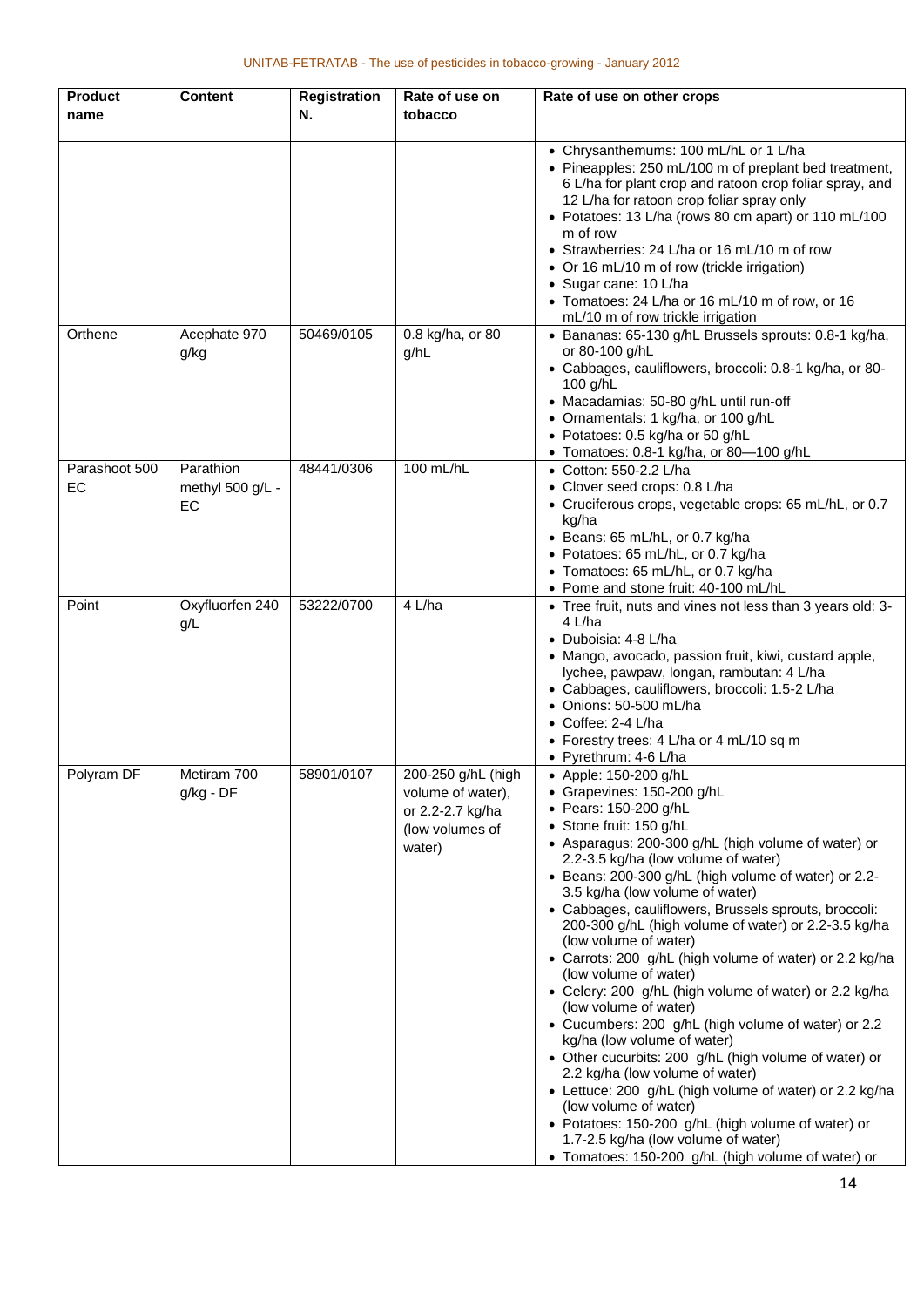| <b>Product</b><br>name | <b>Content</b>                                       | <b>Registration</b><br>N. | Rate of use on<br>tobacco                                                                                 | Rate of use on other crops                                                                                                                                                                                                                                                                                                                                                                                                                                                                                                                                                                                                                                                                                                                                                                                                 |
|------------------------|------------------------------------------------------|---------------------------|-----------------------------------------------------------------------------------------------------------|----------------------------------------------------------------------------------------------------------------------------------------------------------------------------------------------------------------------------------------------------------------------------------------------------------------------------------------------------------------------------------------------------------------------------------------------------------------------------------------------------------------------------------------------------------------------------------------------------------------------------------------------------------------------------------------------------------------------------------------------------------------------------------------------------------------------------|
|                        |                                                      |                           |                                                                                                           |                                                                                                                                                                                                                                                                                                                                                                                                                                                                                                                                                                                                                                                                                                                                                                                                                            |
| Ridomil Gold<br>480 EC | Metalaxyl M 480<br>$g/L$ - EC                        | 50267/0202                | Seedbed: 1.5<br>mL/15 L water/60-<br>80 sq m (= $187-250$<br>mL/1900-2500 L of<br>water/ha)               | 1.7-2.2 kg/ha (low volume of water)<br>• Pineapple: 500 mL/2000-5000 L water/haRidomil<br>Gold MZ WG                                                                                                                                                                                                                                                                                                                                                                                                                                                                                                                                                                                                                                                                                                                       |
| Ridomil Gold<br>MZ WG  | Metalaxl M 40<br>$g/kg +$<br>Mancozeb 640<br>g/kg-WG | 52926/0902                | Seedbed: 18 g/15 l<br>water/60-80 sq m<br>$(=2.25 - 2.9/1900 -$<br>2500 L of water/ha)<br>Field: 250 g/hL | • Grapevines: 250 g/hL<br>• Cucurbits: 250 g/hL or 2.5 kg/ha (2.5 kg/ha aerial<br>spraying)<br>• Lettuce: 250 g/hL or 2.5 kg/ha (2.5 kg/ha aerial<br>spraying)<br>• Onions: 250 g/hL or 2.5 kg/ha (2.5 kg/ha aerial<br>spraying)<br>• Ornamentals: 150-250 g/hL or 2.5 kg/ha<br>• Potatoes: 250 g/hL or 2.5 kg/ha (2.5 kg/ha aerial<br>spraying)<br>• Poppies: 2.5 kg/ha<br>• Rhubarb: 2.5 kg/ha<br>• Strawberries: 100 g/hL                                                                                                                                                                                                                                                                                                                                                                                               |
| <b>Royal MH</b>        | Maleic<br>hydrazide<br>potassium salt<br>250 g/L     | 50800/0108                | 8-11 L/ha                                                                                                 | • Potato: 11 L/ha<br>• Onion, garlic: 11 L/ha                                                                                                                                                                                                                                                                                                                                                                                                                                                                                                                                                                                                                                                                                                                                                                              |
| Rugby 100 G            | Cadusafos 100<br>g/kg WG                             | 45834/0901                | 60 kg/ha                                                                                                  | • Bananas: max 60 g/stool/year in 2-3 application<br>(hand application); 1.3-2 kg/100 m row 3 times per<br>year or 2 kg/100 m of row twice per year (mechanical<br>application on single row); .2.6 kg/100 m row 3 times<br>per year or 4 kg/100 m of row twice per year<br>(mechanical application on double row)<br>• Citrus: 45-50 g/sq m/year (hand application); 6-10<br>kg/100 m row/year<br>• Ginger: 100-300 kg/ha<br>• Sugar cane: 20-40 kg/ha, or 300-600 g/100 m of row)<br>• Tomatoes: 100 kg/ha                                                                                                                                                                                                                                                                                                               |
| Saboteur               | Dimethoate 400<br>g/L                                | 49600/1107                | 80 mL/hL                                                                                                  | · Abius, babacos, carambolas, casimiroas, granadillas,<br>santois, sapodillas, wax jambus: 75 mL/hL<br>• Avocado: 75 mL7hL<br>• Banana: 75 mL/hL<br>• Citrus fruit: 75-150 mL/hL<br>• Custard apples: 75 mL/hL<br>• Grapes: 75 mL/hL<br>• Mangoes: 75 mL/hL<br>• Pawpaw, passion fruit: 75 mL/hL<br>• Apples, pears, quinces: 75-150 mL/hL<br>• Stone fruits, except apricots and early peach<br>varieties: 75 mL/hL<br>• Bean: 75 mL/hL<br>• Beans, peas: 350-650 mL/ha<br>• Beetroot, silverbeet, lettuce, celery: 75 mL/hL, or 800<br>mL/ha<br>· Blueberries: 75 mL/hL<br>• Berry fruit: 75 mL/hL<br>• Capsicum: 75 mL/hL or 750 mL/ha<br>• Cucurbits: 75 mL/hL or 750 mL/ha<br>• Leafy vegetables (cole crops, lettuce, silver beetm,<br>celery): 75 mL/hL<br>• Leucaena: 340 mL/ha<br>• Litchi: 75 mL/hL or 750 mL/ha |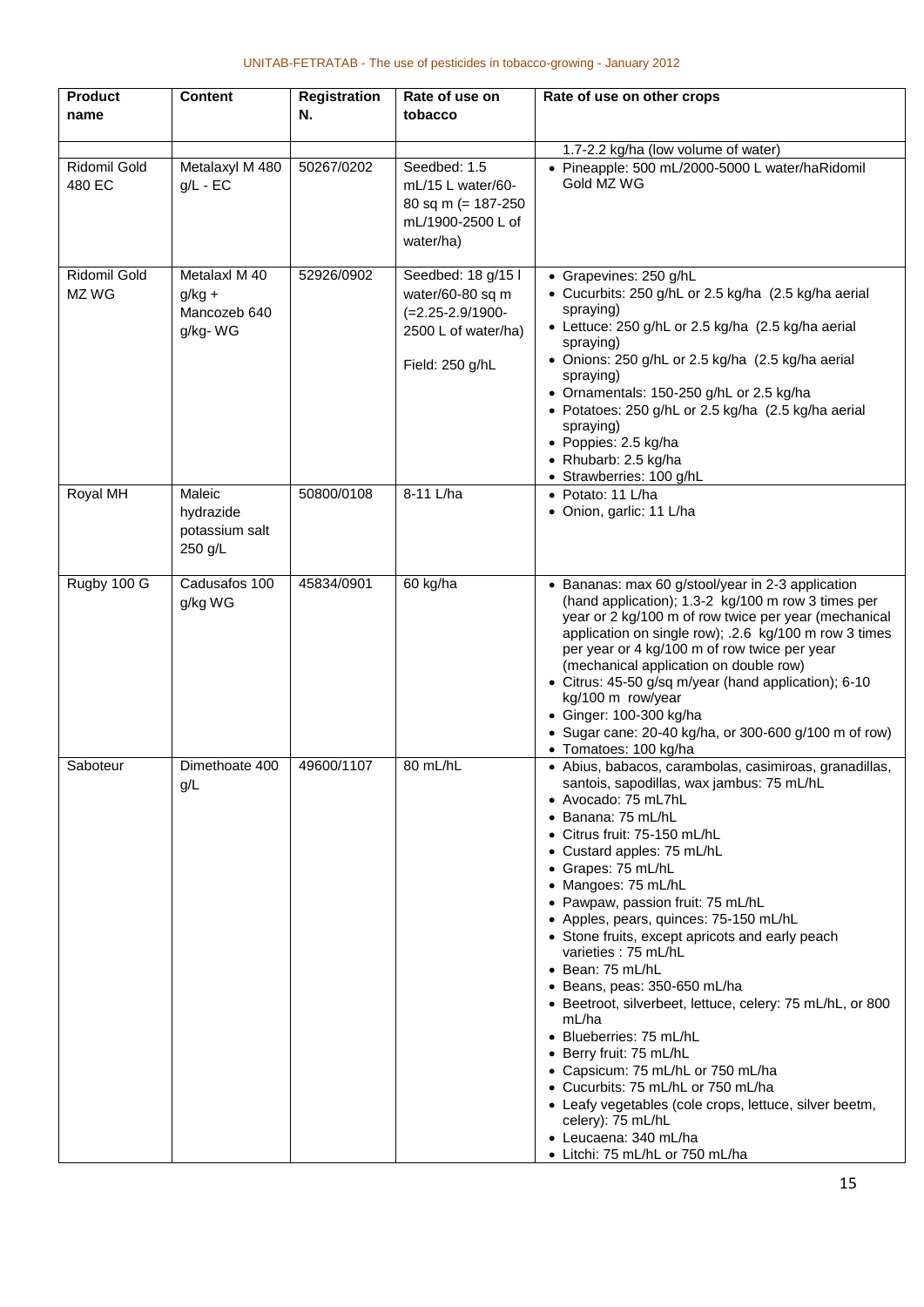| <b>Product</b>   | <b>Content</b> | <b>Registration</b> | Rate of use on    | Rate of use on other crops                                                         |
|------------------|----------------|---------------------|-------------------|------------------------------------------------------------------------------------|
| name             |                | N.                  | tobacco           |                                                                                    |
|                  |                |                     |                   | • Peas: 75 mL/hL or 800 mL/ha                                                      |
|                  |                |                     |                   | • Potatoes: 75 mL/hL                                                               |
|                  |                |                     |                   | • Root vegetables: 75 mL/hL                                                        |
|                  |                |                     |                   | • Strawberries: 75 mL/hL<br>• Tomatoes: 60-75 mL/hL or 750 mL/ha                   |
|                  |                |                     |                   | • Legumes, fruiting vegetables, cucurbits, leafy                                   |
|                  |                |                     |                   | vegetables, stalk vegetables, stem vegetables, cole                                |
|                  |                |                     |                   | crops, root vegetables, bulb vegetables and tuber                                  |
|                  |                |                     |                   | vegetables: 75 mL/hL or 750 mL/ha                                                  |
|                  |                |                     |                   | • Cowpeas, mung bean, navy bean, pigeon pea: 800                                   |
|                  |                |                     |                   | mL/ha<br>• Adzuki beans: 75 mL/hL or 800 mL/ha                                     |
|                  |                |                     |                   | • Cereals: 55-750 mL/ha, or 75 mL/hL                                               |
|                  |                |                     |                   | • Cowpeas: 500-800 mL/ha                                                           |
|                  |                |                     |                   | • Cotton: 340-750 mL/ha                                                            |
|                  |                |                     |                   | • Grain legumes: 75-85 mL/hL or 800 mL/ha                                          |
|                  |                |                     |                   | • Lentils: 90 mL/ha                                                                |
|                  |                |                     |                   | $\bullet$ Lucerne: 55-375 mL/ha                                                    |
|                  |                |                     |                   | $\bullet$ Maize : 500 mL/ha<br>• Mung bean: 500-800 mL/ha                          |
|                  |                |                     |                   | • Navy bean: 500 mL/ha                                                             |
|                  |                |                     |                   | · Oil seeds: 40-750 mL/ha, or 75 mL/hL                                             |
|                  |                |                     |                   | • Pastures, pasture seed and forage crops: 150-375                                 |
|                  |                |                     |                   | mL/ha                                                                              |
|                  |                |                     |                   | • Peanuts: 350 mL/ha                                                               |
|                  |                |                     |                   | • Sorghum: 500 mL/ha                                                               |
|                  |                |                     |                   | • Soy bean: 340 mL/ha<br>• Sunflower: 340-800 mL/ha                                |
|                  |                |                     |                   | • Ornmentals: 75 mL/hL                                                             |
|                  |                |                     |                   | • Trees (eucylyptus, kurrajongs, flame trees, umbrella                             |
|                  |                |                     |                   | trees): 75 mL/hL                                                                   |
|                  |                |                     |                   | • Wild flowers, proteas: 75 mL/hL                                                  |
|                  |                |                     |                   | • Duboisia: 75 mL/hL                                                               |
| Sonic 200 EC     | Cypermethrin   | 46088/0700          | 38-50 mL/hL in 10 | • Oil tea tree: 340 mL/ha<br>• Cabbages, cauliflowers, Brussels sprouts, broccoli, |
|                  | 200 g/L - EC   |                     | hL/ha             | kale, kohlrabi, Chinese cabbage, turnips: 400 mL/ha;                               |
|                  |                |                     |                   | or 50 mL/hL(in $6-10$ hL/ha)                                                       |
|                  |                |                     |                   | • Canola: 50-250 mL/ha                                                             |
|                  |                |                     |                   | • Winter cereals: 50-170 mL/ha                                                     |
|                  |                |                     |                   | • Chickpeas: 200-250 mL/ha                                                         |
|                  |                |                     |                   | • Cotton: 375-625 mL/ha<br>• Faba beans: 200-250 mL/ha                             |
|                  |                |                     |                   | • Field peas: 160-250 mL/ha                                                        |
|                  |                |                     |                   | • Lupins: 75-300 mL/ha                                                             |
|                  |                |                     |                   | • Maize: 300-500 mL/ha                                                             |
|                  |                |                     |                   | · Sorghum: 190-500 mL/ha                                                           |
|                  |                |                     |                   | • Soybeans, navy and mung beans: 300-500 mL/ha                                     |
|                  |                |                     |                   | • Sunflowers: 380-500 mL/ha<br>$\bullet$ Sweet corn: 380-500 mL/ha                 |
|                  |                |                     |                   | Tomatoes: 130-400 mL/ha or 18-50 mL/hL (in 2-10                                    |
|                  |                |                     |                   | hL/ha)                                                                             |
| Sumi-alpha       | Esfenvalerate  | 53047/1200          | 25-50 mL/hL       | • Cabbages, cauliflowers, Brussels sprouts, broccoli,                              |
| Flex insecticide | $50$ g/L       |                     |                   | kale, kohlrabi: 190-380 mL/ha, or 25 mL/hL in 2.5-15                               |
|                  |                |                     |                   | hL/ha<br>• Broad beans: 130-330 mL/ha                                              |
|                  |                |                     |                   | • Canola: 70-500 mL/ha                                                             |
|                  |                |                     |                   | • Celery: 50 mL/hL                                                                 |
|                  |                |                     |                   | • Cereals, pastures: 70 mL/ha                                                      |
|                  |                |                     |                   | • Chickpeas: 130-500 mL/ha                                                         |
|                  |                |                     |                   | • Chou mollier, fodder rape: 70-500 mL/ha                                          |
|                  |                |                     |                   | • Cotton: 400-700 mL/ha                                                            |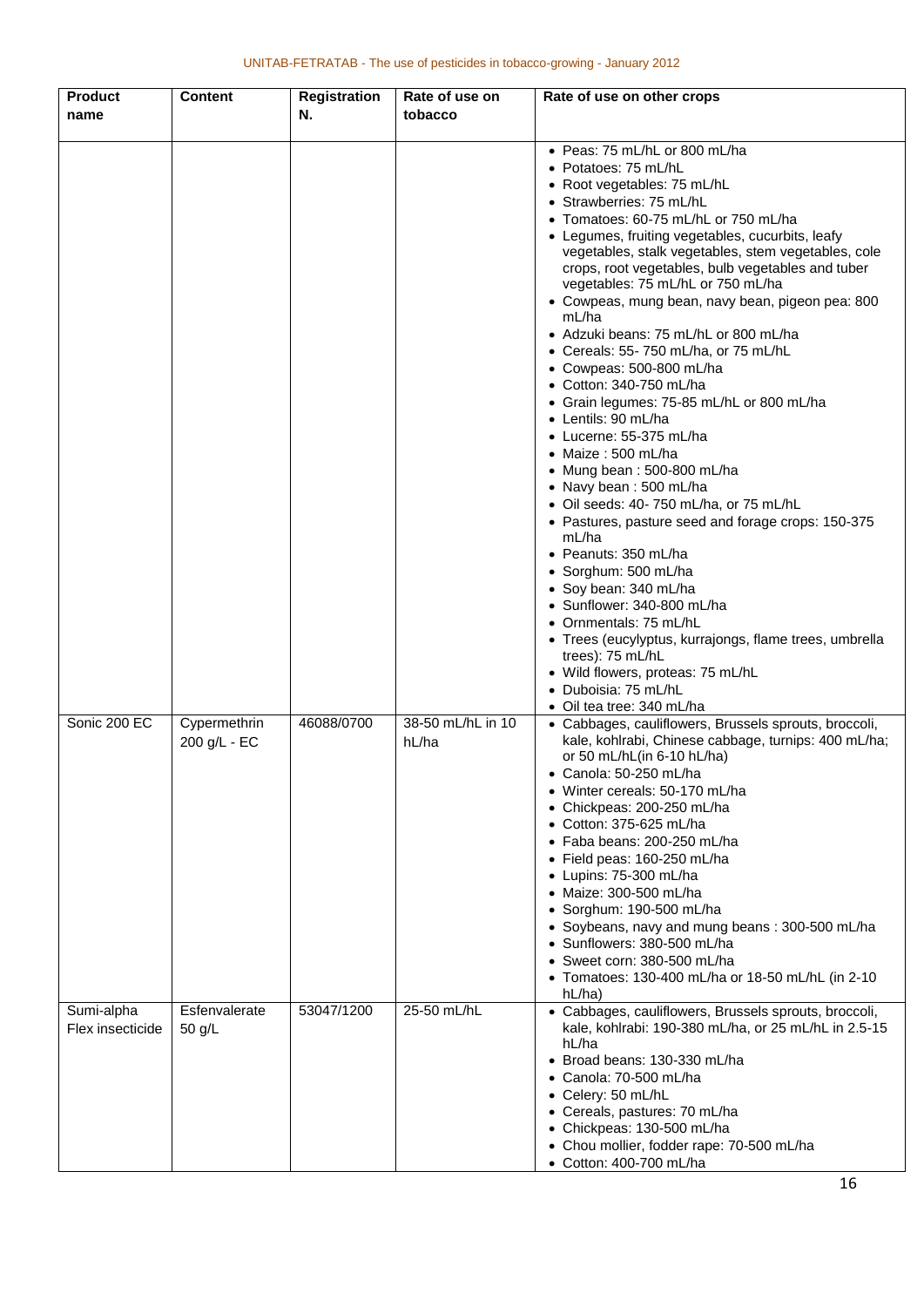| <b>Product</b>        | <b>Content</b>                            | <b>Registration</b> | Rate of use on                                                            | Rate of use on other crops                                                                                                                                                                                                                                                                                                                                                                                                                                                                                                                                                                                                                                                                                                                                                                                                                                                                                                                                                                                                                                                                                                                                                                                                                                       |
|-----------------------|-------------------------------------------|---------------------|---------------------------------------------------------------------------|------------------------------------------------------------------------------------------------------------------------------------------------------------------------------------------------------------------------------------------------------------------------------------------------------------------------------------------------------------------------------------------------------------------------------------------------------------------------------------------------------------------------------------------------------------------------------------------------------------------------------------------------------------------------------------------------------------------------------------------------------------------------------------------------------------------------------------------------------------------------------------------------------------------------------------------------------------------------------------------------------------------------------------------------------------------------------------------------------------------------------------------------------------------------------------------------------------------------------------------------------------------|
| name                  |                                           | N.                  | tobacco                                                                   |                                                                                                                                                                                                                                                                                                                                                                                                                                                                                                                                                                                                                                                                                                                                                                                                                                                                                                                                                                                                                                                                                                                                                                                                                                                                  |
|                       |                                           |                     |                                                                           | · Field peas: 70-330 mL/ha<br>• Garden peas: 130-500 mL/ha<br>• Green beans: 130-330 mL/ha<br>• Lentils: 130-330 mL/ha<br>$\bullet$ Linseed: 130-500 mL/ha<br>$\bullet$ Lucerne: 130-500 mL/ha<br>• Lupins: 35-330 mL/ha<br>• Maize: 300-500 mL/ha<br>• Mung beans: 400-500 mL/ha<br>• Navy beans: 400-500 mL/ha<br>• Pastures: 35-70 mL/ha<br>• Pigeon peas: 130-500 mL/ha<br>• Safflower: 130-330 mL/ha<br>$\bullet$ Sorghum: 100-450 mL/ha<br>• Soybeans: 130-500 mL/ha<br>• Sunflower: 130-500 mL/ha<br>• Sweet corn: 300-500 mL/ha<br>• Tomatoes: 12-55 mL/hL, or 130-400 mL/ha<br>• Wheats, oats and barley: 130-330 mL/ha<br>• Winter cereals: 70-300 mL/ha                                                                                                                                                                                                                                                                                                                                                                                                                                                                                                                                                                                               |
| Zee-Mil*MZB<br>680 WP | Metalaxyl 40<br>$g/kgg +$<br>mancozeb 640 | 50431/03014         | Seedbed: 37.5 g/15<br>I water/60-80 sq m<br>(=4.68-6.22 kg/ha)            | • Cucurbits: 2.5 kg/ha or 250 g/hL<br>• Lettuce: 2.5 kg/ha, or 250 g/hL<br>• Onions: 2.5-4.4 kg/ha, or 250-440 g/hL                                                                                                                                                                                                                                                                                                                                                                                                                                                                                                                                                                                                                                                                                                                                                                                                                                                                                                                                                                                                                                                                                                                                              |
|                       | g/kg - WP                                 |                     | Field: 250 g/hL                                                           | • Potatoes: 2.5 kg/ha, or 250 g/hL                                                                                                                                                                                                                                                                                                                                                                                                                                                                                                                                                                                                                                                                                                                                                                                                                                                                                                                                                                                                                                                                                                                                                                                                                               |
| <b>Brazil</b>         |                                           |                     |                                                                           |                                                                                                                                                                                                                                                                                                                                                                                                                                                                                                                                                                                                                                                                                                                                                                                                                                                                                                                                                                                                                                                                                                                                                                                                                                                                  |
| Actara 250 WG         | Thiametoxam<br>250 g/kg - WG              | 010098              | Seedbeds: 0.6<br>g/sqm<br>Field: 600-840 g/ha<br>(max 2)<br>applications) | • Pineapple: 600-800 g/ha (max 2 appliactions)<br>• Courgette: 400-600 g/ha (max 1 application)<br>• Peanuts: 100-140 g/ha (max 3 applications)<br>• Lettuce: 200-300 g/ha<br>• Cotton: 100-200 g/ha (max 2 applications)<br>• Rice: 100-150 g/ha (max 1 application)<br>• Potato: 50-800 g/ha (max 5 applications)<br>• Eggplant: 400-600 g/ha (max 1 application)<br>• Coffee: 1,400-2,000 g/ha (1-2 applications)<br>• Sugar cane: 400-1,000 g/ha (max 2 applications)<br>• Citrus fruit: 600 g/h, or 10-20 g/hL (1 application on<br>the trunk and max 2 foliar applications)<br>• Chrysanthemum: 400 g/ha (as many as necessary)<br>• Peas: 20 g/hL, or 150-200 g/ha<br>• Beans: 100-600 g/ha (max 3 applications)<br>$\bullet$ Apple: 2,000 g/ha<br>• Papaya: 400-800 g/ha (max 3 applications)<br>• Watermelon: 60-600 g/ha (max 4 applications)<br>Melon: 60-600 g/ha (max 4 applications)<br>$\bullet$<br>• Strawberry: 10 g/hL (max 2-3 applications)<br>• Summer squash: 400-600 g/ha (1 application)<br>• Pepper: 400-600 g/ha (1 application)<br>• Cabbage: 20 g/hL, 50-800 g/ha (max 4 applications)<br>• Tomato: 12-20 g/hL, or 800 g/ha (max 5 applications)<br>• Wheat: 75 g/ha (max 3 applications)<br>• Grapes: 680 g/ha (max 2 applications) |
| Antracol              | Probineb 700<br>g/kg - WP                 | 00901               | Seedbed s: 400<br>g/hL                                                    | • Potato: 2.1 kg/ha<br>• Onion : 2.1 kg/ha<br>• Beans: 1.4 kg/ha<br>• Apple : 140 g/hL (2.8 kg/ha)                                                                                                                                                                                                                                                                                                                                                                                                                                                                                                                                                                                                                                                                                                                                                                                                                                                                                                                                                                                                                                                                                                                                                               |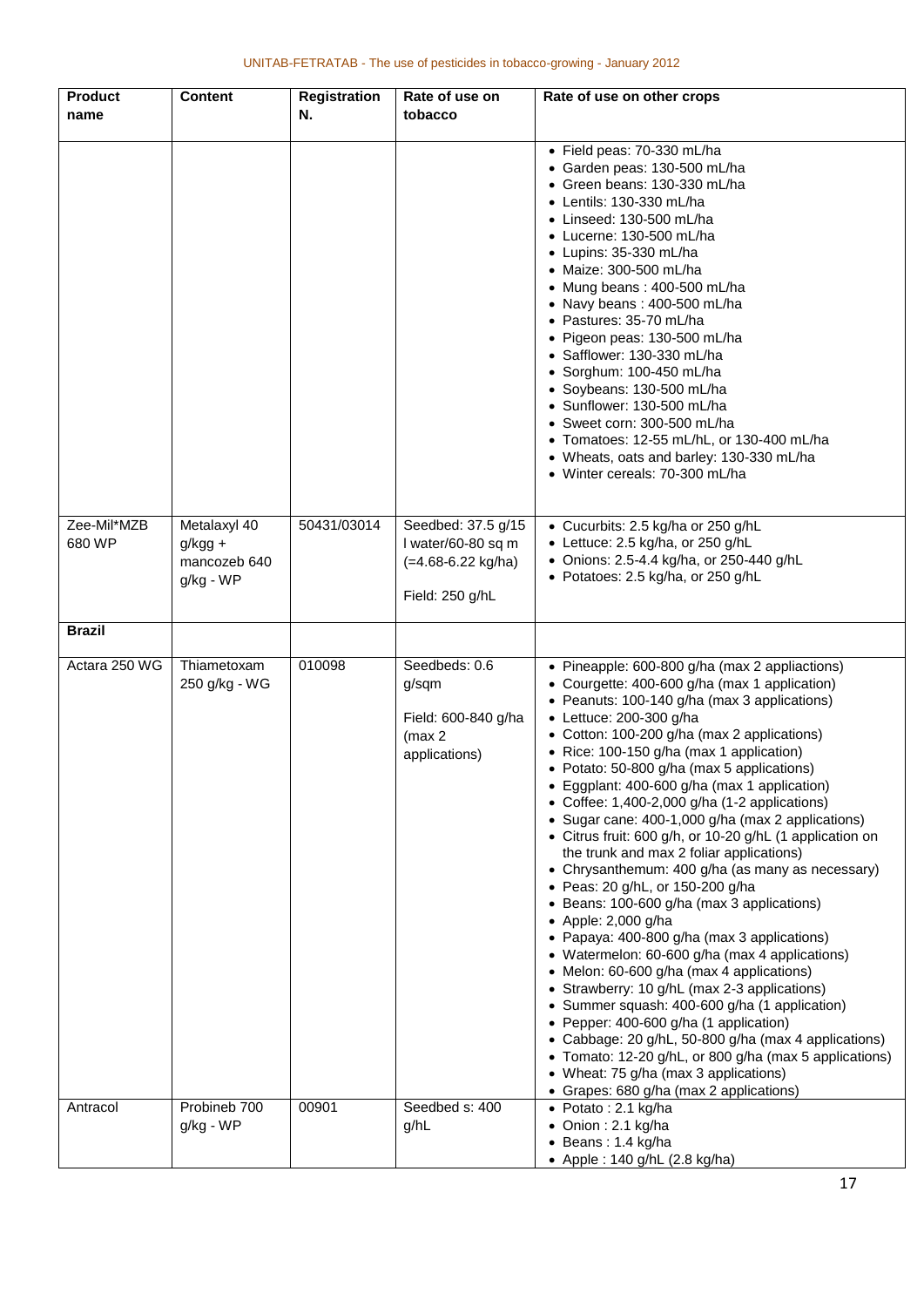| <b>Product</b><br>name    | <b>Content</b>                  | <b>Registration</b><br>N. | Rate of use on<br>tobacco                                                       | Rate of use on other crops                                                                                                                                                                                                                                                                                                                                                                                                                                                                                                                                                                                                                                                                                                                                                                                                         |
|---------------------------|---------------------------------|---------------------------|---------------------------------------------------------------------------------|------------------------------------------------------------------------------------------------------------------------------------------------------------------------------------------------------------------------------------------------------------------------------------------------------------------------------------------------------------------------------------------------------------------------------------------------------------------------------------------------------------------------------------------------------------------------------------------------------------------------------------------------------------------------------------------------------------------------------------------------------------------------------------------------------------------------------------|
|                           |                                 |                           |                                                                                 | • Tomatoes: 2.1 kg/ha<br>• Grapes: 210 g/hL (2.kg/ha)                                                                                                                                                                                                                                                                                                                                                                                                                                                                                                                                                                                                                                                                                                                                                                              |
| Boral 500 SC              | Sulfentrazon<br>500 g/L - SC    | 07495                     | 0.6-08 L/ha (100-<br>200 L water/ha)                                            | · Pineapple: 0.8-1.4 L7ha (200 L water/ha)<br>• Coffee: 1.4 L/ha (100-200 L water/ha)<br>• Sugar cane: 1.2 L/ha (300-400 L water/ha)<br>• Citrus fruit: 1.2-1.4 L/ha (100-200 L water/ha)<br>• Soybean: 0.2-1.2 L/ha (250-300 L water/ha)                                                                                                                                                                                                                                                                                                                                                                                                                                                                                                                                                                                          |
| Bulldock 125<br><b>SC</b> | Beta-cyfluthrin<br>125 g/l - SC | 01192                     | 60 mL/ha                                                                        | • Pineapple: 80 mL/ha<br>• Pepper: 10 mL/hL<br>• Cotton: 80 mL/ha<br>• Garlic: 10 mL/hL<br>• Peanuts: 40 mL/ha<br>• Rice: 30-50 mL/ha<br>• Potato: 100 mL/ha<br>• Eggplant: 10 mL/hL<br>• Coffee: 30-40 mL/ha<br>• Onion: 10 mL/hL<br>• Cabbage: 10 mL/hL<br>• Beans: 50 mL/ha<br>• Manioca: 50 mL/ha<br>• Millet: 40 mL/ha<br>• Soybean: 20-60 mL/ha<br>• Tomato: 10 mL/hL<br>• Wheat: 40 mL/hL                                                                                                                                                                                                                                                                                                                                                                                                                                   |
| Cefanol                   | Acephate 750<br>g/kg SP         | 1378704                   | 0.75-1 kg/ha                                                                    | • Cotton: 0.4-1 kg/ha<br>$\bullet$ Peanut: 0.4-0.5 kg/ha<br>· Potato, beans: 0.1 kg/hl water<br>• Peppers, tomatoes: 0.4-06 kg/ha<br>• Roses: 0.4-0.8 kg/ha                                                                                                                                                                                                                                                                                                                                                                                                                                                                                                                                                                                                                                                                        |
| Certero                   | Triflumuron 480<br>$g/L$ - SC   | 04899                     | Seedbed (float): 15<br>$mL/14.7$ sqm<br>Field: 250 mL/ha<br>(max 1 application) | • Zucchini: 75 mL/ha (max 4 applications)<br>• Cotton: 30 mL/ha (1-2 applications)<br>• Potato: 400 mL/ha (max 6 applications)<br>• Sugar cane: 50 mL/ha (1 application)<br>• Citrus fruit: 10 mL/hL (max 3 applications)<br>• Millet: 50 mL/ha (1-2 applications)<br>• Soybean: 30 mL/ha (1-2 applications)<br>• Tomato: 30 mL/hL (4 applications)<br>• Wheat: 30 mL/ha (1-2 applications)                                                                                                                                                                                                                                                                                                                                                                                                                                        |
| Confidor 700<br><b>WG</b> | Imidacloprid<br>700 g/kg - WG   | 006294                    | Seedbed: 15 g/50<br>sqm (1 application)<br>Field: 360 g/ha (1<br>application)   | • Pineapple: 30 g/hL (1 application)<br>· Squash, summer squash, watermelon, cucumber:<br>200-300 g/ha (1 application)<br>• Lettuce: 300 g/ha (1 application)<br>Chicory, endive: 300 g/ha (1 application)<br>• Cotton: 70-100 g/ha (repeat as needed)<br>Garlic, onion: 100 g/ha (1 application)<br>• Potato: 100-360 g/ha (1 application)<br>• Eggplant, jilò: 200-300 g/ha (1 application)<br>• Sugar cane: 400 g/ha (1 aplication)<br>• Cabbage, rape and broccoli: 200-300 g/ha (1<br>application)<br>• Cauliflower: 200-300 g/ha (1 application)<br>• Citrus fruit: 5-10 g/hL (1 application)<br>• Chrysantemum: 100 g/ha (2 applications)<br>Termite cones: 30 g/hL<br>• Eucalyptus (nursery and field): 500-750 g/hL (1<br>application)<br>• Poinsettia: 30 g/hL (2 applications)<br>• Beans: 150-250 g/ha (1 application) |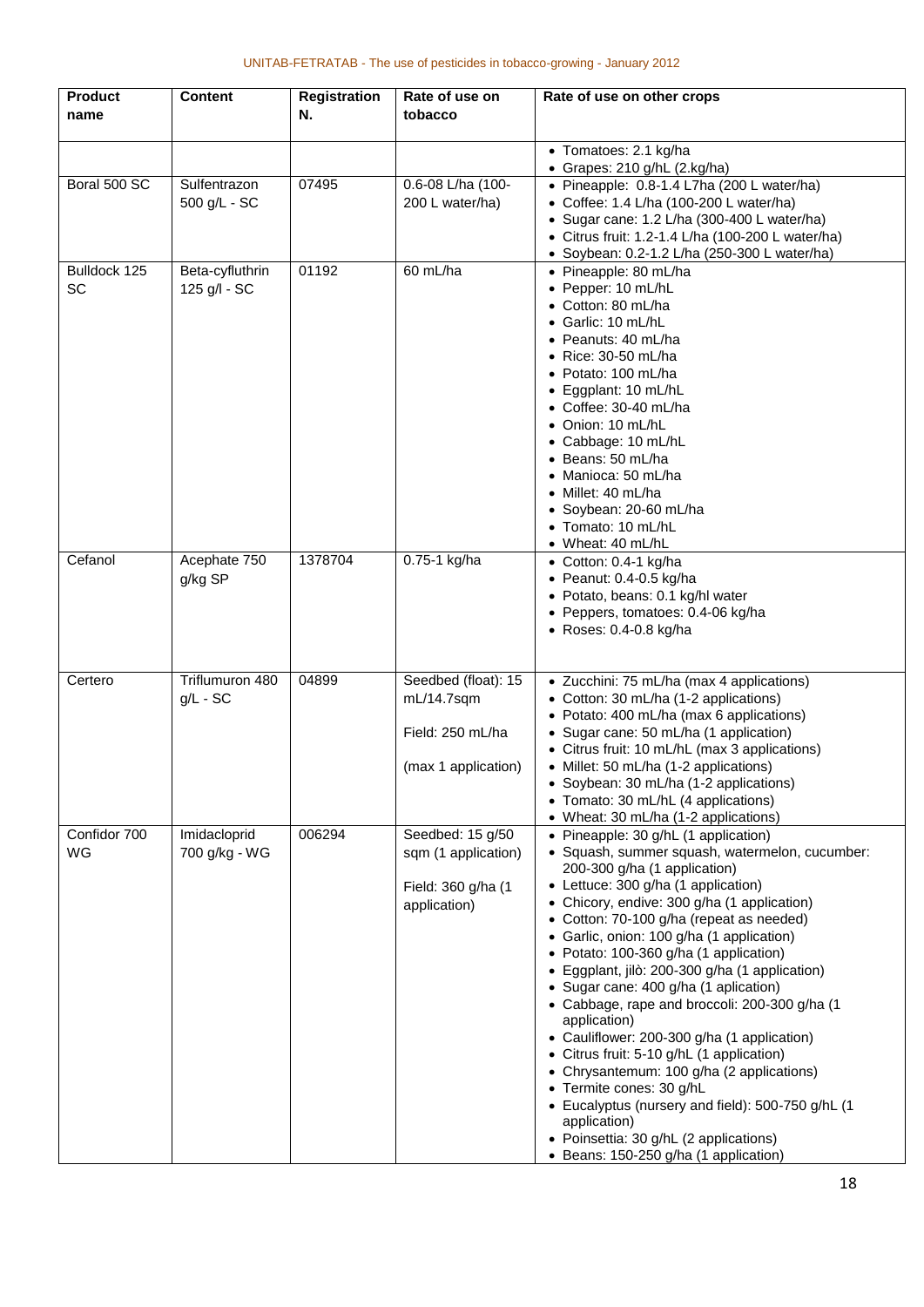| <b>Product</b><br>name | <b>Content</b>               | <b>Registration</b><br>N. | Rate of use on<br>tobacco       | Rate of use on other crops                                                                                                                                                                                                                                                                                                                                                                                                                                                                                                                                                                                                                                                                                                                                                                        |
|------------------------|------------------------------|---------------------------|---------------------------------|---------------------------------------------------------------------------------------------------------------------------------------------------------------------------------------------------------------------------------------------------------------------------------------------------------------------------------------------------------------------------------------------------------------------------------------------------------------------------------------------------------------------------------------------------------------------------------------------------------------------------------------------------------------------------------------------------------------------------------------------------------------------------------------------------|
|                        |                              |                           |                                 | • Gerbera: 30 g/hL (2 applications)<br>• Melon: 200-300 g/ha (1 application)<br>• Pepper: 200-300 g/ha (1 application)<br>• Pine tree (nursery and field): 37.5-75 g/hL (1<br>application)<br>• Tomato: 200-300 g/ha (1 application)                                                                                                                                                                                                                                                                                                                                                                                                                                                                                                                                                              |
| Decis 25 EC            | Deltamethrine<br>25 g/L - EC | 00758498                  | 160-200 mL/ha                   | • Pineapple: 200 mL/ha<br>• Cotton: 100-400 mL/ha<br>· Garlic, onion: 30 mL/hL<br>$\bullet$ Plum: 50 mL/hL<br>• Peanuts: 200 mL/ha<br>• Rice 100-200 mL/ha<br>· Potato: 40 mL/hL<br>• Eggplant, pepper and tomato: 30-50 mL/hL<br>• Broccoli, cabbage, cauliflower, rape: 30 mL/hL<br>• Cocoa: 200-250 mL/ha<br>• Coffee: 100-150 mL/1000 plants<br>• Cashew: 200 mL/ha<br>• Citrus fruit: 30-50 mL/hL<br>• Eucalyptus: 15 mL/hL<br>· Beans: 120-200 ml/ha<br>• Green beans: 30 mL/hL<br>· Fig: 50 mL/hL<br>• Gladiolus: 30 mL/hL<br>• Apple: 40 mL/hL<br>• Melon and watermelon: 30 mL/hL<br>• Millet: 200 mL/ha<br>• Pastures: 300-400 mL/ha<br>• Cucumber: 30 mL/hL<br>• Peach: 40 mL/hL<br>• Rubber tree: 200 mL/ha<br>· Soybean: 200 mL/ha<br>• Sorghum: 200-300 mL/ha<br>• Wheat: 200 mL/ha |
| Devrinol 500<br>PM     | Napropamide<br>500 g/kg - WP | 2368500                   | $4-6$ kg/ha                     | • Tomato: 4-6 kg/ha                                                                                                                                                                                                                                                                                                                                                                                                                                                                                                                                                                                                                                                                                                                                                                               |
| Dithane NT             | Mancozeb 80%<br><b>WP</b>    | 02438798                  | Use in seedbed<br>only: 2 kg/ha | • Potato, tomato, eggplant, peppers: 3 kg/ha<br>• Abobora (Cucurbita pepo): 2 kg/ha<br>$\bullet$ Pepino: 2.5-3 kg/ha<br>· Watermelon, melon: 1-2 kg/ha<br>• Onion, garlic: 2.5-3 kg/ha<br>• Peanut: 2 kg/ha<br>• Wheat: 2.5 kg/ha<br>$\bullet$ Rice: 2-4.5 kg/ha<br>$\bullet$ Coffee: 4-5 kg/ha<br>• Beans: 2-3 kg/ha<br>• Citrus fruit: 0.2-0.25 kg/hl water<br>• Apples, figs: 0.2 kg/hl water<br>• Mango, peach: 0.2 kg/hl water<br>• Grapes: 0.25-0.35 kg/hl (6-20 hl/ha)<br>• Sugar beet, carrot, broccoli, Brussels sprouts,<br>cabbage, cauliflower: 2-3 kg/ha<br>• Flowers: 0.8-2 kg/ha                                                                                                                                                                                                   |
| Furadan                | Carbofuran 10%<br><b>GR</b>  | 2088591                   | 7.5-10 kg/ha                    | $\bullet$ Wheat: 7.5-10 kg/ha<br>• Tomatoes: 7.5-40 kg/ha<br>• Brussels sprouts: 20 kg/ha<br>· Sugar cane: 30 kg/ha                                                                                                                                                                                                                                                                                                                                                                                                                                                                                                                                                                                                                                                                               |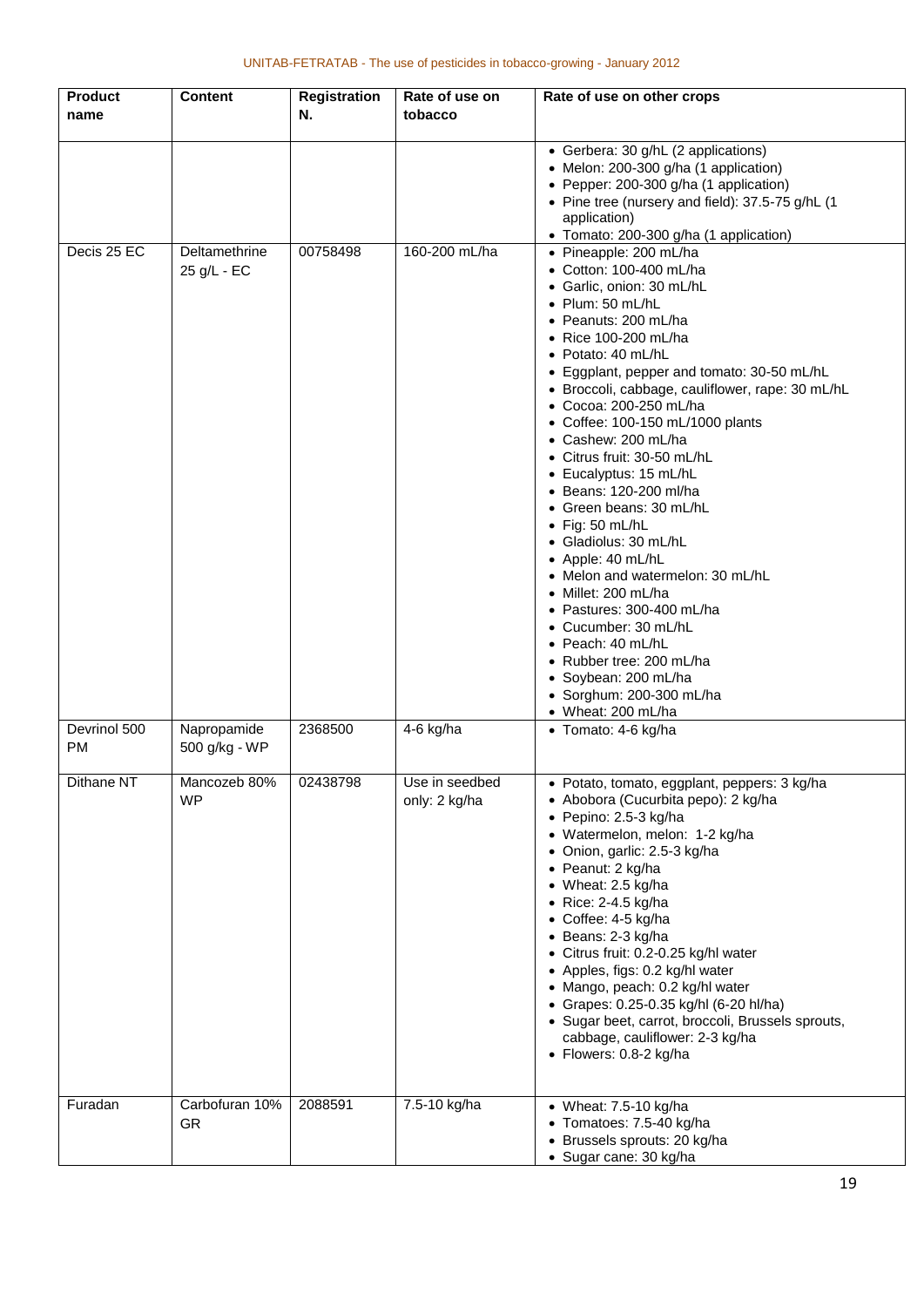| <b>Product</b><br>name    | <b>Content</b>                          | <b>Registration</b><br>N. | Rate of use on<br>tobacco                              | Rate of use on other crops                                                                                                                                                                                                                                                                                                                                                                                                                                                                                                                                                                                                                                                                                                              |
|---------------------------|-----------------------------------------|---------------------------|--------------------------------------------------------|-----------------------------------------------------------------------------------------------------------------------------------------------------------------------------------------------------------------------------------------------------------------------------------------------------------------------------------------------------------------------------------------------------------------------------------------------------------------------------------------------------------------------------------------------------------------------------------------------------------------------------------------------------------------------------------------------------------------------------------------|
|                           |                                         |                           |                                                        | • Carrots: 40 kg/ha<br>• Coffee: 8-33 kg/ha<br>• Potato: 15-40 kg/ha<br>$\bullet$ Rice: 2.5 4 kg/ha<br>· Peanut: 7.5-10 kg/ha<br>$\bullet$ Cotton: 15-30 kg/ha                                                                                                                                                                                                                                                                                                                                                                                                                                                                                                                                                                          |
| Gamit                     | Clomazone 500<br>g/L EC                 | 1428691                   | 1.6-2 $L/ha$ with a<br>water volume of<br>150-300 L/ha | $\bullet$ Cotton: 1.6-2 L/ha<br>• Rice: 1.4-1.8 L/ha<br>• Irrigated rice: 0.8-1.2 L/ha<br>• Sugar cane: 1.8-2.2 L/ha<br>• Manioca: 2-2.5 L/ha<br>• Pepper: $1.5-2$ L/ha<br>• Soybean: $1.6 - 2.4$ L/ha<br>• All with a water volume of 150-300 L/ha                                                                                                                                                                                                                                                                                                                                                                                                                                                                                     |
| Herbadox 500<br><b>CE</b> | Pendimethalin<br>500 g/L - EC           | 1258789                   | 1.5-3 L/ha                                             | $\bullet$ Cotton : 1.5-3 L/ha<br>$\bullet$ Garlic : 2-3.5 L/ha<br>$\bullet$ Peanuts : 1.5-3 L/ha<br>• Rice: 2.5-3.5 L/ha<br>• Potato: 2-3 L/ha<br>$\bullet$ Coffee : 2.5-4 L/ha<br>• Sugar cane: 2-3.5 L/ha<br>• Onion: 2-3.5 L/ha<br>$\bullet$ Eans: 1.5-3 L/ha<br>• Millet: 2-3.5 L7ha<br>• Soybean: 1.5-3 L/ha<br>• Wheat : 2-3.5 $L/ha$                                                                                                                                                                                                                                                                                                                                                                                             |
| Karathane<br>Zeon 50 CS   | Lambda-<br>cyhalothrin 50<br>$g/L - SC$ | 01700                     | 100 mL/ha (max 1<br>application)                       | • Cotton: 100-400 mL7ha (max 3 applications)<br>• Rice: 100-150 ml/ha (max 1 application)<br>• Peanuts: 100 mL/ha (1-3 applications)<br>• Potato: 50-100 mL/hL (1-5 applications)<br>• Coffee: 100 ml/ha (max 2 applications)<br>• Onion: 100 ml/ha (1-3 applications)<br>• Citrus fruit: 15-20 mL/hL (1 application)<br>• Cabbage: 30 mL/hL (2 applications)<br>• Beans: 150-600 mL/ha (max 2 applications)<br>• Melon : 40-50 mL/hL (max 4 applications)<br>• Millet : 150-600 ml/ha (max 1 application)<br>• Strawberry : 80 mL/hL (2 applications)<br>• Soybeans: 75-150 ml/ha (max 2 applications)<br>• Tomato: 30-50 mL/hL (max 5 applications)<br>• Wheat: 100 mL/ha (2 applications)<br>• Grapes: 50 mL/hL (max 2 applications) |
| Lebabycid 500             | Fenthion 550<br>$g/L - EC$              | 0298401                   | 2 L/ha                                                 | $\bullet$ Coffee : 1-1.5 L/ha<br>• Persimmon: 100 g/hL<br>• Citrus fruit : 600-800 mL/ha<br>Guava and manog: 100 mL/hL<br>• Apple : 100 mL/hL<br>• Passion fruit : 100 mL/hL<br>• Melon, watermelon, cucumber, summer squash : 100<br>mL/hL<br>• Loquat and plums: 100 mL/hL<br>• Peach: 100 mL/hL<br>• Pear and quince: 100 mL/hL<br>• Grapes: 100 mL/hL<br>• Termites cones: 200 mL/hL                                                                                                                                                                                                                                                                                                                                                |
| Orthene 750<br><b>BR</b>  | Acephate 75%<br><b>SP</b>               | 02788394                  | 0.5-1.0 kg/ha                                          | • Cotton: $0.4-1.5$ kg/ha<br>· Peanut: 0.4-1.0 kg/ha<br>Potato: 0.1 kg/hL (400-1500 L/ha)<br>• Brassicaceae, Tomato, Pepper: 0.1 kg/hL (500-1000<br>L/ha                                                                                                                                                                                                                                                                                                                                                                                                                                                                                                                                                                                |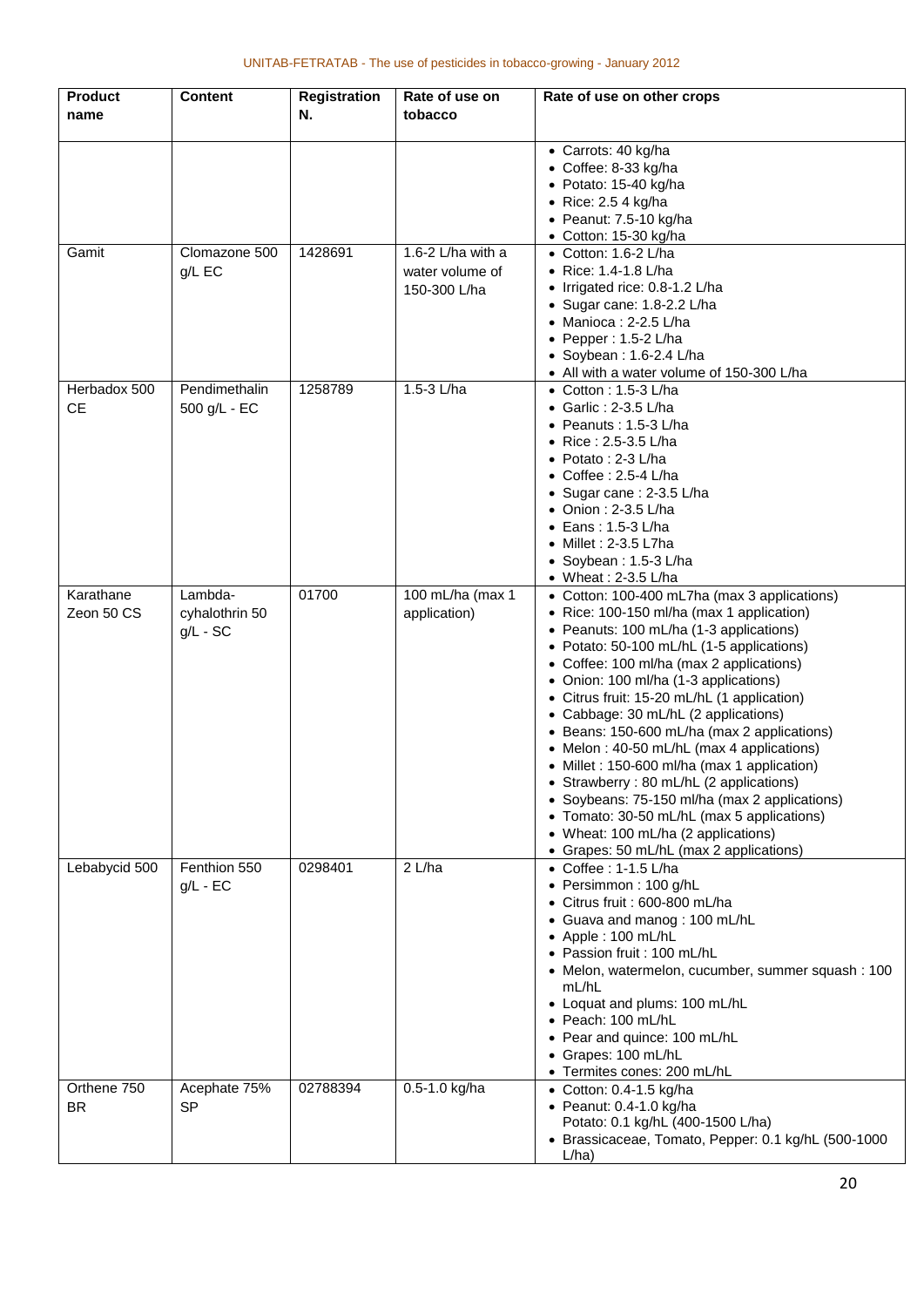| <b>Product</b>          | <b>Content</b>                                        | <b>Registration</b> | Rate of use on                                                                           | Rate of use on other crops                                                                                                                                                                                                                                                                                                                                                                                                                    |
|-------------------------|-------------------------------------------------------|---------------------|------------------------------------------------------------------------------------------|-----------------------------------------------------------------------------------------------------------------------------------------------------------------------------------------------------------------------------------------------------------------------------------------------------------------------------------------------------------------------------------------------------------------------------------------------|
| name                    |                                                       | N.                  | tobacco                                                                                  |                                                                                                                                                                                                                                                                                                                                                                                                                                               |
|                         |                                                       |                     |                                                                                          | $\bullet$ Beans: 0.2-1.0 kg/ha<br>Soybean: 0.2-1.0 kg/ha<br>• Flowers: 0.1 kg/hL (400-600 L/ha)<br>• Citrus fruit: 0.05 kg/hL<br>• Melon: 0.25 kg/ha (400 L/ha)                                                                                                                                                                                                                                                                               |
| Poast                   | Etoxidim 184<br>$g/L$ - DC                            | 1128798             | 1.2 L/ha                                                                                 | • Cotton: 1-1.25 L/ha<br>• Beans: 1-1.25 L/ha<br>• Gladiolus: 1-1.25 L7ha<br>• Millet: 1-1.25 L/ha<br>• Soyabeans: 1-1.25 L/ha                                                                                                                                                                                                                                                                                                                |
| Positron Duo            | Iprovalicarb 55<br>g/kg + probineb<br>613 g/kg - WP   | 08901               | 0.2-0.3 kg/hL (max<br>7 applications)                                                    | • Potato: 2.5 kg/ha (max 5 applications)<br>• Onion: 2-2.5 kg/ha (max 6 applications)<br>• Melon: 2-2.5 kg/ha (max 6 applications)<br>• Pepper: 2.5 kg/ha (max 4 applications)<br>• Tomato: 2.5 kg/ha (max 7 applications)<br>• Grapes: 2-2.5 kg/ha (max 5 applications)                                                                                                                                                                      |
| Pounce 384<br><b>CE</b> | Permethrin 384<br>$g/L$ - EC                          | 2968399             | 50-130 mL/ha                                                                             | • Cotton: 160-325 mL/ha<br>• Coffee: 130 mL/ha<br>• Cabbage, cauliflower, rape: 87 mL/hL<br>$\bullet$ Millet: 65-130 mL/ha<br>· Soybean: 40-130 mL/ha<br>• Tomato: 16.25-32.5 mL/hL<br>$\bullet$ Wheat: 65-130 mL/ha                                                                                                                                                                                                                          |
| Primeplus               | Flumetralin 125<br>$g/L - EC$                         | 000293              | 3-4 L/ha                                                                                 |                                                                                                                                                                                                                                                                                                                                                                                                                                               |
| Ridomil Gold<br>MZ      | Mefenoxam 40<br>$g/kg +$<br>Mancozeb 640<br>g/kg - WP | 09599               | Seedbeds: 1.25<br>g/sqm (max 4<br>applications)                                          | • Potato:2.5 kg/ha (max 4 applications)<br>• Onion: 2.5 kg/ha (max 4 applications)<br>• Tomato: 300 g/hL (max 4 applications)<br>• Grapes: 250 g/hL (max 4 applications)<br>• Rose: 300 g/hL (max 4 applications)                                                                                                                                                                                                                             |
| Trebon 100 SC           | Etofenprox 100<br>g/L SC                              | 02998               | 0.5 L/ha (300 L/ha)                                                                      | • Cotton: 0.5-0.75 L/ha (150 L/ha)<br>• Citrus fruit: 0.01-0.025 L/hL<br>• Beans: 0.3-1.2 L/ha (250 L/ha)<br>• Millet: 0.1-0.14 L7ha (300 L/ha)<br>• Soybean: 0.12 L/ha (250 L/ha)<br>• Tomato: 0.2 L/hl (300 L/ha)<br>• Wheat: 0.3 L/ha (100 L/ha)                                                                                                                                                                                           |
| Canada                  |                                                       |                     |                                                                                          |                                                                                                                                                                                                                                                                                                                                                                                                                                               |
| Aliette                 | Fosetyl Al 80%<br><b>WDG</b>                          | 27688               | 2.5-3.25 kg/ha<br>(450-560 L/ha) (3-4<br>applications per<br>year)<br>Max 10 kg/ha/year  | • Apples: 2-5 kg/ha (3 applications/year)<br>• Lettuce (greenhouse): 0.03 kg/100 m2 (20 L/100m2)<br>(2 applications)<br>• Lettuce, Onions: 2.8 kg/ha (min 150 L/ha) - (Max 5<br>applications/year)<br>• Raspberry, Blackberry, Ginseng: 5.5 kg/ha (200-1000<br>L/ha) (max 4 applications/year)<br>• Strawberry: 5.6 kg/ha (200-1000 L/ha) (max 4<br>applications/year)<br>· Broccoli, Bok choy: 2.25-3.125 kg/ha (max 5<br>applications/year) |
| Decis 5EC               | Deltamethrin 50<br>$g/L$ EC                           | 22478               | Seedbeds<br>(greenhouse):<br>4mL/15 L (0.0266<br>L/hL)<br>Field: 0.2 L/ha<br>Ground pre- | • Alfalfa: 0.2-0.25 L/ha<br>• Apples: 0.15-0.25 L/ha<br>• Asparagus: 0.2 L/ha<br>· Blueberries: 0.125-0.15 L/ha Broccoli, Brussels<br>sprouts, cabbage, cauliflower: 0.15-0.2 L/ha<br>• Rapeseed, mustard: 0.1-0.15 L/ha Corn: 0.25-0.3<br>L/ha<br>$\bullet$ Kale: 0.2 L/ha<br>• Onions: 0.2 L/ha                                                                                                                                             |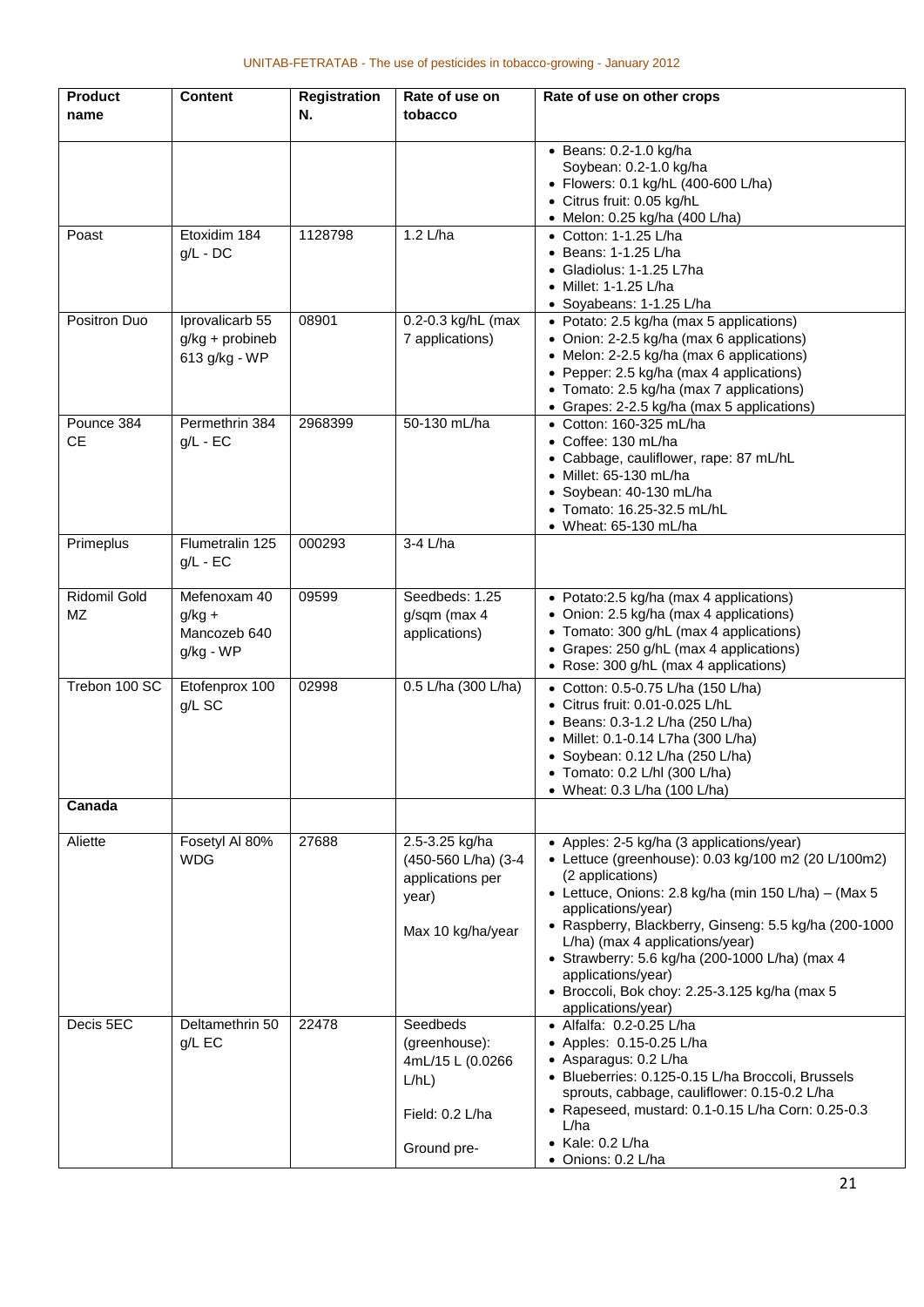| <b>Product</b><br>name | <b>Content</b>            | <b>Registration</b><br>Ν. | Rate of use on<br>tobacco                                                       | Rate of use on other crops                                                                                                                                                                                                                                                                                                                                                                                                                                                                                                                                                                                                                                                                                                                                                                                                                                                              |
|------------------------|---------------------------|---------------------------|---------------------------------------------------------------------------------|-----------------------------------------------------------------------------------------------------------------------------------------------------------------------------------------------------------------------------------------------------------------------------------------------------------------------------------------------------------------------------------------------------------------------------------------------------------------------------------------------------------------------------------------------------------------------------------------------------------------------------------------------------------------------------------------------------------------------------------------------------------------------------------------------------------------------------------------------------------------------------------------|
|                        |                           |                           | transplant: 0.1-0.4<br>L/ha                                                     | • Peaches: 0.2 L/ha<br>• Pears: 0.2-0.35 L/ha<br>$\bullet$ Peppers: 0.25-0.3 L/ha<br>• Potatoes: 0.1-0.25 L/ha<br>• Rangeland pastures: 0.1-0.15 L/ha Shelterbelts:<br>0.045 L/hL<br>• Strawberries: 0.2 L/ha<br>• Sunflower: 0.1 L/ha<br>• Tomato: 0.1-0.15 L/ha<br>• Wheat, barley, oats, flax: 0.2 L/ha<br>• Commercial greenhouse floriculture crops: 0.035-0.05<br>L/hL                                                                                                                                                                                                                                                                                                                                                                                                                                                                                                            |
| Devrinol 50-DF         | Napropamide<br>50% DF     | 25231                     | 2.25-4.5 kg/ha                                                                  | • Raspberries: 4-9 kg/ha<br>Strawberries: 9 kg/ha<br>· Blueberries, blackberries, boysenberries,<br>loganberries, strawberries: 9 kg/ha<br>• Apples, apricots, cherries, peaches, pears, plums: 7-9<br>kg/ha<br>• Basil: 2.2-4.4 kg/ha<br>• Asparagus: 2.25-13.4 kg/ha<br>• Cabbage, broccoli, cauliflower, Brussels sprouts:<br>2.25-4.5 kg/ha<br>· Rutabagas: 2.2-4.4 kg/ha<br>• Ornamental and forestry nursery stock (field grown):<br>9 kg/ha<br>• Cole crops: 2.25-4.50 kg/ha<br>• Garlic: 2.24-4.5 kg/ha<br>$\bullet$ Peppers: 2.24-4.5 kg/ha<br>· Pumpkin, squash: 2.24-4.5 kg/ha<br>• Fuzzy squash: 3 kg/ha                                                                                                                                                                                                                                                                    |
| Diazinon 50W           | Diazinon 50%<br><b>WP</b> | 19576                     | Greenhouse<br>seedbeds: 0.0825<br>L/hL<br>Field: 0.5-0.85<br>kg/ha (0.03 kg/hL) | • Apples, pears: 0.05-0.55 kg/hL<br>• Cherries, peaches, apricots, plums: 0.1-0.15 L/hL<br>• Cranberries: 0.45-0.725 kg/hL<br>• Currants, gooseberries, loganberries, blackberries,<br>raspberries: 0.1 kg/hL<br>• Grapes: 0.1-0.225 kg/hL<br>• Hops: 0.5-2.25 kg/ha<br>• Beans: 1 kg/ha<br>· Broccoli, cauliflower, cabbage, collards, Kale,<br>Kohlrabi: 1 kg/ha<br>• Cantaloupe: 1-1.2 kg/ha<br>• Carrots: 1.1 kg/ha<br>• Cucumbers: 2.25 kg/ha<br>• Lettuce : 1.1 kg/ha<br>• Musk melon: 1.1-2 kg/ha<br>• Onions: 1.1-4.5 kg/ha<br>• Parsley: 1.1 kg/ha<br>• Parsnips: 1.1 kg/ha<br>• Peppers: 0.5-1 kg/ha<br>Potatoes: 1.1 kg/ha<br>• Radish, turnips, salsify: 1.1 kg/ha<br>• Rutabaga: 1.1kg/ha<br>• Spinach, beets: 1.1 kg/ha<br>· Squash: 1.1-2 Kg/ha<br>• Swiss chard: 1.1 kg/ha<br>• Tomatoes: 1.1-1.75 kg/ha<br>• Watermelon: 1.1-1.7 kg/ha<br>• Ornamentals: 0.5-3.5 kg/ha |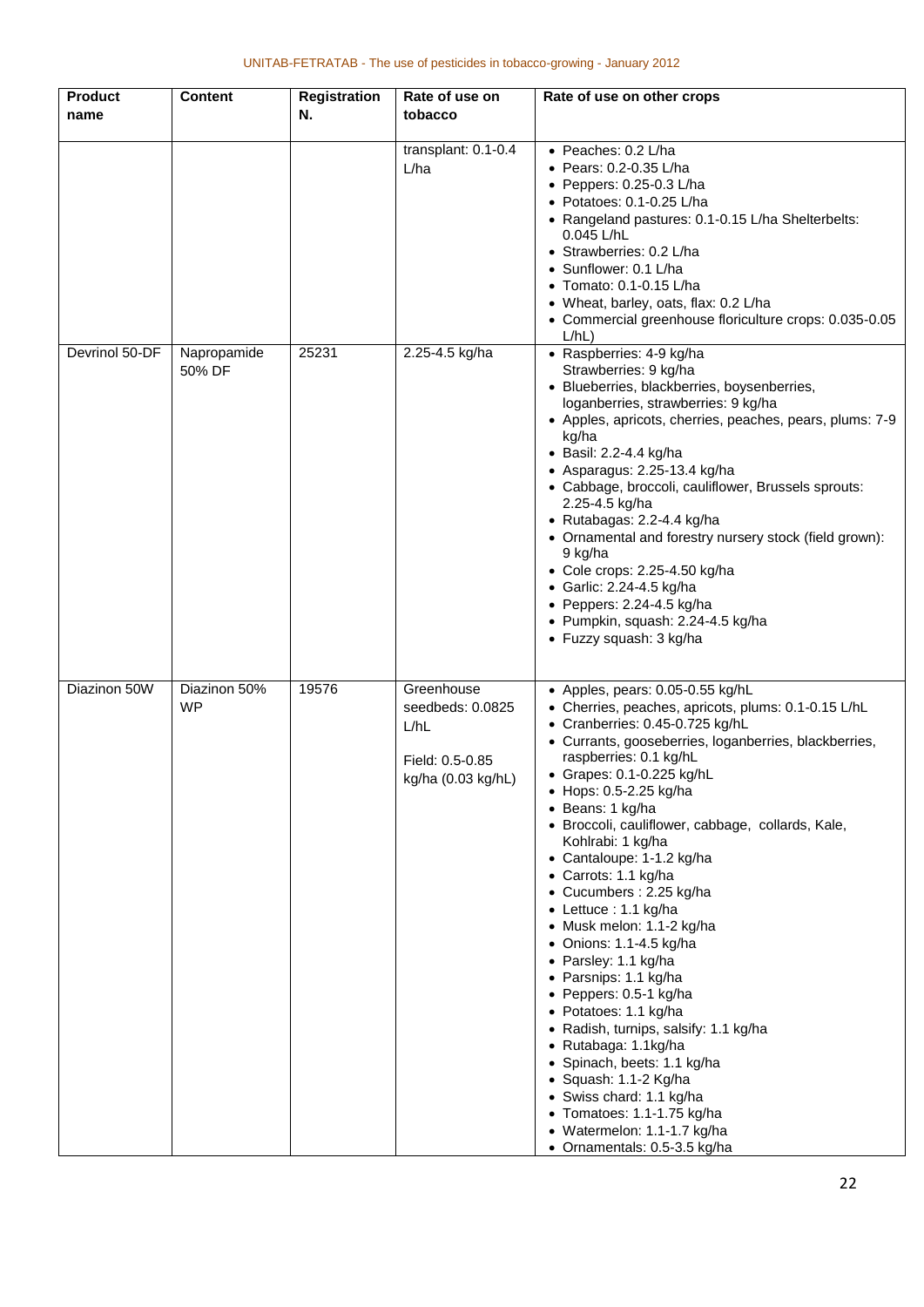| <b>Product</b><br>name               | <b>Content</b>               | <b>Registration</b><br>N. | Rate of use on<br>tobacco                                     | Rate of use on other crops                                                                                                                                                                                                                                                                                                                                                                                                                                                                                                          |
|--------------------------------------|------------------------------|---------------------------|---------------------------------------------------------------|-------------------------------------------------------------------------------------------------------------------------------------------------------------------------------------------------------------------------------------------------------------------------------------------------------------------------------------------------------------------------------------------------------------------------------------------------------------------------------------------------------------------------------------|
| Dithane DG<br>Rainshield NT          | Mancozeb 75%<br>WG           | 20553                     | Greenhouse<br>seedbeds: 0.2<br>kg/hL                          | • Potatoes: 1.1-2.25 kg/ha<br>• Tomatoes: 1.1-3.25 kg/ha<br>• Onions: 2.25-3.25 kg/ha<br>• Cantaloupe, cucumbers, pumpkin, squash, melons,<br>watermelon: 1.1-3.25 kg/ha<br>• Celery: 2.25 kg/ha<br>• Carrots: 2.25 kg/ha<br>• Apples: 0.15-0.2 kg/hL<br>• Ginseng: 4.4 kg/ha<br>• Wheat: 1.1-2.25 kg/ha<br>• Lentils: 2.25 kg/ha<br>• Ornamentals: 1.8-3.5 kg/ha                                                                                                                                                                   |
| Dylox 420<br>Liquid<br>Insecticide   | Trichlorfon 420<br>g/L       | 16387                     | Greenhouse: 0.59<br>L/hL<br>Field: 2.75-7.25<br>L/ha          | • Alfalfa: 0.7-2.75 L/ha<br>• Barley, flax, oats, wheat: 1.5-2.75 L/ha<br>• Corn: 1.5-4 L/ha<br>• Rapeseed: $1.37 - 2.75$ L/ha<br>• Sugar beet: 0.7-4 L/ha<br>• Blueberries: 2.75 L/ha<br>$\bullet$ Beans: 2.75-4 L/ha<br>• Brussels sprouts, cauliflower, cabbage: 1.5-2.75 L/ha<br>• Carrots, rutabaga, salsify, turnips: 1.5-4 L/ha<br>· Collards, Kale, Lettuce, Spinach: 1.5-4 L/ha<br>• Peppers: 1.5-4 L/ha<br>• Table beets: 1.5-4 L/ha<br>• Tomatoes: 1.5-2.75 L/ha<br>• Ornamentals: 2.75-4 L/ha<br>• Trees: 1.9-2.75 L/ha |
| Ethrel                               | Ethephon 240<br>g/L          | 11580                     | 2.75-3.75 L/ha                                                | $\bullet$ Apples: 1.75-7 L/ha<br>· Blueberries: 5.5-8.5 L/ha<br>• Cherries: 2.75-5.5 L/ha<br>• Tomatoes: 3.75 L/ha                                                                                                                                                                                                                                                                                                                                                                                                                  |
| Lannate Toss-<br>N-Go<br>Insecticide | Methomyl 90%<br><b>SP</b>    | 10868                     | $0.54$ kg/ha                                                  | $\bullet$ Apples: 0.54-2.1 kg/ha<br>• Trees: 0.27-0.54 kg/ha<br>· Broccoli, cauliflower, cabbage: 0.27-0.54 kg/ha<br>• Brussels sprouts: 0.27-0.775 kg/ha<br>• Rapeseed oil: $0.216 - 0.51$ kg/ha<br>• Flax: 0.22-0.27 kg/ha<br>• Lettuce: 0.51-1 kg/ha<br>$\bullet$ Peas: 0.51 kg/ha<br>• Potatoes: 0.54 kg/ha<br>• Snap beans: 0.55 kg/ha<br>· Strawberries: 0.775 kg/ha<br>• Sweet corn: 0.43-0.625 kg/ha<br>Tomatoes: 0.27-0.54 kg/ha<br>• What, oat, barley: 0.27-0.54 kg/ha                                                   |
| Lorsban 4E                           | Chlorpyrifos 480<br>$g/L$ EC | 14879                     | 2.4-4.8 L/ha (soil<br>treatment)<br>1.125-1.2 L/ha<br>(field) | • Rapeseed: 0.5-1.5 L/ha<br>• Flax: 0.75-1.2 L/ha<br>● Lentil: 0.58-1.2 L/ha<br>Corn: 1.2-2.4 L/ha<br>• Strawberry: 1.2 L/ha<br>• Celery, cucumber, pepper: 1.2-2.4 L/ha<br>• Pak choi, broccoli, Brussels sprout, cabbage,<br>cauliflower, Chinese cabbage: 1.2-2.4 L/ha<br>• Garlic: 1.2-3.5 L/ha<br>• Rutabaga: 1.2-2.4 L/ha<br>• Potato: 1.2-2.4 L/ha<br>• Sunflower: 1.2 L/ha<br>• Sugar beet: 1.2-2.4 L/ha                                                                                                                    |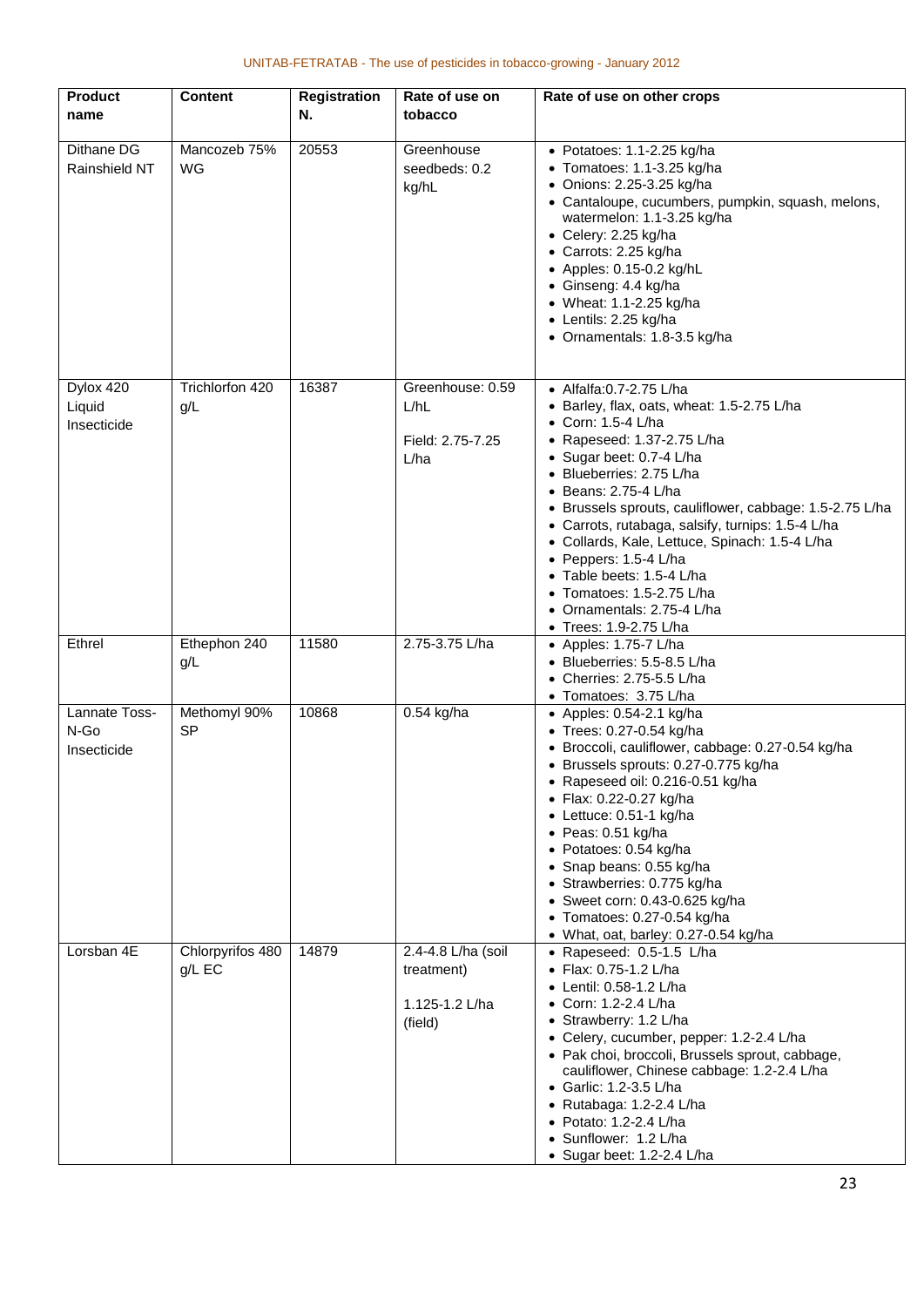| <b>Product</b><br>name           | <b>Content</b>                       | <b>Registration</b><br>Ν. | Rate of use on<br>tobacco                                                                                               | Rate of use on other crops                                                                                                                                                                                                                                                                                                                                                                                                                                                                                                                                                                                                                                                                                 |
|----------------------------------|--------------------------------------|---------------------------|-------------------------------------------------------------------------------------------------------------------------|------------------------------------------------------------------------------------------------------------------------------------------------------------------------------------------------------------------------------------------------------------------------------------------------------------------------------------------------------------------------------------------------------------------------------------------------------------------------------------------------------------------------------------------------------------------------------------------------------------------------------------------------------------------------------------------------------------|
|                                  |                                      |                           |                                                                                                                         | • Barley, what, oats: 0.5-1.2 L/ha<br>• Onion, carrot: 2.4-4.8 L/ha (field), 2.4-4.8 L/ha<br>(seedling)<br>• Filbert: 4.2-4.8 L/ha<br>• Asian radish: 0.21 L/row<br>• Radish: 0.085 L/row<br>• Chinese broccoli: 0.15 L/row<br>• Pine trees: 4.15 L/hL                                                                                                                                                                                                                                                                                                                                                                                                                                                     |
| Matador 120<br>EC                | Cyhalothrin-<br>lambda 120 g/L<br>EC | 24984                     | Greenhouse<br>seedbeds: 0.0066<br>L/hL<br>Field: 0.042-0.083<br>L/ha                                                    | • Apples: 0.083-0.104 L/ha<br>• Cherries: 0.104 L/ha<br>• Peaches, nectarines: 0.104 L/ha<br>• Pears: $0.083$ L/ha<br>$\bullet$ Plums: 0.104 L/ha<br>• Strawberries: 0.104 L/ha<br>• Broccoli, Brussels sprouts, Cabbage, cauliflower:<br>0.042-0.083 L/ha<br>• Corn: 0.083 L/ha<br>• Potatoes, tomatoes: 0.083-0.125 L/ha<br>• Rapeseed: 0.063-0.083 L/ha<br>• Sunflower: 0.042-0.083 L/ha<br>• Flax: 0.063-0.03 L/ha<br>• Wheat, barley, oats: 0.063-0.083 L/ha<br>• Alfalfa: 0.063-0.083 L/ha<br>• Onions, garlic: 0.188 L/ha<br>• Head lettuce: 0.083 L/ha<br>$\bullet$ Leek: 0.188 L/ha<br>• Choke cherry shelterbelt: 0.058 L/ha<br>· Broccoli, Brussels sprout, cabbage, cauliflower: 0.083<br>L/ha |
| Orthene 75%<br>Soluble<br>Powder | Acephate 75%<br><b>SP</b>            | 14225                     | 0.75-1.1 kg/ha<br>(field)<br>0.75-1.5 kg/ha on<br>cover crop before<br>planting<br>1.1-1.7 kg/ha in<br>transplant water | • Cabbage, Brussels sprouts, cauliflower, head lettuce,<br>celery, corn, sweet pepper: 0.75-1.1 kg/ha<br>• Saskatoon berries: 3.4 kg/ha<br>• Cranberries: 0.75 kg/ha<br>• Tomato: 1.2 kg/ha<br>• Trees and ornamentals: 0.085-0.175 kg/hL                                                                                                                                                                                                                                                                                                                                                                                                                                                                  |
| Pounce                           | Permethrin 384<br>g/L EC             | 16565                     | 0.175-0.35 L/ha                                                                                                         | • Cabbage, cauliflower, broccoli, Brussels sprouts:<br>0.09-0.175 L/ha<br>• Sweet corn: 0.275-0.375 L/ha<br>• Cereals: 0.18-0.39 L/ha<br>• Cucumber, tomato (greenhouse): 0.26 L/hL<br>• Ornamentals (greenhouse): 0.275 L/hL<br>• Potato: 0.185-0.25 L/ha<br>• Apples: 0.26-0.52 L/ha<br>• Blueberry: 0.175 L/ha<br>• Pear: 0.52-1 L/ha<br>• Peaches, nectarines: 0.275-0.52 L/ha<br>$\bullet$ Grapes: 0.175 L/ha                                                                                                                                                                                                                                                                                         |
| Pyrinex 480<br>EC                | Chlorpyrifos 480<br>$g/L$ EC         | 23705                     | 2.4-4.8 L/ha (field)<br>1.125-1.2 L/ha<br>(cover crop<br>treatment)                                                     | • Rapeseed: 0.0.5-1.5 L/ha<br>• Flax: 0.75-1.2 L/ha<br>• Lentil: 0.6-1.2 L/ha<br>• Corn: 1.2-2.4 L/ha<br>• Strawberry: $1.17-1.2$ L/ha<br>• Asian radish: 0.21 L/ha<br>• Radish: 0.085 L/row<br>• Celery, cucumber, peper: 1.2-2.4 L/ha<br>• Pak choi, broccoli, Brussels sprout, cabbage,                                                                                                                                                                                                                                                                                                                                                                                                                 |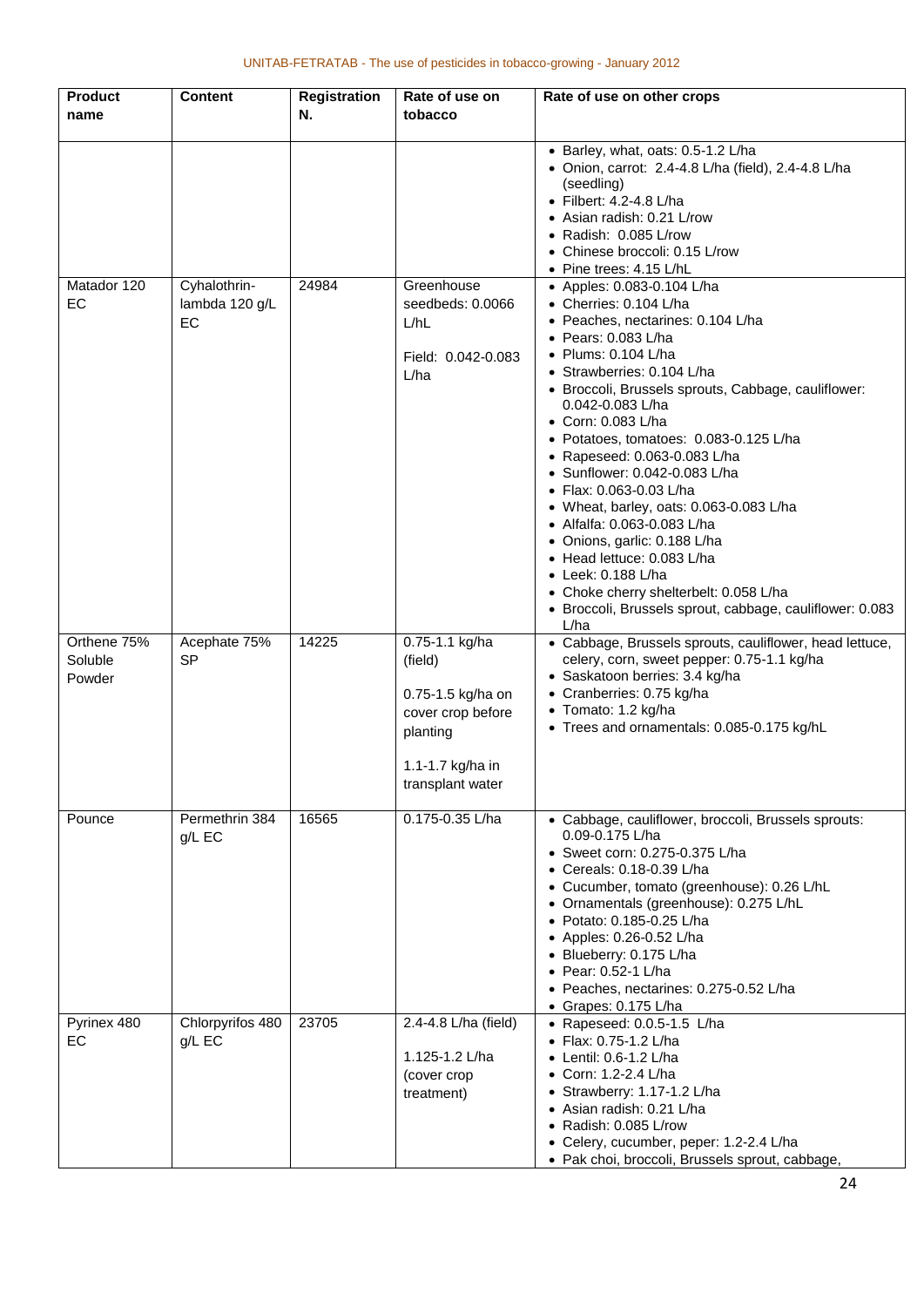| <b>Product</b>          | <b>Content</b>  | <b>Registration</b> | Rate of use on       | Rate of use on other crops                                                                                |
|-------------------------|-----------------|---------------------|----------------------|-----------------------------------------------------------------------------------------------------------|
| name                    |                 | Ν.                  | tobacco              |                                                                                                           |
|                         |                 |                     |                      |                                                                                                           |
|                         |                 |                     |                      | cauliflower, Chinese cabbage: 1.2-2.4 L/ha                                                                |
|                         |                 |                     |                      | • Chinese broccoli: 0.15 L/100 m row                                                                      |
|                         |                 |                     |                      | • Garlic: 1.2-3.5 L/ha                                                                                    |
|                         |                 |                     |                      | • Rutabaga: 1.2-2.4 L/ha                                                                                  |
|                         |                 |                     |                      | • Carrot: 2.4-4.8 L/ha                                                                                    |
|                         |                 |                     |                      | $\bullet$ Potato: 1-2.4 L/ha                                                                              |
|                         |                 |                     |                      | • Sunflower: 1.2 L/ha                                                                                     |
|                         |                 |                     |                      | • Sugar beet: 1.2-2.4 L/ha                                                                                |
|                         |                 |                     |                      | • Barley, wheat, oats: 0.5-1.2 L/ha<br>• Onion: 2.4-4.8 L/ha                                              |
|                         |                 |                     |                      | $\bullet$ Filbert: 2.4-4.8 L/ha                                                                           |
|                         |                 |                     |                      | • Pine trees: 4.2 L/hL                                                                                    |
| Sevin XLR               | Carbaryl 466    | 27876               | Seedbeds: 0.15-      | • Ditch banks, pastures, wastelands: 1.2-3.5 L/ha                                                         |
|                         | g/L LS          |                     | 0.175 L/100 m2       | • Alfalfa, clover, oats, rye, wheat, barley: 2.5-5.25 L/ha                                                |
|                         |                 |                     |                      | • Asparagus: 2.5-6.4 L/ha                                                                                 |
|                         |                 |                     | Field: 2-2.75 L/ha   | • Beans: 1.25-6.4 L/ha                                                                                    |
|                         |                 |                     |                      | • Beets, broccoli, Brussels sprouts, cabbage, carrots,                                                    |
|                         |                 |                     |                      | cauliflower, celery, Chinese cabbage, dandelion,                                                          |
|                         |                 |                     |                      | endive, horseradish, kale, kohlrabi, lettuce, mustard                                                     |
|                         |                 |                     |                      | greens, parsley, parsnip, radish, rutabaga, salsify,                                                      |
|                         |                 |                     |                      | spinach, Swiss chard, turnip, watercress: 1.08-5.25                                                       |
|                         |                 |                     |                      | L/ha                                                                                                      |
|                         |                 |                     |                      | • Corn: 1.25-4 L/ha                                                                                       |
|                         |                 |                     |                      | • Cucumber, melons, pumpkin, squash: 2.5 L/ha                                                             |
|                         |                 |                     |                      | $\bullet$ Peas: 4.7 L7ha                                                                                  |
|                         |                 |                     |                      | • Potato, tomato, eggplant, pepper: 1.25-6.4 L/ha                                                         |
|                         |                 |                     |                      | • Rapeseed: 0.5 L/ha                                                                                      |
|                         |                 |                     |                      | • Sweet white lupin: 1.2-4 L/ha<br>• Snap beans: 5.25 L/ha                                                |
|                         |                 |                     |                      | · Blackberries, boysenberries, dewberries,                                                                |
|                         |                 |                     |                      | loganberries, raspberries: 5.25 L/ha                                                                      |
|                         |                 |                     |                      | • Blueberries: 4 L/ha                                                                                     |
|                         |                 |                     |                      | • Cranberries: 6.4-7.6 L/ha                                                                               |
|                         |                 |                     |                      | • Grapes: 5.25-6.4 L/ha                                                                                   |
|                         |                 |                     |                      | • Strawberries: 2.5-5.8 / L/ha                                                                            |
|                         |                 |                     |                      | • Chockecherry shelterbelts: 1.058 L/ha                                                                   |
| <b>Telone II Liquid</b> | $1,3-$          | 15893               | 112 L/ha (field);    | • Floral crops, high value field and vegetable crops :                                                    |
| Soil Fumigant           | dichloropropene |                     | 75-90 L/ha (row)     | 135-200 L/ha (field) ; 65-100 L/ha (row)                                                                  |
|                         | 97.5%           |                     |                      | • Broccoli, Brussels sprouts, cabbage, cauliflower,                                                       |
|                         |                 |                     |                      | radish, mustard, turnip, cantaloupe, cucumber,                                                            |
|                         |                 |                     |                      | honeydew, watermelon, pumpkin: 112-200L/ha (field);                                                       |
|                         |                 |                     |                      | 65-100 L/ha (row)                                                                                         |
|                         |                 |                     |                      | • Cane and vine fruits including raspberries and<br>strawberries: 170-200 L/ha (field); 80-110 L/ha (row) |
|                         |                 |                     |                      | • Deciduous orchards and grapes: 200 L/ha (field); 200                                                    |
|                         |                 |                     |                      | $L/ha$ (row)                                                                                              |
|                         |                 |                     |                      | • Turf areas and plant beds (forest and nursery crops)                                                    |
|                         |                 |                     |                      | 200L/ha                                                                                                   |
|                         |                 |                     |                      | • Greenhouse beds: 200 L/ha (2 L/100 m2)                                                                  |
| <b>France</b>           |                 |                     |                      |                                                                                                           |
| Acrobat M DG            | Dimetomrph 9%   | 9600103             | 2.5 kg/ha            | • Potato: 2 kg/ha                                                                                         |
|                         | + mancozeb      |                     |                      | • Grapes: 2.5 kg/ha                                                                                       |
|                         | 60% WDG         |                     |                      | • Carnation: 2 kg/ha                                                                                      |
|                         |                 |                     |                      |                                                                                                           |
| <b>Bion MX</b>          | Mefenoxam       | 9800320             | Seedbeds: 0.2        | • No other crops are registered with this formulation                                                     |
|                         | $38.7% +$       |                     | kg/ha                |                                                                                                           |
|                         | Acibenzolar-S-  |                     |                      |                                                                                                           |
|                         | methyl 4%       |                     | Field: 0.3-0.4 kg/ha |                                                                                                           |
|                         |                 |                     |                      |                                                                                                           |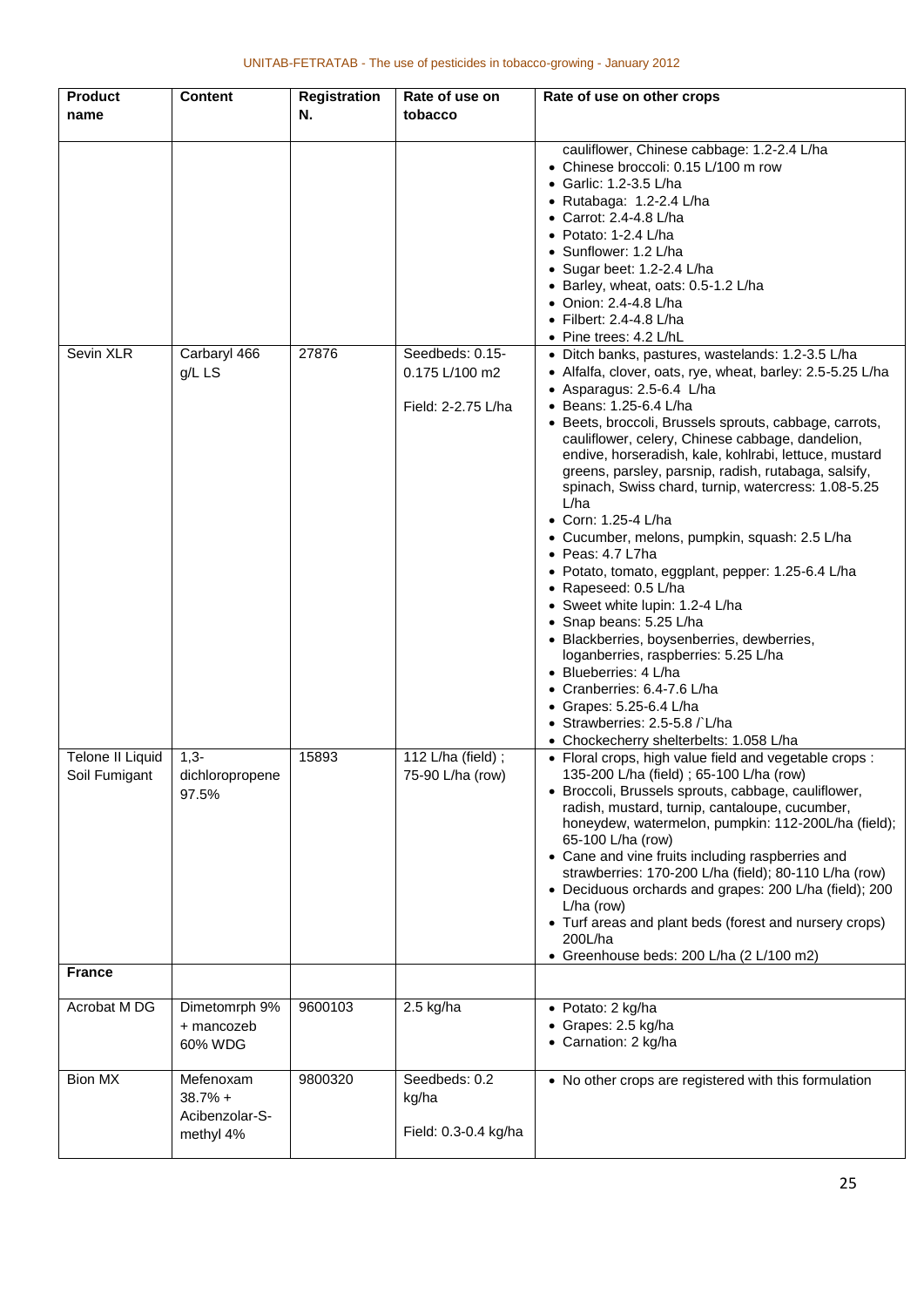| <b>Product</b><br>name | <b>Content</b>                                                   | <b>Registration</b><br>Ν. | Rate of use on<br>tobacco | Rate of use on other crops                                                                                                                                                                                                                                                                                                                                                                                                                                                                                                                                                                                           |
|------------------------|------------------------------------------------------------------|---------------------------|---------------------------|----------------------------------------------------------------------------------------------------------------------------------------------------------------------------------------------------------------------------------------------------------------------------------------------------------------------------------------------------------------------------------------------------------------------------------------------------------------------------------------------------------------------------------------------------------------------------------------------------------------------|
|                        | <b>WDG</b>                                                       |                           |                           |                                                                                                                                                                                                                                                                                                                                                                                                                                                                                                                                                                                                                      |
| Centium 36 CS          | Clomazone 360<br>$g/L$ CS                                        | 2000299                   | 1 L/ha                    | • Rapeseed: 0.33 L/ha<br>• Horse-bean: 0.25 L/ha<br>$\bullet$ Peas: 0.25 L/ha<br>• Potatoes: 0.3 L/ha<br>• Soybean: 0.4 L/ha<br>• Carrots: 0.25 L/ha<br>• Pumpkin: 0.6 L/ha<br>• Summer squash: 0.4 L/ha<br>• Lupin: 0.3 L/ha<br>• Watermelon: 0.6 L/ha<br>• Spinach: 0.2 L/ha<br>• Carnation: 0.25 L/ha                                                                                                                                                                                                                                                                                                             |
| Fusilade X2            | Fluazifop-P-<br>butyl250 g/L EC                                  | 8400491                   | 0.75 L/ha                 | • Sugar beet, rapeseed, sunflower, soybean, potatoes:<br>$0.75 - 1.5$ L/ha<br>• Artichoke, asparagus, Swiss chard, cardoon, celery,<br>cabbage, cucumber, spinach, strawberry, chicory,<br>lettuce, salads, carrot, turnips, rutabaga, salsify,<br>onion, garlic, leek, dandelion, tomato, pepper, lentils,<br>peas, beans, horse-bean, carnations: 0.75 L/ha<br>• Flax: 0.625 L/ha<br>• Grapes, pome fruits, stone fruits, citrus fruits, berries,<br>kiwi, almond, chestnut, fig, hazelnut, walnut, olive,<br>avocado, banana, forest trees, nurseries: 1-3 L/ha<br>• Grasses and leguminous fodder: 0.75-1.5 L/ha |
| Karate K               | Cyhalothrin-<br>lambda 5 g/L $+$<br>pirimicarb 100<br>$g/L$ (EC) | 8800395                   | 1.5 L/ha                  | • Sunflower: 1.5 L/ha<br>• Sugar beet: 1.25-1.5 L7ha<br>• Cereals, rapeseed: 1-1.25 L/ha<br>• Maize, sorghum: 1.25 L/ha<br>• Potato, peas: 1.25 L/ha<br>• Artichoke, asparagus, carrots, beans, lettuce, salad,<br>endive, tomato, eggplant, cabbage, cucumber,<br>summer squash, melon: 1.5 L/ha<br>· Swiss chard, beet: 1.25 L/ha<br>• Spinach: 1.25-1.5 L/ha<br>• Sweet corn: 1.5 L/ha<br>• Parsley: 1.5 L/ha<br>$\bullet$ Peas: 1.25 L/ha<br>• Stone fruits, pome fruits, walnuts, hazelnuts,<br>almonds, chestnuts: 0.1 L/hL<br>• Leguminous fodder: 1.25 L/ha<br>• Pulses: 1.5 L/ha                            |
| Karaté Zeon            | Cyhalothrin-<br>lambda 100 g/L<br>$-CS$                          | 9800336                   | 0.075-0.125 L/ha          | • Cereals: 0.0625-0.075 L/ha<br>• Rapeseed: 0.05-0.075 L/ha<br>• Colza: 0.075 L/ha<br>• Sugar beet: 0.05-0.075 L/ha<br>• Potato: 0.075-0.125<br>• Peas: 0.0625-0.075 L/ha<br>• Horse-bean: 0.0625 L/ha<br>• Soybean: 0.075-0.125 L/ha<br>• Maize: 0.075-0.2 L/ha<br>• Leguminous fodder: 0.0625-0.075 L/ha<br>$\bullet$ Alfalfa : 0.075 L/ha<br>• Flax: 0.075 L/ha<br>• Sorghum: 0.075-0.15 L/ha<br>• Grapes: $0.075 - 0.4$ L/ha<br>• Pome fruits, stone fruits, citrus fruits: 0.0075-0.0175<br>L/hL<br>· Olives, hazelnuts, walnuts, chestnuts : 0.0075-0.0125<br>L/hL                                             |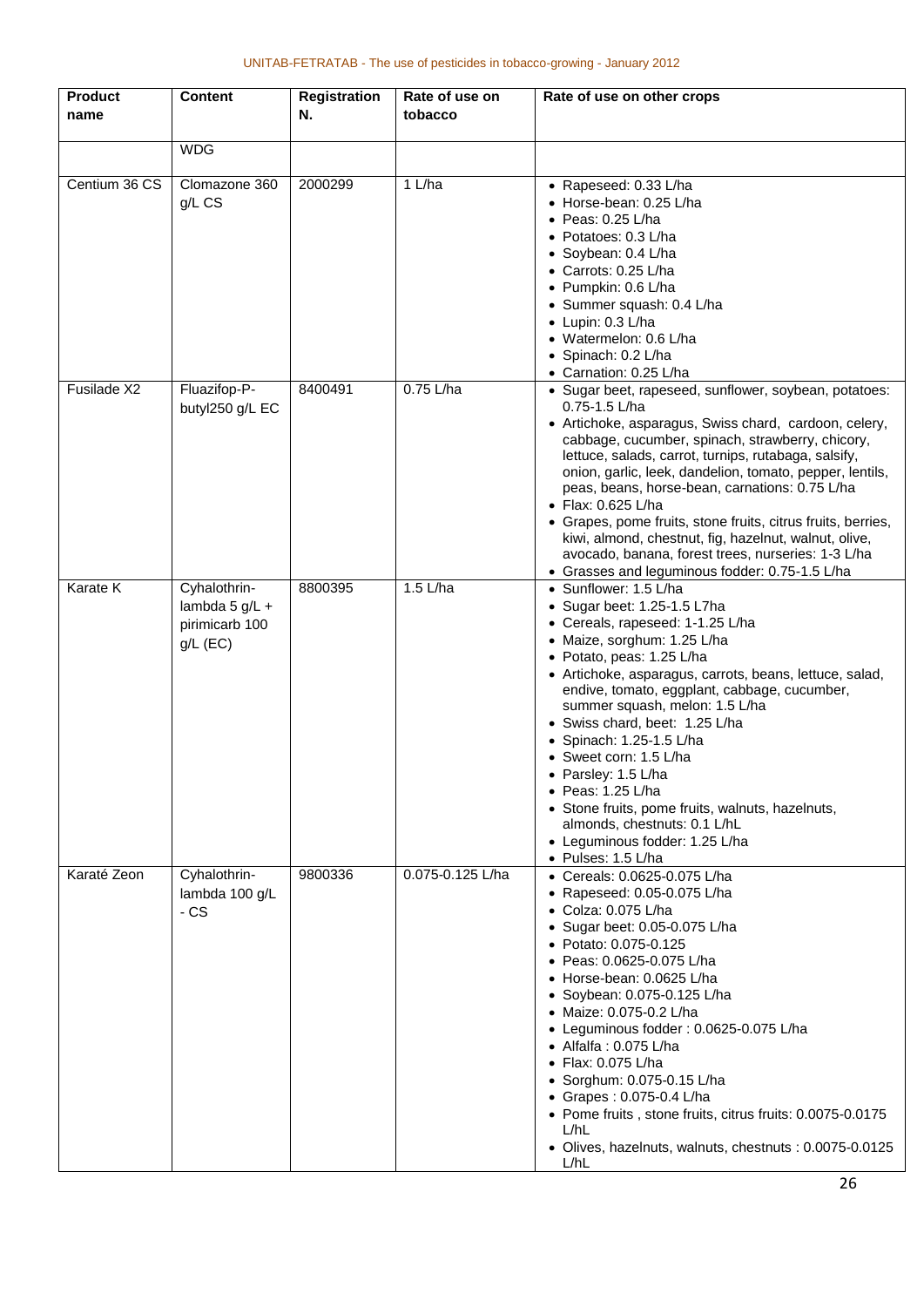| <b>Product</b><br>name | <b>Content</b>                | <b>Registration</b><br>N. | Rate of use on<br>tobacco | Rate of use on other crops                                                                                                                                                                                                                                                                                                                                                                                                                                                                                                                                                                                                                                                                                                                                                                                  |
|------------------------|-------------------------------|---------------------------|---------------------------|-------------------------------------------------------------------------------------------------------------------------------------------------------------------------------------------------------------------------------------------------------------------------------------------------------------------------------------------------------------------------------------------------------------------------------------------------------------------------------------------------------------------------------------------------------------------------------------------------------------------------------------------------------------------------------------------------------------------------------------------------------------------------------------------------------------|
|                        |                               |                           |                           | • Almonds: 0.0075-0.02 L/hL<br>• Currants: 0.0075-0.0175 L/hL<br>• Raspberries and other berries: 0.0075-0.02 L/hL<br>• Shallots, onions, leeks, asparagus, eggplant: 0.075-<br>0.125 L/ha<br>• Garlic: 0.075-0.125 L/ha<br>• Swiss chard, beet: 0.05-0.075 L/ha<br>• Cabbage, sweet corn: 0.05-0.2 L/ha<br>• Strawberries: 0.125 L/ha<br>$\bullet$ Lettuce: 0.15 L/ha<br>• Lentils: 0.0625-0.075 L/ha<br>$\bullet$ Melon: 0.2 L/ha<br>• Spinach: 0.0625 L/ha<br>• Pepper: $0.125 - 0.2$ L/ha<br>• Radish: 0.05 L/ha<br>• Tomatoes: 0.05-0.125 L/ha<br>• Celery, chicory, fennel: 0.125 L/ha<br>• Aromatic plants: 0.05-0.125 L/ha<br>• Grasses grown for grain: 0.075 L/ha<br>• Leguminous fodder: 0.075-0.175 L/ha<br>• Sugar beet grown for seed: 0.075 L/ha<br>• Vegetables grown for seed: 0.0625 L/ha |
| Oncol S                | Benfuracarb<br>8.6% - GR      | 8800677                   | 7 kg/ha                   | · Beans, soybean: 4.7 kg/ha<br>• Rapeseed: 5.25 kg/ha<br>• Maize, sweet corn, sunflower, sugar beet, Swiss<br>chard, beet, chicory, asparagus, melon: 7 kg/ha<br>• Carrot, cabbage: 12 kg/ha                                                                                                                                                                                                                                                                                                                                                                                                                                                                                                                                                                                                                |
| Pirimor G              | Pyrimicarb 50%<br>- WG        | 7500569                   | $0.5$ kg/ha               | • Pome fruit, stone fruit, chestnuts, walnuts, hazelnuts,<br>almonds, currants, raspberries and other berries,<br>roses: 0.075 kg/hL<br>• Cereals: 0.25 kg/ha<br>• Maize, sorghum, sweet corn: 0.4 kg/ha<br>• Potato, sunflower, sugar beet, rapeseed: 0.5 kg/ha<br>• Peas, artichoke, eggplant, Swiss chard, beet,<br>cardoon, chicory, carrots, cabbage, spinach, beans,<br>peppers, asparagus, cucumber, summer squash,<br>pumpkin, melon, tomato, strawberry, salads, parsley:<br>$0.75$ kg/ha                                                                                                                                                                                                                                                                                                          |
| Prowl 400              | Pendimethalin<br>400 g/L - SC | 8900681                   | 3.3 L/ha                  | • Rutabaga, salsify: 2 L/ha<br>• Cereals (wheat, barley, rye, spelt): 2.5 L/ha<br>· Peas, horse-bean, sorghum: 3 L/ha<br>• Garlic, onion, leek, shallot, sunflower, tomato,<br>cauliflower: 3.3 L/ha<br>$\bullet$ Maize: 5 L/ha<br>• Apples, grapes: 8 L/ha<br>• Aromatic, medicinal and perfume plants: 1.25-3.3<br>L/ha<br>• Minor seed crops: 0.8-4 L/ha                                                                                                                                                                                                                                                                                                                                                                                                                                                 |
| Rovral Aqua<br>Flo     | Iprodione 550<br>$g/L$ - SC   | 9200262                   | Seedbeds: 1.5 L/ha        | • Strawberry, pepper, tomato, eggplant: 1.5-2 L/ha<br>• Carrot, beans, summer squash, shallot, garlic, onion,<br>lettuce, salads, parsley, peas: 1.5 L/ha<br>$\bullet$ Cabbage: 0.5-1.5 L/ha<br>• Cucumber: 0.15 L/hL<br>• Stone fruit, kiwi, almonds, hazelnuts, grapes: 0.15<br>L/hL<br>• Currants, raspberry: 2 L/hL<br>• Legumes, vegetables and sugar beet grown for seed:<br>$1.5$ L/ha<br>• Aromatic, medicinal and perfume plants : 1.5 L/ha<br>• Rapeseed: 1 L/ha                                                                                                                                                                                                                                                                                                                                  |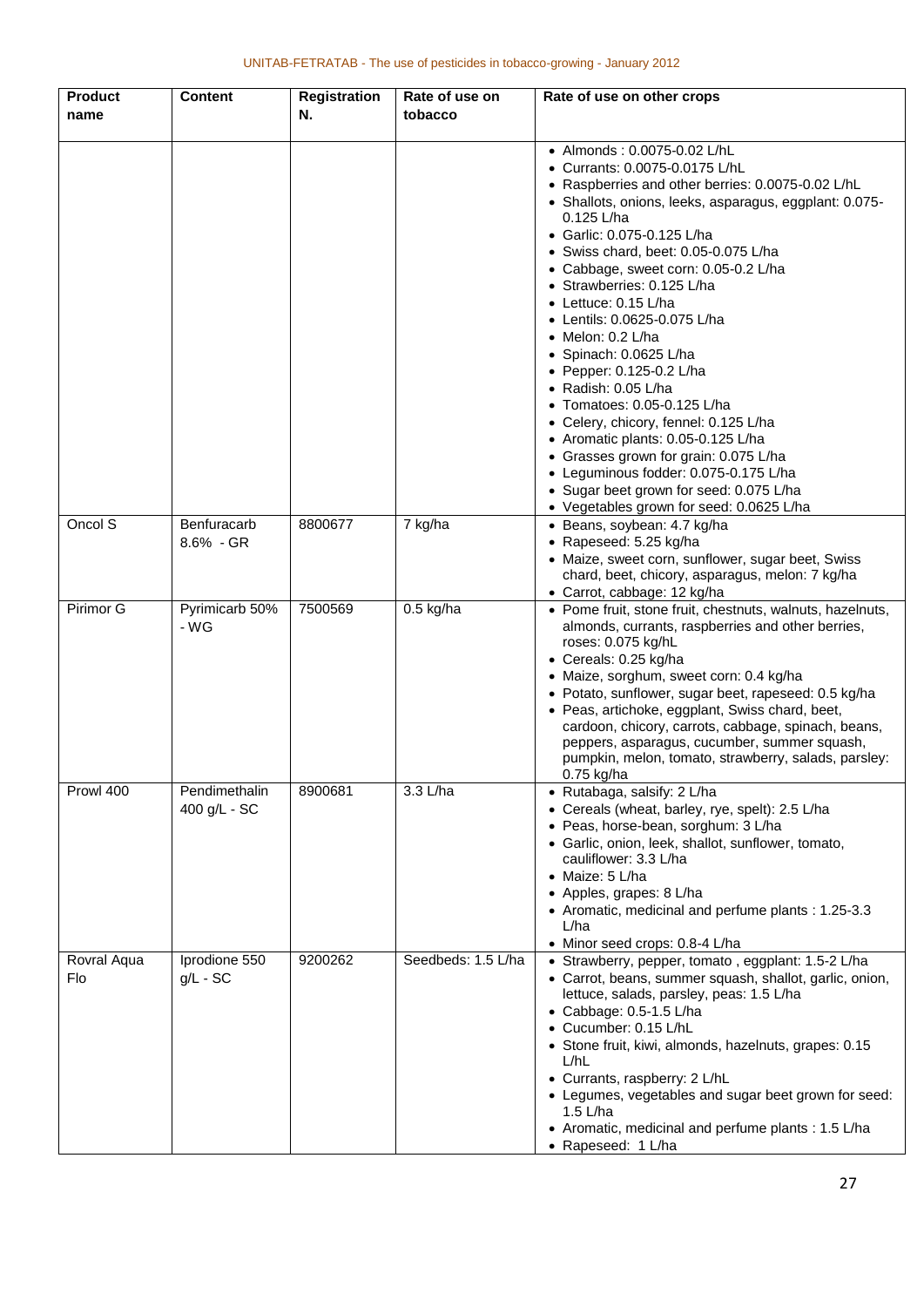| <b>Product</b><br>name            | <b>Content</b>                                | <b>Registration</b><br>N. | Rate of use on<br>tobacco                  | Rate of use on other crops                                                                                                                                                                                                                                                                                                                                                                                                                                                                                                                                                                                                                                                                                              |
|-----------------------------------|-----------------------------------------------|---------------------------|--------------------------------------------|-------------------------------------------------------------------------------------------------------------------------------------------------------------------------------------------------------------------------------------------------------------------------------------------------------------------------------------------------------------------------------------------------------------------------------------------------------------------------------------------------------------------------------------------------------------------------------------------------------------------------------------------------------------------------------------------------------------------------|
| Suprême                           | Acetamiprid<br>20% - SP                       | 2040348                   | 0.25-0.5 kg/ha                             | • Apples, stone fruits: 0.025 kg/hL<br>• Tomato, pepper, eggplant: 0.25-0.5 kg/ha<br>• Melon: 0.125 L/ha<br>• Lettuce: 0.25 kg/ha<br>• Minor seed crops: 0.5-0.25 kg/ha                                                                                                                                                                                                                                                                                                                                                                                                                                                                                                                                                 |
| Topaz                             | Penconazole<br>100 g/L - EC                   | 8300025                   | $0.5$ L/ha                                 | • Apples: 0.025 L/hL<br>• Stone fruits: 0.035 L/hL<br>• Melon, cucumber, summer squash: 0.5 L/ha<br>• Strawberry: 0.5 L/ha<br>• Grapes: 0.25 L/ha                                                                                                                                                                                                                                                                                                                                                                                                                                                                                                                                                                       |
| Germany                           |                                               |                           |                                            |                                                                                                                                                                                                                                                                                                                                                                                                                                                                                                                                                                                                                                                                                                                         |
| <b>Acrobat Plus</b><br>WG         | Dimetomorph<br>9% + Mancozeb<br>60% - WG      | 4521-00                   | Seedbeds: 0.4<br>g/m2 (4 kg/ha)            | · Potatoes, onions, leeks, endive, salads, rocket, broad<br>beans, kohlrabi, cucumbers, nurseries: 2 kg/ha<br>• Tomato: 2-4 kg/ha<br>• Ornamentals: 2-3 kg/ha                                                                                                                                                                                                                                                                                                                                                                                                                                                                                                                                                           |
| Confidor WG70                     | Imidacloprid<br>70% - WG                      | 4185-00                   | Seedbeds: 0.5<br>g/m2 (5 kg/ha)            | $\bullet$ Hops: 0.166 kg/ha<br>• Apples: 0.05 kg/ha<br>• Ornamentals: 0.15-0.35 kg/ha<br>$\bullet$ Grapes: 0.04-0.16 kg/ha<br>· Salads seedbeds in greenhouse: 1.3 g/m2 (13 kg/ha)                                                                                                                                                                                                                                                                                                                                                                                                                                                                                                                                      |
| Fastac SC<br><b>Super Contact</b> | Cypermethrin-<br>alpha 100 g/L -<br><b>SC</b> | 4018-00                   | 0.06-0.12 L/ha                             | • Rapeseed, mustard, beet and sugar beet: 0.1 L/ha<br>• Potato: 0.065 L/ha<br>• Cauliflower, white cabbage, red cabbage, Savoy<br>cabbage, kohlrabi, salads: 0.06-0.09 L/ha<br>• Kidney beans, broad beans, peas, leeks, rocket: 0.09<br>L/ha<br>• Beet root: 0.1-0.125 L/ha<br>• Cereals: 0.1-0.125 L/ha<br>• Carrots, rutabaga, turnips, celeriac, onions, pumpkin,<br>summer squash, cucumber, asparagus, fennel:<br>0.125 L/ha<br>• Perennial ornamentals: 0.0125 L/ha                                                                                                                                                                                                                                              |
| <b>Fusilade Max</b>               | Fluazifop-P-<br>butyl 125 g/L -<br>EC         | 4847-00                   | 1 L/ha                                     | • Winter rape, Sugar beet, beet, fodder peas,<br>potatoes: 1-2 L/ha<br>• Summer rape, field beans: 1 L/ha<br>• Carrots, sunflower, strawberry: 1.5 L/ha<br>• Red fescue: 1.5 L/ha<br>• Tree nurseries, conifers, broad-leaves: 4 L/ha<br>• Alfalfa, clovers: 1-2 L/ha<br>• Stone fruit, almonds, hazelnuts, walnuts, chestnuts,<br>berries: 1-4 L/ha<br>• Radish: $1.5$ L/ha<br>• Hops, chicory, Savoy cabbage, fennel, leguminous<br>vegetables, garlic, horseradish, pastinaca, leeks,<br>beetroot, chicory, salads, rocket, spinach, asparagus,<br>onion, salsify: 1-2 L/ha<br>• Celery, celeriac: 1 L/ha<br>• Camomile, Melissa, mint: 1 L/ha<br>$\bullet$ Herbs: 1 L/ha<br>• Soybean 1-2 L7ha<br>• Lupin: 1-2 L/ha |
| Melody Combi                      | Iprovalicarb 9%<br>+ Folpet 56.3%<br>- WG     | 5215                      | Seedbeds in<br>glasshouse: 0.2-3.3<br>g/m2 | • Grapes (Field): 1.2-2.4 kg/ha                                                                                                                                                                                                                                                                                                                                                                                                                                                                                                                                                                                                                                                                                         |
| Ortiva                            | Azoxystrobin<br>250 g/L - SC                  | 4560                      | 1 L/ha                                     | • Cucumbers: 0.48-1 L/ha<br>• Hops: 0.75-1.6 L/ha<br>• Potatoes: 0.5 L/ha<br>• Rapeseed, broccoli, cabbage, cauliflower,                                                                                                                                                                                                                                                                                                                                                                                                                                                                                                                                                                                                |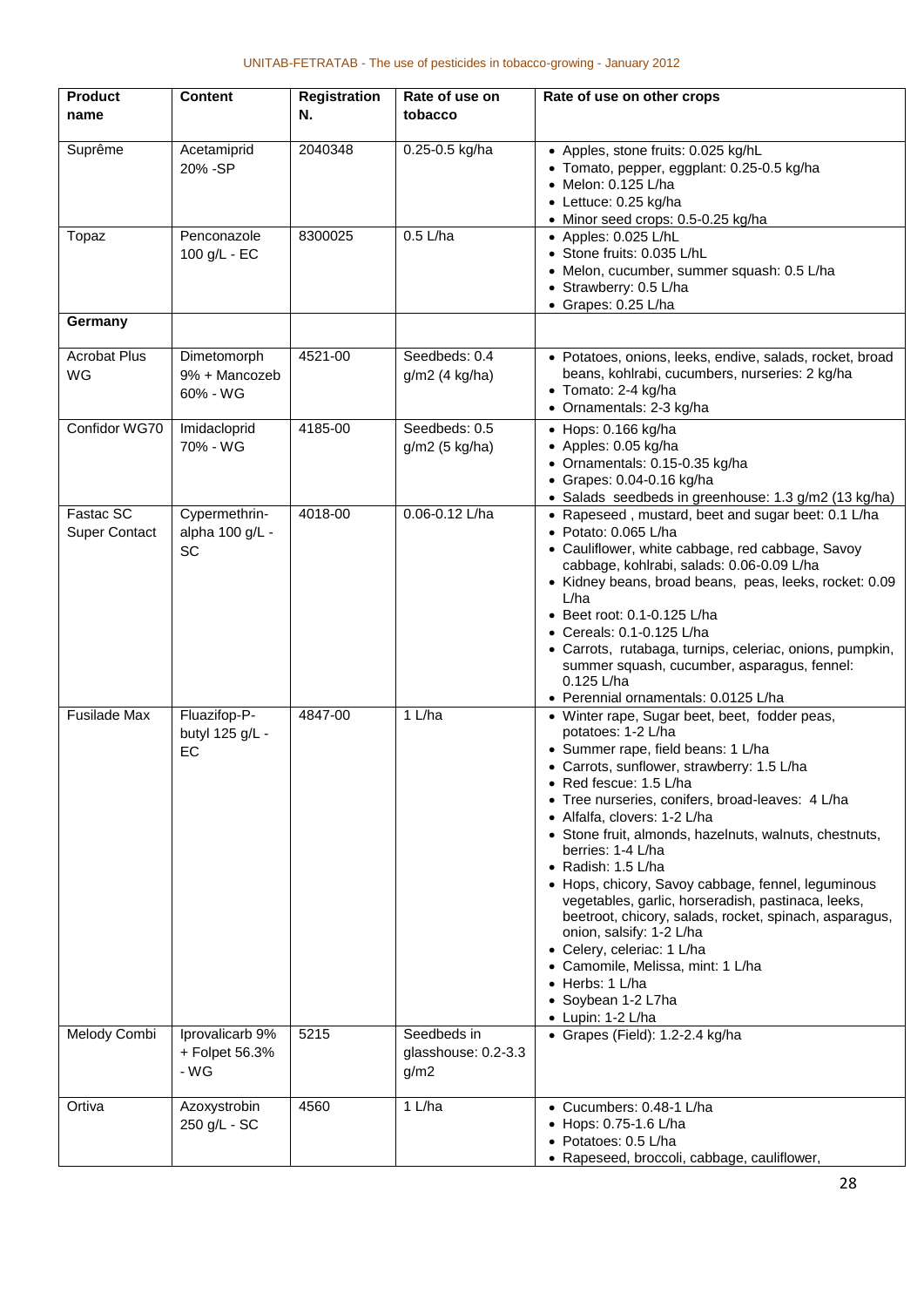| <b>Product</b><br>name | <b>Content</b>                  | <b>Registration</b><br>N. | Rate of use on<br>tobacco | Rate of use on other crops                                                                                                                                                                                                                                                                                                                                                                                                                                                                                                                                                                                                                                                |
|------------------------|---------------------------------|---------------------------|---------------------------|---------------------------------------------------------------------------------------------------------------------------------------------------------------------------------------------------------------------------------------------------------------------------------------------------------------------------------------------------------------------------------------------------------------------------------------------------------------------------------------------------------------------------------------------------------------------------------------------------------------------------------------------------------------------------|
|                        |                                 |                           |                           | horseradish: 1 L/ha<br>• Asparagus, celery, fennel, cumin: 1L/ha<br>• Tomatoes, eggplants, peppers, melons: 0.48-0.96<br>L/ha<br>• Summer squash, pumpkin, cucurbits: 1 L/ha<br>• Salads, rocket, chicory, endive: 1 L/ha<br>• Lupins: 1 L/ha<br>• Kidney beans, broad-beans, horse-beans, runner<br>beans: 1 L/ha<br>$\bullet$ Peas: 1-1.5 L/ha<br>• Strawberries: 1 L/ha<br>• Carrots, parsnips, beetroot, turnips, salsify, Jerusalem<br>artichoke, parsleyroot: 1 L/ha<br>• Garlic, leek, shallots, chives, onions: 1 L/ha<br>• Phacelia: 1 L/ha<br>• Grasses: 1 L/ha<br>• Camomile, calendula, hypericum, mint, plantain: 1<br>L/ha<br>• Ornamentals: 0.48-0.96 L/ha |
| Stomp SC               | Pendimethalin<br>400 g/L - SC   | 3907                      | 4 L/ha                    | • Wheat, spelt, barley, rye: 2.5-5 L/ha<br>• Maize, sweet corn: 4 L/ha<br>• Peas, kidney-beans and lupins: 2.5-5 L/ha<br>· Soybeans, braod beans: 4 L/ha<br>• Sunflower: 5 I/ha<br>• Onions: 4-5 L/ha<br>• Summer squash, pumpkin, cucumber, melons,<br>cucurbits: 4 L/ha<br>• Salads and endive: 4 L/ha<br>• Horseradish: 4 L/ha<br>• Asparagus, artichoke, fennel, rhubarb: 4 L/ha<br>• Strawberries: 4 L/ha<br>• Red clover, alfalfa: 2.5 L7ha<br>• Grasses: 2.5 L/ha<br>· Dill, cumin, chamomile, Melissa, valeriana,<br>hypericum: 3.5-4 L/ha<br>• Ornamentals: 4-5 L/ha                                                                                             |
| <b>Italy</b>           |                                 |                           |                           |                                                                                                                                                                                                                                                                                                                                                                                                                                                                                                                                                                                                                                                                           |
| Aragol L40             | Dimetoate 407<br>$g/L - EC$     | 3313                      | 0.1-0.15 L/hL             | • Olives: 0.1-0.15 L/hL<br>• Pome fruit: 0.075 L/hL<br>• Cherries: 0.05 L/hL<br>• Citrus fruit: 0.1-0.15 L/hL<br>• Lettuce, asparagus, tomatoes, eggplant: 0.1-0.15<br>L/hL<br>• Sugar beet: $0.1 - 0.15$ L/hL<br>• Wheat, rye, spelt: 0.1-0.15 L/hL<br>• Poplars: 0.1-0.15 L/hL<br>• Flowers, ornamentals and forestry: 0.1-0.15 L/hL                                                                                                                                                                                                                                                                                                                                    |
| Bonalan                | Benfluralin 180<br>$g/L$ - $EL$ | 2353                      | 6.5-9.5 L/ha              | • Lettuce, rocket, peanut: 6.5-9.5 L/ha<br>• Clover, alfalfa: 6.5 L/ha                                                                                                                                                                                                                                                                                                                                                                                                                                                                                                                                                                                                    |
| <b>Brigata FLo</b>     | Bifentrhin 20 g/L<br>- SC       | 8545                      | $0.5-1$ L/ha              | • Apples, pears: 0.1-0.3 L/hL<br>· Plums, apricots: 0.08-0.3 L/hL<br>• Cherries: 1-2 L/ha<br>• Grapes: 0.1-0.15 L/hL<br>• Citrus fruits: 0.1-0.2 L/hL<br>• Hazelnut, chestnut: 1 L/ha<br>• Carrots, radish, horseradish, celeriac: 1 L/ha<br>• Tomatoes, peppers, eggplants: 0.1-0.2 L/hL<br>• Cucumber, summer squash, melon, watermelon,                                                                                                                                                                                                                                                                                                                                |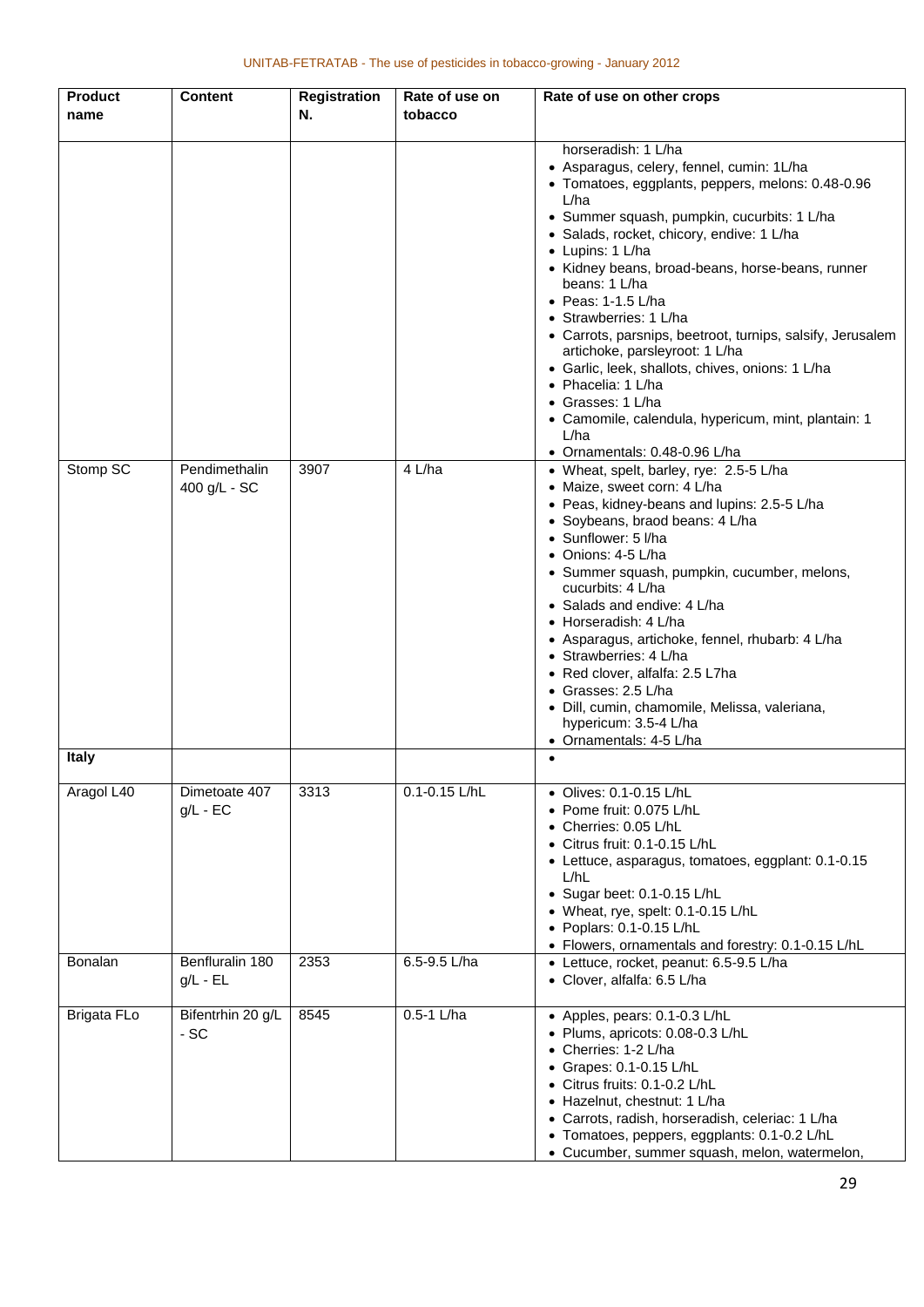| <b>Product</b><br>name    | <b>Content</b>                       | <b>Registration</b><br>Ν. | Rate of use on<br>tobacco | Rate of use on other crops                                                                                                                                                                                                                                                                                                                                                                                                                                                                                                                                                       |
|---------------------------|--------------------------------------|---------------------------|---------------------------|----------------------------------------------------------------------------------------------------------------------------------------------------------------------------------------------------------------------------------------------------------------------------------------------------------------------------------------------------------------------------------------------------------------------------------------------------------------------------------------------------------------------------------------------------------------------------------|
|                           |                                      |                           |                           | pumpkin: 0.1-0.2 L/hL<br>• Peas: 0.1-0.2 L/hL<br>• Beans: 0.1-1 L/hL<br>• Lettuce and similar, rocket: 0.1-1 L/hL<br>• Radicchio: $0.1 - 0.2$ L/hL<br>• Wheat: $0.35$ L/ha<br>• Maize, sweet corn: 1 L/ha<br>• Strawberry: 0.1-0.3 L/hL<br>• Rapeseed: 05-0.75 L/ha<br>• Sugar beet: 0.5-1 L/ha<br>$\bullet$ Cotton: 0.5-4 L/ha<br>• Leek: 0.1-0.15 L/hL<br>• Cabbages: 0.5-1 L/ha<br>• Ornamentals, flowers, nurseries, forestry: 0.1-0.3 L/hL<br>• Vegetables grown for seed: 1-2 L/ha                                                                                         |
| Challenge                 | Aclonifen 600<br>$g/L - SC$          | 8184                      | 2.5-3 L/ha                | • Carrots, potatoes, tomatoes, peas, sunflower: 2.5 3<br>L/ha<br>$\bullet$ Maize: 1.5-2 L/ha<br>• Sorghum: $1-1.5$ L/ha                                                                                                                                                                                                                                                                                                                                                                                                                                                          |
| Command 36<br>CS          | Clomazone 360<br>$g/L - SC$          | 11649                     | $0.5$ L/ha                | $\bullet$ Potatoes: 0.25-0.3 L/ha<br>• Carrot: 0.25-3 L/ha<br>· Summer squash: 0.3-0.6 L/ha<br>$\bullet$ Peppers: 0.3-0.6 L/ha<br>• Rice: 0.7-1 L/ha                                                                                                                                                                                                                                                                                                                                                                                                                             |
| Confidor 200<br><b>SL</b> | Imidacloprid<br>200 g/L - SL         | 8987                      | $0.5-1$ L/ha              | • Pome fruits: 0.05 L/hL<br>• Stone fruits: 0.05 L/hL<br>• Citrus fruit: 0.05-0.075 L/hL<br>• Grapes (nursery) 0.05 L/hL<br>• Tomatoes, eggplants, peppers: 0.75-1 L/ha<br>• Summer squash, cucumber, watermelon, melon:<br>$0.75 - 1$ L/ha<br>• Salads: 0.05 L/hL<br>• Beans, string beans: 0.05 L/hL<br>• Cauliflower, broccoli: 0.05 L/hL<br>• Potatoes: 0.05-0.075 L/hL<br>• Artichokes: 0.05 L/hL<br>• Strawberries: 0.05 L/hL<br>• Alfalfa: 0.05 L/hL<br>• Flowers, ornamentals: 0.05-0.075 L/hL                                                                           |
| Contest                   | Cypermethrin-<br>alpha 14.5% -<br>WG | 10373                     | 0.02-0.025 kg/hL          | • Potatoes: 0.015-0.03 kg/hL<br>$\bullet$ Tomatoes: 0.015-0.06 kg/hL<br>• Cabbage: 0.015 kg/hL<br>• Beans, lettuce, artichoke: 0.02-0.035 kg/hL<br>• Cucumber: 0.015-0.06 kg/hL<br>• Onion: 0.025-0.03 kg/hL<br>● Rice: 0.025-0.035 kg/hL<br>· Soybeans: 0.035 kg/hL<br>• Maize: 0.025-0.035 kg/hL or 0.3-0.6 kg/ha<br>• Wheat, barley: 0.13-0.2 kg/ha<br>• Peaches: 0.01-0.025 kg/hL<br>• Pears: 0.03-0.06 kg/hL<br>• Apples: 0.015-0.035 kg/hL<br>• Grapes: 0.01-0.015 kg/hL<br>• Citrus: 0.01-0.035 kg/hL<br>• Flowers (field): 0.02-0.06 kg/hL<br>• Poplars: 0.03-0.06 kg/hL |
| Curzate                   | Cymoxanil 20%<br>- WP                | 3553                      | 0.1-0.12 kg/ha            | • Artichokes, lettuce, spinaches, tomatoes, summer<br>squash, peas, onions, garlic, leeks, melons, potatoes,<br>roses: 0.1-0.12 kg/ha<br>• Grapes: 0.06-0.07 kg/hL                                                                                                                                                                                                                                                                                                                                                                                                               |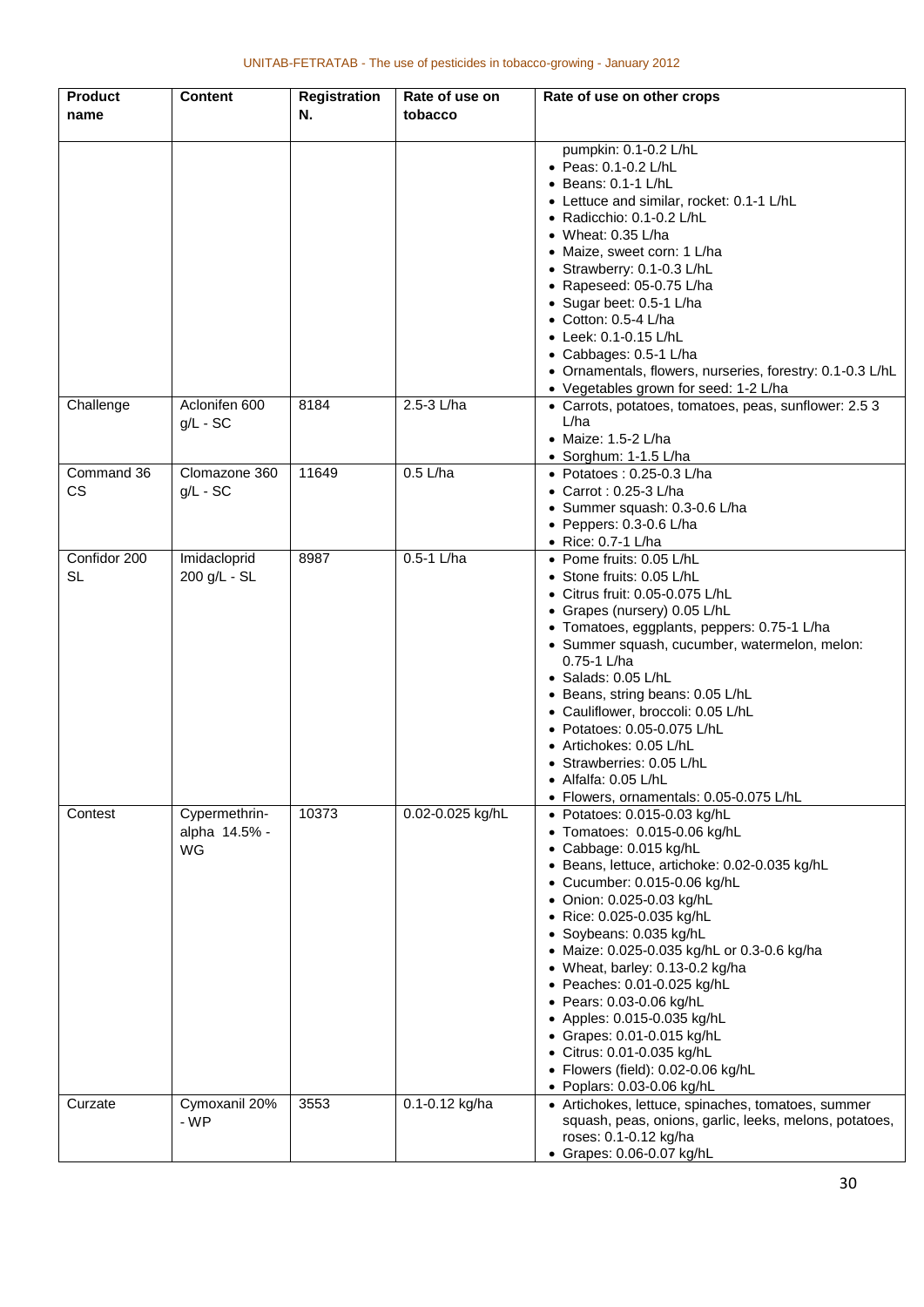| <b>Product</b><br>name | <b>Content</b>                                          | <b>Registration</b><br>Ν. | Rate of use on<br>tobacco                       | Rate of use on other crops                                                                                                                                                                                                                                                                                                                                                                                                                                                                                                                                                                                                                                                                            |
|------------------------|---------------------------------------------------------|---------------------------|-------------------------------------------------|-------------------------------------------------------------------------------------------------------------------------------------------------------------------------------------------------------------------------------------------------------------------------------------------------------------------------------------------------------------------------------------------------------------------------------------------------------------------------------------------------------------------------------------------------------------------------------------------------------------------------------------------------------------------------------------------------------|
| Curzate R              | Cymoxanyl<br>4.2% + Copper<br>39.75% - WP               | 3532                      | $0.3$ kg/hL                                     | • Tomatoes, potatoes: 0.3 kg/hL<br>• Grapes: 0.2-0.3 kg/hL                                                                                                                                                                                                                                                                                                                                                                                                                                                                                                                                                                                                                                            |
| Decis Jet              | Deltamethrin 15<br>$g/L - EC$                           | 10127                     | 0.5-0.8 L/ha                                    | • Apples, pears, peaches, apricots, plums, cherries:<br>$0.05 - 0.12$ L/hL<br>• Grapes: 0.05-0.1 L/hL<br>• Citrus fruits: 0.07-0.1 L/hL<br>• Olives: 0.07-0.1 L/hL<br>• Tomatoes, potatoes, peppers, eggplants, cabbages,<br>carrots, cucumbers, lettuces, rocket, spinaches,<br>asparagus, artichoke, peas, beans, string beans,<br>broad beans, onions, leeks, celery, strawberries:<br>0.05-0.08 L/hL<br>• Sugar beet: 0.05-0.08 L/hL<br>• Mushrooms: 0.05-0.08 L/hL<br>• Poplars: 0.05-0.3 L/hL<br>• Flowers: 0.08-0.15 L/hL<br>• Nurseries and ornamentals: 0.08 L/hL<br>• Maize, barley, wheat: 0.5-0.8 L/ha<br>• Rapeseed, soybeans: 0.5-0.8 L/ha<br>• Cotton: 0.5 L/ha<br>• Alfalfa: 0.8 L/ha |
| Dithane DG<br>Neotec   | Mancozeb 75%<br>- WG                                    | 4552                      | Seedbeds: 0.1-0.15<br>kg/hL<br>Field: 0.2 kg/hL | • Apples, pears: 0.2 kg/hL<br>· Grapes: 0.2 kg/hL<br>• Tomatoes: 0.2-0.35 kg/hL<br>• Potatoes: 0.2 kg/hL<br>• Walnuts: 0.2 kg/hL<br>• Wheat, barley, oats: 2.5 kg/ha<br>• Poplars: 0.4-0.5 kg/ha<br>• Carnations: 0.2-0.25 kg/hL                                                                                                                                                                                                                                                                                                                                                                                                                                                                      |
| Dursban                | Chlorpyrifos 480<br>$g/L - EC$                          | 3859                      | $0.85 - 1.1$ L/ha                               | • Citrus fruits: 0.11-0.22 L/hL<br>• Apples, pears: 0.85-0.11 L/hL<br>• Grapes: 0.85-0.11L/hL<br>• Peaches: 0.085-0.11 L/hL<br>• Poplars: 0.22 L/hL<br>• Sugar beet, tomatoes, beans, peas, cabbages: 0.85-<br>1.1 L/ha<br>• Soya beans: 0.85-1.2 L/ha<br>• Maize: 0.85-1.7 L/ha<br>$\bullet$ Potatoes: 0.85-1.6 L/ha                                                                                                                                                                                                                                                                                                                                                                                 |
| Elicio                 | Fenamidone<br>4.4% + Fosetyl<br>Aluminium<br>66.7% - WG | 11885                     | 2.3-2.5 kg/ha                                   | • Melon: 2.3-2.5 kg/ha<br>$\bullet$ Lettuce: 2-2.5 kg/ha<br>• Grapes: 2.3-2.5 kg/ha                                                                                                                                                                                                                                                                                                                                                                                                                                                                                                                                                                                                                   |
| Epik                   | Acetamiprid 5%<br>- SP                                  | 12069                     | $0.1$ kg/hL                                     | • Pome fruits, stone fruits: 0.1 kg/hL<br>• Tomatoes, potatoes, peppers: 0.1-0.15 kg/hL<br>Melons: 0.1 kg/hL<br>• Cucumbers (greenhouse): 0.1 kg/hL<br>$\bullet$ Lettuce: 0.1-0.14 kg/ha<br>• Cotton: 0.1 kg/hL<br>• Flowers and ornamentals: 0.1-0.2 kg/hL                                                                                                                                                                                                                                                                                                                                                                                                                                           |
| Ethrel                 | Etefon 480 g/L -<br><b>SL</b>                           | 6437                      | 0.2-0.35 L/hL                                   | • Industry tomatoes: 1-4 L/ha<br>• Table tomatoes: 0.2-0.25 L/hL<br>• Apples: 0.04-0.1 L/hL                                                                                                                                                                                                                                                                                                                                                                                                                                                                                                                                                                                                           |
| Etosate 500            | Etofumeasate<br>500 g/L - SC                            | 37269                     | 1.8-2 L/ha                                      | • Sugar beet: 1.8-2 L/ha                                                                                                                                                                                                                                                                                                                                                                                                                                                                                                                                                                                                                                                                              |

#### UNITAB-FETRATAB - The use of pesticides in tobacco-growing - January 2012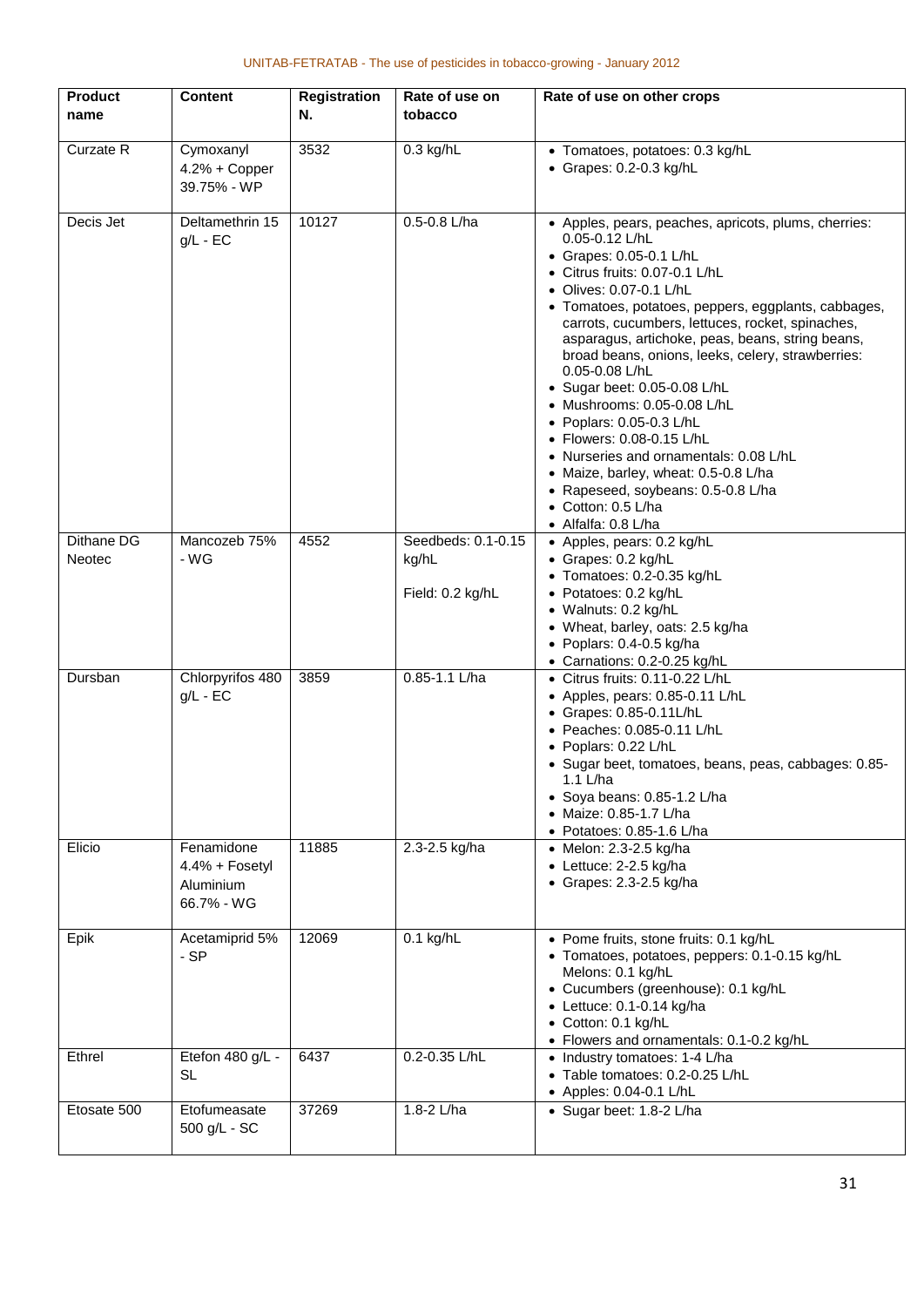| <b>Product</b>              | <b>Content</b>                                                | <b>Registration</b> | Rate of use on                                  | Rate of use on other crops                                                                                                                                                                                                                                                                                                                                                                                                                                                                                                                                                                                                                                                                                                                                                                                                                                                                                                                                                                                                                  |
|-----------------------------|---------------------------------------------------------------|---------------------|-------------------------------------------------|---------------------------------------------------------------------------------------------------------------------------------------------------------------------------------------------------------------------------------------------------------------------------------------------------------------------------------------------------------------------------------------------------------------------------------------------------------------------------------------------------------------------------------------------------------------------------------------------------------------------------------------------------------------------------------------------------------------------------------------------------------------------------------------------------------------------------------------------------------------------------------------------------------------------------------------------------------------------------------------------------------------------------------------------|
| name                        |                                                               | N.                  | tobacco                                         |                                                                                                                                                                                                                                                                                                                                                                                                                                                                                                                                                                                                                                                                                                                                                                                                                                                                                                                                                                                                                                             |
| <b>Fusialde Max</b>         | Fluazifop-P-<br>butyl 125 g/L -<br>EC                         | 11353               | $0.75-2$ L/ha                                   | • Citrus fruits, stone fruits, pome fruits, hazelnuts,<br>grapes, olives, lettuces, chicory, artichoke, celery,<br>fennels, cucumbers, peppers, eggplants, carrots,<br>radish, onions, beans, string beans, broad beans,<br>peas, tomatoes, potatoes, sugar beet, sunflower,<br>soya beans, rapes seed, alfalfa: 0.75-2 L/ha                                                                                                                                                                                                                                                                                                                                                                                                                                                                                                                                                                                                                                                                                                                |
| Galben M8-65                | Benalaxyl 8% +<br>mancozeb 65%<br>- WP                        | 5756                | 0.25-0.35 kg/hL                                 | $\bullet$ Grapes: 0.2-0.25 kg/hL<br>• Tomatoes: 0.25-0.3 kg/hL<br>· Roses: 0.3 kg/hL                                                                                                                                                                                                                                                                                                                                                                                                                                                                                                                                                                                                                                                                                                                                                                                                                                                                                                                                                        |
| Karate Zeon                 | Cyhalothrin-<br>Lambda 100 g/L<br>- Suspension in<br>capsules | 10944               | 0.01-0.02 L/hL or<br>0.1-0.125 L/ha             | • Citrus fruit: 0.01-0.02 L/hL<br>• Stone fruit: 0.01-0.04 L/hL<br>• Pome fruit: 0.015-0.035 L/hL<br>• Hazelnut, almond: 0.02-0.025 L/hL<br>• Kiwi, strawberries and other berries: 0.01-0.025 L/hL<br>• Grapes: 0.015-0.04 L/hL<br>• Garlic, carrots, cauliflower, cabbage, broccoli,<br>Brussels sprouts, artichoke, cucumber, chicory,<br>onion, beans, spring beans, broad beans, fennel,<br>lentils, eggplant, potatoes, peppers, peas, tomatoes,<br>leek, celery, radish, summer squash, rocket,<br>spinaches, Swissh chard: 0.01-0.025 L/hL or 0.1-<br>0.125 L/ha<br>• Sugar beet: 0.01-0.025 L/hL or 0.1-0.125 L/ha<br>• What, barley, oats, rye, sorghum, maize: 0.015-0.025<br>L/hL or 0.1-0.15 L/ha<br>• Peanuts, rapeseed, cotton, sunflower, soya bean:<br>0.01-0.03 L/hL or 0.1-0.125 L/ha<br>• Hops: 0.015-0.03 L/hL<br>· Fodder crops: Fodder beet, alfalfa, maize, lolium,<br>pastures: 0.1-0.125 L/ha<br>• Flowers and ornamentals: 0.01-0.03 L/hL or 0.1-<br>0.125 L/ha<br>• Nurseries of forest trees: 0.015-0.025 L/hL |
| Micene MZ                   | Mancozeb 80%<br><b>WP</b>                                     | 3516                | Seedbeds: 0.15-0.2<br>kg/hL<br>Field: 0.2 kg/hL | • Apples, pears: 0.15-0.2 kg/hL<br>• Grapes: 0.15-0.2 kg/hL<br>• Tomatoes: 0.2-0.25 kg/hL<br>• Wheat, barley, rye, oats: 2-2.5 kg/ha<br>• Poplar: 4 kg/ha<br>• Carnation: 0.15-0.2 kg/hL                                                                                                                                                                                                                                                                                                                                                                                                                                                                                                                                                                                                                                                                                                                                                                                                                                                    |
| Nemacur 240<br><b>CS</b>    | Fenamiphos<br>$240$ g/L $-$<br>Suspension in<br>capsules      | 11788               | 25 L/ha                                         | • Tomat0es, eggplant, peppers, summer squash,<br>cucumbers, melons, watermelons: 42 L/ha                                                                                                                                                                                                                                                                                                                                                                                                                                                                                                                                                                                                                                                                                                                                                                                                                                                                                                                                                    |
| Nurelle 10<br>Oikos 25 Plus | Cypermethrin<br>91 g/L - EL<br>Azadirachtine                  | 7675<br>10303       | 0.037-0.075 L/hL<br>0.07-0.15 L/hL              | • Peaches: 0.037-0.075 L/hL<br>• Pears: 0.037-0.075 L/hL<br>• Oranges and lemons: 0.037-0.075 L/hL<br>• Poplars: 0.037-0.075 L/hL<br>• Grapes: 0.05-0.075 L/hL<br>• Flowers and nurseries: 0.037-0.1 L/hL<br>• Cabbages, broccoli, cauliflowers, string beans, peas,<br>tomatoes, potatoes, onions: 0.037-0.075 L/hL<br>• Maize: 0.037-0.075 L/hL<br>• Wheat: 0.037-0.05 L/hL<br>• Sugar beet: 0.25-0.6 L/ha<br>• Lettuce, endive, spinaches, Swissh chard, parsley,                                                                                                                                                                                                                                                                                                                                                                                                                                                                                                                                                                        |
|                             |                                                               |                     |                                                 | basilica, tomatoes, peppers, eggplant, cucumber,                                                                                                                                                                                                                                                                                                                                                                                                                                                                                                                                                                                                                                                                                                                                                                                                                                                                                                                                                                                            |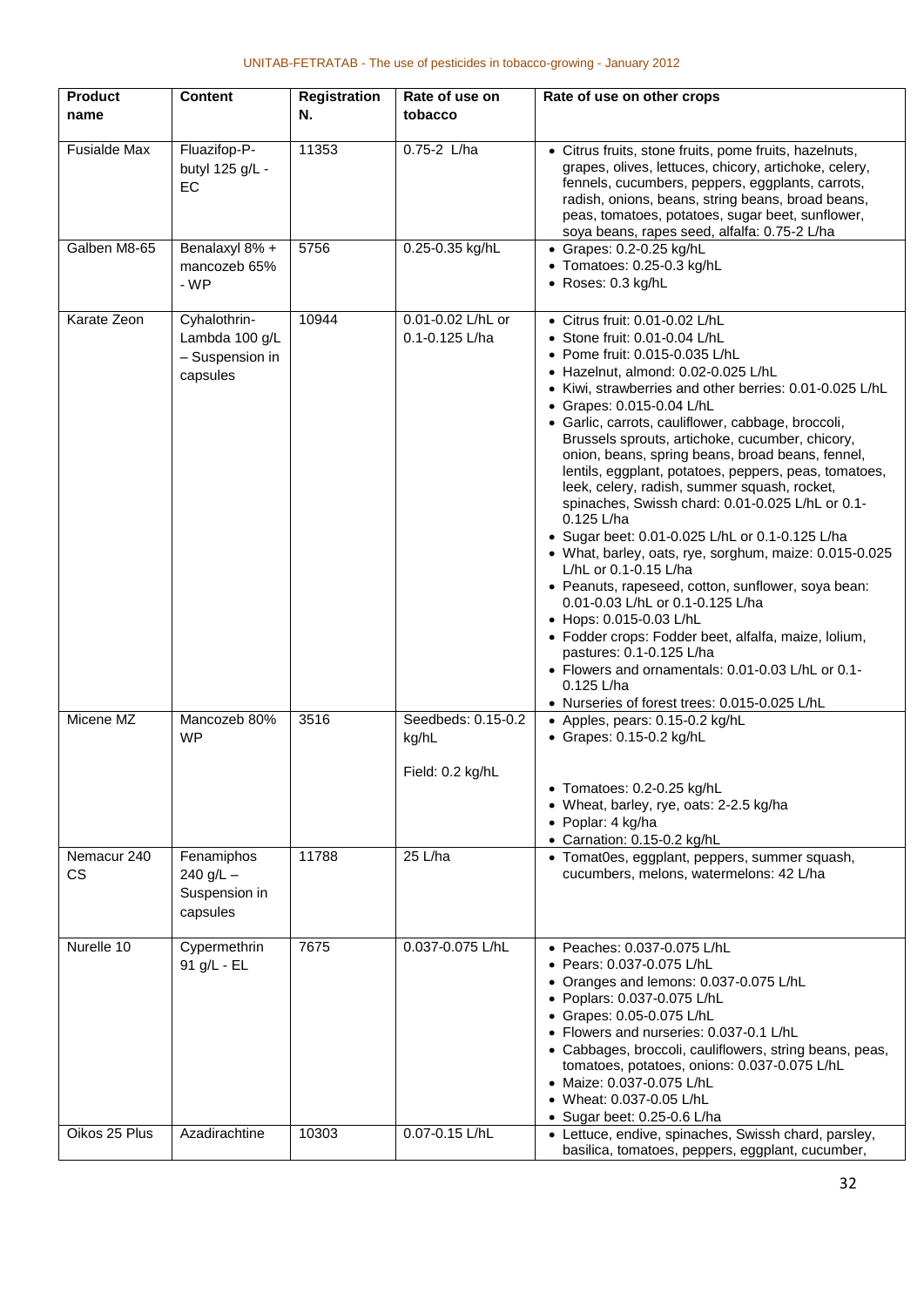| <b>Product</b><br>name    | <b>Content</b>                                | <b>Registration</b><br>N. | Rate of use on<br>tobacco           | Rate of use on other crops                                                                                                                                                                                                                                                                                                                                                                                                                 |
|---------------------------|-----------------------------------------------|---------------------------|-------------------------------------|--------------------------------------------------------------------------------------------------------------------------------------------------------------------------------------------------------------------------------------------------------------------------------------------------------------------------------------------------------------------------------------------------------------------------------------------|
|                           | 25 g/L - EC                                   |                           |                                     | summer squash, melon, cucumber, onions, leeks,<br>celery, fennel, carrots, cabbages, cauliflowers, string<br>beans, kiwi, persimmon, , citrus fruit, strawberry,<br>apples, olives, grapes, sugar beet, cotton, potatoes,<br>flowers and ornamentals: 0.07-0.15 L/hL<br>• Mushrooms: 0.75-1.5 L/ha                                                                                                                                         |
| Oncol 5G<br>Sipcam        | Benfuracarb<br>4.7% - GR                      | 6929                      | 10-12 kg/ha                         | • Strawberries, peppers, tomatoes, eggplants,<br>cucumbers, watermelons, melons, summer squash,<br>pumpkin, carrots, Swiss chard, chicory, celeriac,<br>horseradish, Jerusalem artichoke, radish, turnips,<br>cabbages, cauliflowers, Brussels sprouts, onions,<br>garlic, shallots, spring onions, sugar beet, maize,<br>potatoes, flowers, ornamentals, seedbeds, nurseries:<br>10-12 kg/ha                                              |
| Polyram DF                | Metiram 71.2%<br>- WG                         | 7916                      | 0.15-0.4 kg/hL                      | • Tomatoes: 1.5-2 kg/ha<br>• Cereals: 2.5-3 kg/ha<br>• Carnations: 0.15-0.2 kg/hL<br>• Apples, pears: 0.15-0.2 kg/hL<br>• Grapes: 0.15-0.4 kg/hL<br>· Poplars: 0.4-0.5 kg/hL                                                                                                                                                                                                                                                               |
| Previcur                  | Propamocarb-<br>hydrochloride<br>722 g/L - SC | 5881                      | $0.2$ L/hL                          | • Tomatoes, peppers, eggplants, watermelon, melon,<br>pumpkin, summer squash, cucumber, salads,<br>spinaches, swiss chard, celery, parsley, basil,<br>cauliflowers, cabbages, carrots, turnips, garlic,<br>onions, leeks, strawberries, flowers and ornamentals :<br>$0.2$ L/hL<br>• Apples, pears, lemons, tangerine, grapefruit: 0.2 L/hL                                                                                                |
| Ridomil Gold<br>MZ Pepite | Mefenoxam<br>$3.9% +$<br>Mancozeb 64%<br>- WG | 12383                     | 0.3 kg/hL (max 3<br>kg/ha)          | • Grapes: 0.25 kg/hL (min 2.5 kg/ha)<br>• Tomatoes: 0.25 kg/hL (2.5-3.5 kg/ha)                                                                                                                                                                                                                                                                                                                                                             |
| Targa Flo                 | Quizalofop ethyl<br>50 g/L - SC               | 6956                      | 1-2.5 L/ha                          | • Garlic, onion, sugar beet, artichoke, carrot,<br>cauliflower, cabbage, rapeseed, sunflower, alfalfa,<br>string beans, peas, soya beans, strawberries, melon,<br>summer squash, spinach, tomatoes: 1-2.5 L/ha                                                                                                                                                                                                                             |
| Spain                     |                                               |                           |                                     |                                                                                                                                                                                                                                                                                                                                                                                                                                            |
| Aurusol                   | Chlorpyrifos 5%<br>- GR                       | 22.083                    | 40-50 kg/ha on the<br>row           | • Cotton, strawberries, sunflower: 40-50 kg/ha<br>• Maize, potatoes, vegetables (except garlic, sweet<br>potatoes, beet, beetroot, turnip), sugar beet: 40-50<br>kg/ha on the row                                                                                                                                                                                                                                                          |
| Confidor 20 LS            | Imidacloprid<br>200 g/L - SL                  | 19.120                    | 0.05-0.075 L/hL                     | • Tomatoes, eggplant, peppers, summer squash,<br>pumpkin, cucumber, melon, watermelon, lettuce,<br>beans, cauliflower, broccoli, cabbage, artichoke: 0.05-<br>0.075 L/hL<br>• Citrus fruit: 0.05-0.075 L/hL<br>• Stone fruit, pome fruit: 0.05-0.075 L/hL<br>• Almonds, hazelnuts: 0.05 L/hL<br>• Ornamentals: 0.05-0.075 L/hL<br>• Potatoes: 0.05-0.075 L/hL<br>• Hops: 0.05 L/hL<br>• Grapes: 0.05 L/hL                                  |
| Decis                     | Deltamethrin<br>25 g/L - EC                   | 13.688                    | 0.03-0.05 L/hL (0.3-<br>$0.5$ L/ha) | • Pome fruit, stone fruit, almonds, hazelnuts, figs,<br>walnuts, citrus fruit, olives, grapes, cereals, rapeseed,<br>sunflower, hops, cotton, alfalfa, maize, sugar beet,<br>potatoes, tomatoes, peppers, eggplants, artichokes,<br>melons, watermelons, cucumbers, summer squash,<br>salads, lettuce, spinaches, cabbages, cauliflower,<br>Brussels sprouts, leeks, onion, garlic, leek, beans and<br>peas: 0.03-0.05 L/hL (0.3-0.5 L/ha) |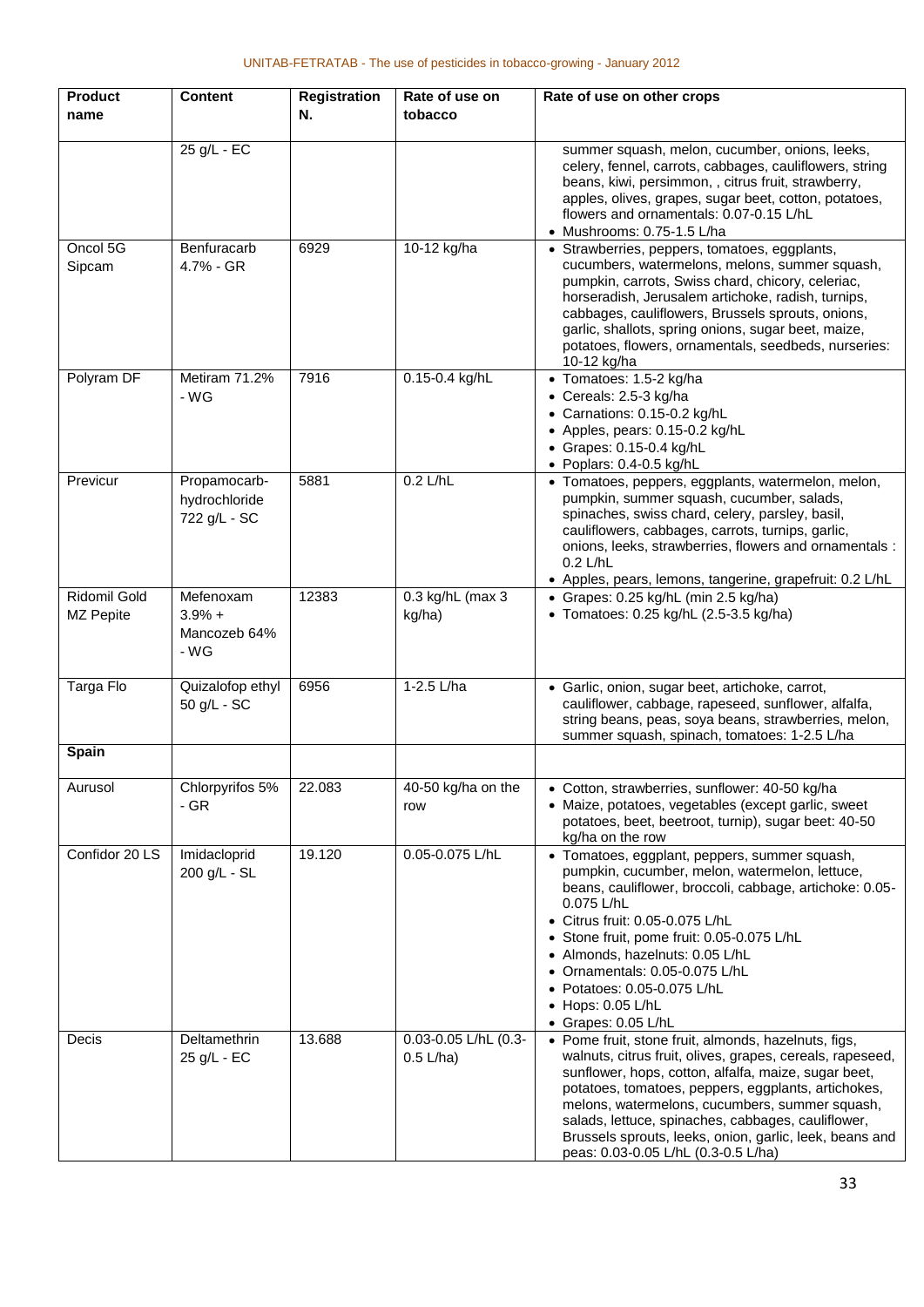| <b>Product</b>          | <b>Content</b>                               | <b>Registration</b> | Rate of use on                                                    | Rate of use on other crops                                                                                                                                                                                                                        |
|-------------------------|----------------------------------------------|---------------------|-------------------------------------------------------------------|---------------------------------------------------------------------------------------------------------------------------------------------------------------------------------------------------------------------------------------------------|
| name                    |                                              | N.                  | tobacco                                                           |                                                                                                                                                                                                                                                   |
|                         |                                              |                     |                                                                   |                                                                                                                                                                                                                                                   |
| Dursban 5 G             | Chlorpyriphos<br>5% - GR                     | 12.541              | 12-15 kg/ha                                                       | • Sunflower, strawberry, maize: 10-15 kg/ha<br>• Cotton: 10-12 kg/ha<br>• Potatoes: 40-50 kg/ha according to distance between<br>the rows<br>• Cabbages: 12-15 kg/ha<br>• Asparagus: 25 kg/ha<br>• Onions, beans: 8-10 kg/ha                      |
|                         |                                              |                     |                                                                   | • Tomatoes, peppers: 10-12 kg/ha<br>• Other vegetables (except garlic, sweet potatoes,<br>beet, beetroot, turnip): 8-10 kg/ha                                                                                                                     |
| Epik                    | Acetamiprid<br>20% - SP                      | 23.377              | 0.025-0.035 kg/hL                                                 | · Citrus fruit: 0.025-0.05 kg/hL<br>• Apples, pears peaches, nectarines: 0.025-0.035<br>kg/hL<br>• Lettuce: 0.025-0.035 kg/hL<br>· Pumpkin:0.035-0.05 kg/hL<br>• Tomatoes, peppers, eggplants: 0.025-0.05 kg/hL<br>• Cotton: 0.125-0.3 kg/ha      |
| Furadan                 | Carbofuran 5%<br>$-$ GR                      | 11.553              | 12-15 kg/ha                                                       | • Cotton, sunflower, sugar beet: 12-15 kg/ha                                                                                                                                                                                                      |
| Galben M                | Benalaxyl 8% +<br>mancozeb 65%<br><b>WP</b>  | 16.065              | 0.25-0.3 kg/hL                                                    | • Tomato, pepper, eggplant: 0.25-0.3 kg/hL<br>· Potato: 0.3 kg/hL<br>• Onion, lettuce: 0.25-0.3 kg/hL<br>• Melon: 0.25-0.3 kg/hL<br>· Watermelon: 0.2-0.25 kg/ha<br>• Grapes: 0.2-0.25 kg/hL                                                      |
| Mocap G                 | Etoprophos<br>10% - GR                       | 17.795              | 60-80 kg/ha                                                       | • Pineapple: 60-100 kg/ha<br>• Cabbages, tomatoes, peppers, potatoes, summer<br>squash, cabbages, peanuts, ornamentals: 60-80<br>kg/ha                                                                                                            |
| Previcur N              | Propamocarb<br>hydrochloride<br>722 g/L - SL | 15.049              | 2-3 L/ha                                                          | • Strawberries, tomatoes, peppers, eggplants, flowers<br>and ornamentals: 2-3 L/ha<br>• Cucurbits: 0.2-0.3 L/hL                                                                                                                                   |
| Ridomil MZ<br>Gold      | Mefenoxam 4%<br>+ancozeb 64% -<br><b>WP</b>  | 22.029              | 0.2-0.3 kg/hL                                                     | • Tomatoes, potatoes, onions, lettuce, summer squash,<br>grapes: 0.2-0.3k g/hL                                                                                                                                                                    |
| Rugby 10ME              | Cadusafos 10%<br>$-ME$                       | 18.643              | 20-40 L/ha                                                        | • Eggplant, melon and watermelon: 20-40 L/ha<br>· Summer squash, cucumber: 20-40 L/ha<br>• Citrus fruit: 20-40 L/ha<br>$\bullet$ Beans: 20-40 L/ha<br>• Tomatoes, peppers: 20-40 L/ha<br>• Potatoes: 40-60 L/ha<br>· Bananas: 20-40 ml/plant      |
| Tender                  | Etofumesate<br>500 g/l - SC                  | 19.932              | 2-3 L/ha                                                          | • Sugar beet: 1-4 L/ha                                                                                                                                                                                                                            |
| Tramat 50 SC            | Etofumesate<br>50% - SC                      | 15.310              | $2-3$ L/ha                                                        | • Sugar beet: 1-4 L/ha                                                                                                                                                                                                                            |
| <b>USA</b>              |                                              |                     |                                                                   |                                                                                                                                                                                                                                                   |
| Acephate<br><b>75SP</b> | Acephate 75% -<br><b>SP</b>                  | 70506-1-<br>53883   | Seedbed and float<br>bed: 1 lb/A<br>Field: 0.33- 1 lb/A<br>(max 1 | • Beans and lime beans: 0.33-1.33 lb/A (max 2.66<br>lb/A/season)<br>• Celery: 0.66-1.33 Lb/A (max 2.66 lb/A/season)<br>• Brussels sprouts, cauliflowers: 0.66-1.33 lb/A (max<br>2.66 lb/A/season)<br>• Cotton: 3 oz-1.33 lb/A (max 8 lb/A/season) |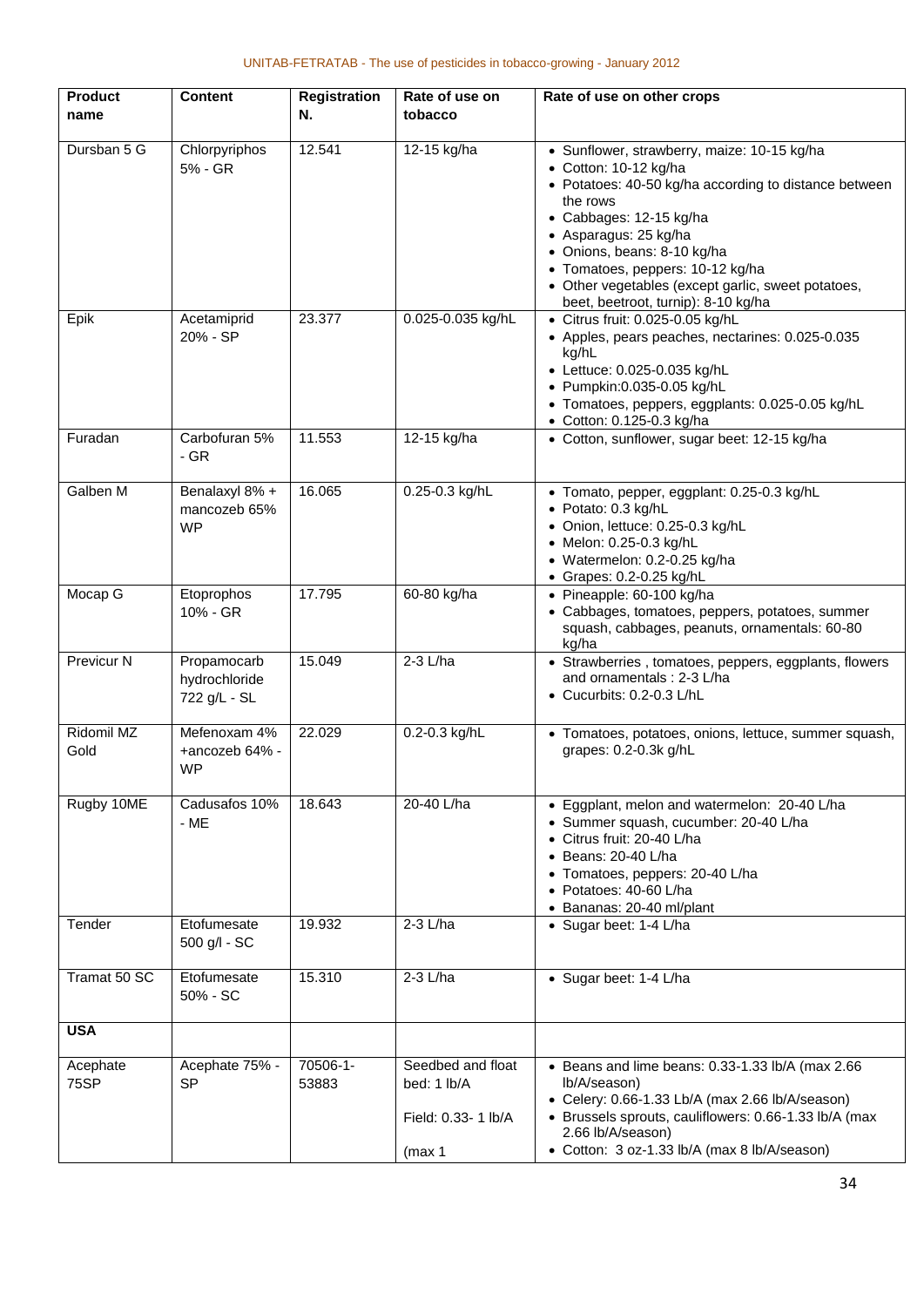| <b>Product</b> | <b>Content</b>    | <b>Registration</b> | Rate of use on    | Rate of use on other crops                                                                                |
|----------------|-------------------|---------------------|-------------------|-----------------------------------------------------------------------------------------------------------|
| name           |                   | N.                  | tobacco           |                                                                                                           |
|                |                   |                     |                   |                                                                                                           |
|                |                   |                     | lb/A/season)      | • Cranberries: 1.33 lb/A (max 1.33 lb/A/season)                                                           |
|                |                   |                     |                   | • Head lettuce: 0.66-1.33 lb/A (max 2.66 lb/A/season)                                                     |
|                |                   |                     |                   | • Mint: 1.33 lb/A (max 2.66 lb/A/season)                                                                  |
|                |                   |                     |                   | • Citrus fruit, non bearing: 0.66-1 lb/A<br>• Non crop areas: 0.125-0.33 lb/A/year                        |
|                |                   |                     |                   | • Peanuts: 0.33-1.33 lb/A (max 5.33 lb/A/season)                                                          |
|                |                   |                     |                   | • Bell peppers 0.33-1.33 lb/A (max 2.66 lb/A/season)                                                      |
|                |                   |                     |                   | • Non-bell peppers: 0.66 lb/A (max 1.33 lb/A/season)                                                      |
|                |                   |                     |                   | • Trees and shrubs: 0.33-1.33 lb/A                                                                        |
|                |                   |                     |                   | • Turfgrass: 1.33-6.66 lb/A                                                                               |
|                |                   |                     |                   | • Floral crops: 0.33-1.33 lb/A                                                                            |
| Acrobat 50WP   | Dimetomorph       | 241-410             | 2-8 oz/A (max 32  | • Bulb vegetables, cucurbit vegetables, fruiting                                                          |
|                | 50% - WP          |                     | oz/A/season)      | vegetables, leafy brassica greens, hops, lettuce, taro:                                                   |
|                |                   |                     |                   | 6.4 oz/A (max 32 oz/A/season)                                                                             |
| Actara         | Thiamethoxam      | 100-938             | 2-3 oz/A (max 3   | • Potato: 4-6.4 oz/A (max 32 oz/A/season)<br>• Barley: 4 oz/A (max 8 oz/A/season)                         |
|                | 25% - WG          |                     | oz/A/season)      | • Bushberry, juneberry, lingonberry, salal 3-4 oz/A (max                                                  |
|                |                   |                     |                   | 12 oz/A/season)                                                                                           |
|                |                   |                     |                   | • Caneberry: 2-3 oz/A (max 6 oz/A/season)                                                                 |
|                |                   |                     |                   | · Brassica, cucurbit vegetables, leafy vegetables: 1.5-                                                   |
|                |                   |                     |                   | 5.5 oz/A (max 11 oz/A/season                                                                              |
|                |                   |                     |                   | • Citrus fruit: 3-5.5 oz/A (max 11 oz/A/season)                                                           |
|                |                   |                     |                   | • Cranberry: 2-4 oz/A (max 12 oz/A/season)                                                                |
|                |                   |                     |                   | • Fruiting vegetables: 2-5.5 oz/A (max 11 oz/A/season)                                                    |
|                |                   |                     |                   | • Globe artichoke: 3 oz/A (max 6 oz/A/season)<br>• Grapes: 1.5-3.5 oz/A (max 7 oz A/season)               |
|                |                   |                     |                   | • Mint: 1.5-4 oz/A (max 12 oz/A/season)                                                                   |
|                |                   |                     |                   | • Pome fruit: 2-5.5 oz/A (max 16.5 oz/A/season)                                                           |
|                |                   |                     |                   | • Radish: 1.5-4 oz/A (max 4 oz/A/season)                                                                  |
|                |                   |                     |                   | • Root vegetables except radish: 1.5-4 oz/A (max 8                                                        |
|                |                   |                     |                   | oz/A/season)                                                                                              |
|                |                   |                     |                   | • Strawberry: 1.5-4 oz/A (max 12 oz/A/season)                                                             |
|                |                   |                     |                   | • Tuberous and corm vegetables: 1.5-3 oz/A (max 6                                                         |
|                | Acibenzolar-S-    |                     |                   | oz/A/season)                                                                                              |
| Actigard 50WG  |                   | 100-922             | 0.5 oz/A (max 3   | • Chili pepper: 0.33-0.75 oz/A (max 6 applications)<br>• Cole: 1 oz/A (max 4 applications, 4 oz/A/season) |
|                | methyl 50%-<br>WG |                     | applications, 1.5 | • Lettuce : 0.75-1 oz/A (max 4 applications)                                                              |
|                |                   |                     | oz/A/season)      | • Spinach : 0.75 oz/A (max 3 applications)                                                                |
| Admire Pro     | Imidacloprid      | 264-827             | Seedbeds: 0.5 1.2 | • Cotton: 7.4-9.2 oz/A (max 9.2 oz/A/season)                                                              |
| Systemic       | 550 g/L - SC      |                     | 0z/1000 plants    | • Peanut: 7-10.5 oz/A (max 10.5 oz/A/season)                                                              |
| Protectant     |                   |                     |                   | • Potato: 5.7-8.7 oz/A (max 8.7 oz/A/season)                                                              |
|                |                   |                     | Field: 0.6-1.2    | • Cucurbit vegetable: 7-10.5 0z/A (max 10.5                                                               |
|                |                   |                     | oz/1000 plants    | oz/A/season)                                                                                              |
|                |                   |                     | (max 14           | • Eggplant, ground cherry, tomato, pepino, tomatillo: 7-                                                  |
|                |                   |                     | oz/A/season)      | 10.5 oz/A (max 10.5 oz/A/season)                                                                          |
|                |                   |                     |                   | • Herbs: 7-10.5 oz/A (max 10.5 oz/A/season)                                                               |
|                |                   |                     |                   | • Okra, pepper, artichoke: 7-14 oz/A (max 14<br>oz/A/season)                                              |
|                |                   |                     |                   | · Broccoli, broccoli raab, Brussels sprouts, cabbage,                                                     |
|                |                   |                     |                   | cauliflower, cavolo broccoli, chinese broccoli, chinese                                                   |
|                |                   |                     |                   | cabbage, Chinese mustard cabbage, collards, kale,                                                         |
|                |                   |                     |                   | kohlrabi, mizua, mustard greens, mustard spinach,                                                         |
|                |                   |                     |                   | rape greens: 4.4-10.5 oz/A (max 10.5 oz/A/season)                                                         |
|                |                   |                     |                   | • Leafy vegetables: 4.4-10.5 oz/A (max 10.5                                                               |
|                |                   |                     |                   | oz/A/season)<br>Cardoon, celery, celtuce, Chinese celery, Florence                                        |
|                |                   |                     |                   | fennel, rhubarb, Swiss chard: 4.4-10.5 oz/A (max                                                          |
|                |                   |                     |                   | 10.5 oz/A/season)                                                                                         |
|                |                   |                     |                   | Peas and beans (except soy bean): 7-10.5 oz/A (max                                                        |
|                |                   |                     |                   | 10.5 oz/A/season)                                                                                         |
|                |                   |                     |                   | • Root vegetables: 4.4-10.5 (max 10.5 oz/A/season)                                                        |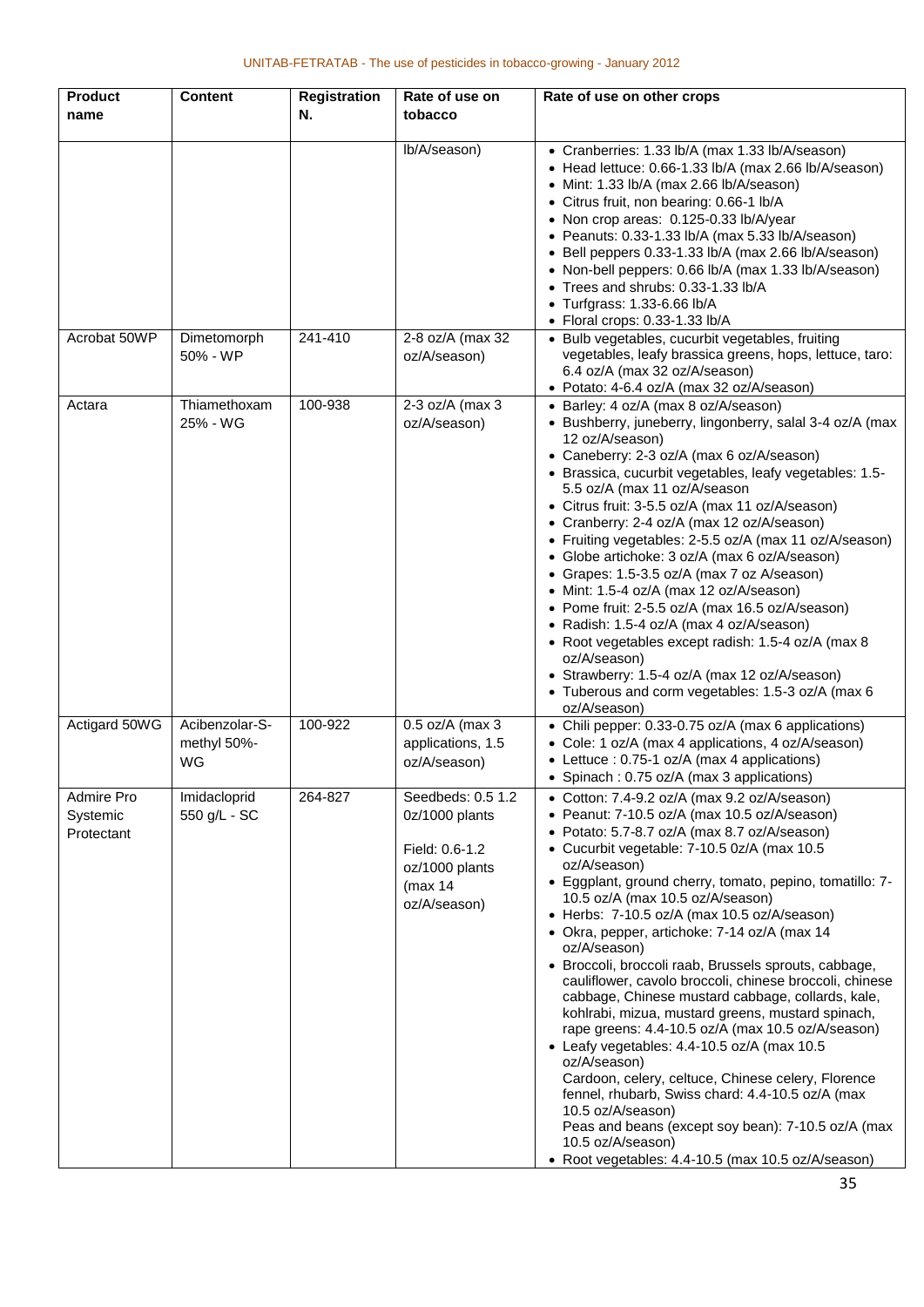| <b>Product</b><br>name | <b>Content</b>                | <b>Registration</b><br>N. | Rate of use on<br>tobacco                                                                                      | Rate of use on other crops                                                                                                                                                                                                                                                                                                                                                                                                                                                                                                                                                                                                                                                                                                                                                                                                                                                                                                                                                                                                                                                                                                                                                                                                                                                                                                                                                                                                                                                                                                                                                                                                                                                                                                                                                                                                                                                                                                                                                                                                         |
|------------------------|-------------------------------|---------------------------|----------------------------------------------------------------------------------------------------------------|------------------------------------------------------------------------------------------------------------------------------------------------------------------------------------------------------------------------------------------------------------------------------------------------------------------------------------------------------------------------------------------------------------------------------------------------------------------------------------------------------------------------------------------------------------------------------------------------------------------------------------------------------------------------------------------------------------------------------------------------------------------------------------------------------------------------------------------------------------------------------------------------------------------------------------------------------------------------------------------------------------------------------------------------------------------------------------------------------------------------------------------------------------------------------------------------------------------------------------------------------------------------------------------------------------------------------------------------------------------------------------------------------------------------------------------------------------------------------------------------------------------------------------------------------------------------------------------------------------------------------------------------------------------------------------------------------------------------------------------------------------------------------------------------------------------------------------------------------------------------------------------------------------------------------------------------------------------------------------------------------------------------------------|
| Aliette WDG            | Fosetyl Al 80% -<br>WG        | 264-516                   | Seedbeds: 0.5<br>lb/50 gal, max 2<br>applications/season<br>Field: 2.5-4 lb/A,<br>max 5<br>applications/season | • Tuberous and corm vegetables: 4.4-10.5 oz/A (max<br>10.5 oz/A/season)<br>• Strawberry: 10.5-14 oz/A (max 14 oz/A/season)<br>• Sugar beet: 2.6-5.2 oz/A (max 5.2 oz/A/season)<br>• Banana, plantain: 7-14 oz/A (max 14 oz/A/season)<br>• Bushberry: 7-14 oz/A (max 14 oz/A/season)<br>• Caneberry: 7-14 oz/A (max 14 oz/A/season)<br>• Citrus (field): 7-14 oz/A (max 14 oz/A/season)<br>• Coffee: 7-14 oz/A (max 14 oz/A/season)<br>• Cranberry: 7-14 oz/A (max 14 oz/A/season)<br>• Grapes: 7-14 oz/A (max 14 oz/A/season)<br>• Hops: 2.8-8.4 oz/A (max 8.4 oz/A/season)<br>• Pome fruit: 7-10.5 oz/A (max 10.5 oz/A/season)<br>• Pomegranate: 7-14 oz/A (max 14 oz/A/season)<br>• Stone fruit: 7-10.5 oz/A (max 10.5 oz/A/season)<br>• Tree nuts: 7-14 oz/A (max 14 oz/A/season)<br>• Tropical fruit: 10.5-14 oz/A (max 14 oz/A/season)<br>• Christmas tree: 7-14 oz/A (max 14 oz/A/season)<br>• Poplar: 7-14 oz/A (max 14 oz/A/season)<br>• Avocado, bearing: 5 lb/A (1 lb/100 gal), max 20<br>lb/A/season<br>• Citrus, bearing: 5 lb/A (1 lb/100 gal), max 20<br>lb/A/season<br>• Macadamia nuts: 7.5 lb/A, max 30 lb/A/season<br>• Pome fruit, bearing: 2.5-5 lb/A (0.5-1 lb/100 gal), max<br>20 lb/A/year<br>• Stone fruit and almonds, non-bearing: 3.5-5 lb/100<br>gal, max 20 lb/A/season<br>• Blueberry: 5 lb/A, max 20 lb/A/season<br>• Caneberry: 5 lb/A, max 20 lb/A/season<br>• Cranberry: 5 lb/A, max 20 lb/A/season<br>• Grapes: 3-5 lb/A, max 7 applications/season<br>• Strawberry: 2.5-5 lb/A, max 30 lb/A/season<br>• Asparagus: 5 lb/A<br>• Cole crops: 2-5 lb/A, max 7 applications/season<br>• Cucurbit vegetables: : 2-5 lb/A, max 7<br>applications/season<br>• Leafy vegetables, except coles: : 2-5 lb/A, max 7<br>applications/season<br>• Onions, dry bulb: 2-3 lb/A, max 7 applications/season<br>Tomato: 2.5-5 lb/A, max 20 lb/a/season<br>$\bullet$<br>• Banana: 6 lb/A, max 4 applications/season<br>• Ginseng: 5 lb/100 gal, max 9 applications/season<br>• Hops: 2.5 lb/A, max 10 lb/A/season |
| Ag<br>Streptomycin     | Streptomycin<br>sulfate 22.4% | 66222-121                 | 100-200 ppm                                                                                                    | • Pineapple: 3.75 lb/100 gal, max 6 application/season<br>• Apples, pears: 50-100 ppm<br>• Celery: 200 ppm<br>• Chrysanthemum: 50 ppm<br>• Diffenbachia cuttings: 100-200 ppm<br>• Peppers: 200 ppm<br>• Philodendron: 200 ppm<br>• Potatoes: 100 ppm<br>Roses: 50-200 ppm<br>• Tomatoes: 200 ppm                                                                                                                                                                                                                                                                                                                                                                                                                                                                                                                                                                                                                                                                                                                                                                                                                                                                                                                                                                                                                                                                                                                                                                                                                                                                                                                                                                                                                                                                                                                                                                                                                                                                                                                                  |
| Assail 70WP            | Acetamiprid<br>70% - WP       | 8033-23-<br>82695         | 0.6-17 oz/A, max<br>6.8 oz/A/season                                                                            | • Cotton: 0.6-2.3 oz/A, max 9.2 oz/A/season<br>• Leafy vegetables: 0.8-1.7 oz/A, max 8.5 oz/A/season<br>• Cole crops: 0.8-1.7 oz/A, max 8.5 oz/A/season<br>• Eggplant, pepino, pepper, tomato, tomatillo: 0.6-1.7<br>oz/A, max 6.8 oz/A/season<br>• Citrus fruit: 1.1-5.7 oz/A, max 12.5 oz/A/season                                                                                                                                                                                                                                                                                                                                                                                                                                                                                                                                                                                                                                                                                                                                                                                                                                                                                                                                                                                                                                                                                                                                                                                                                                                                                                                                                                                                                                                                                                                                                                                                                                                                                                                               |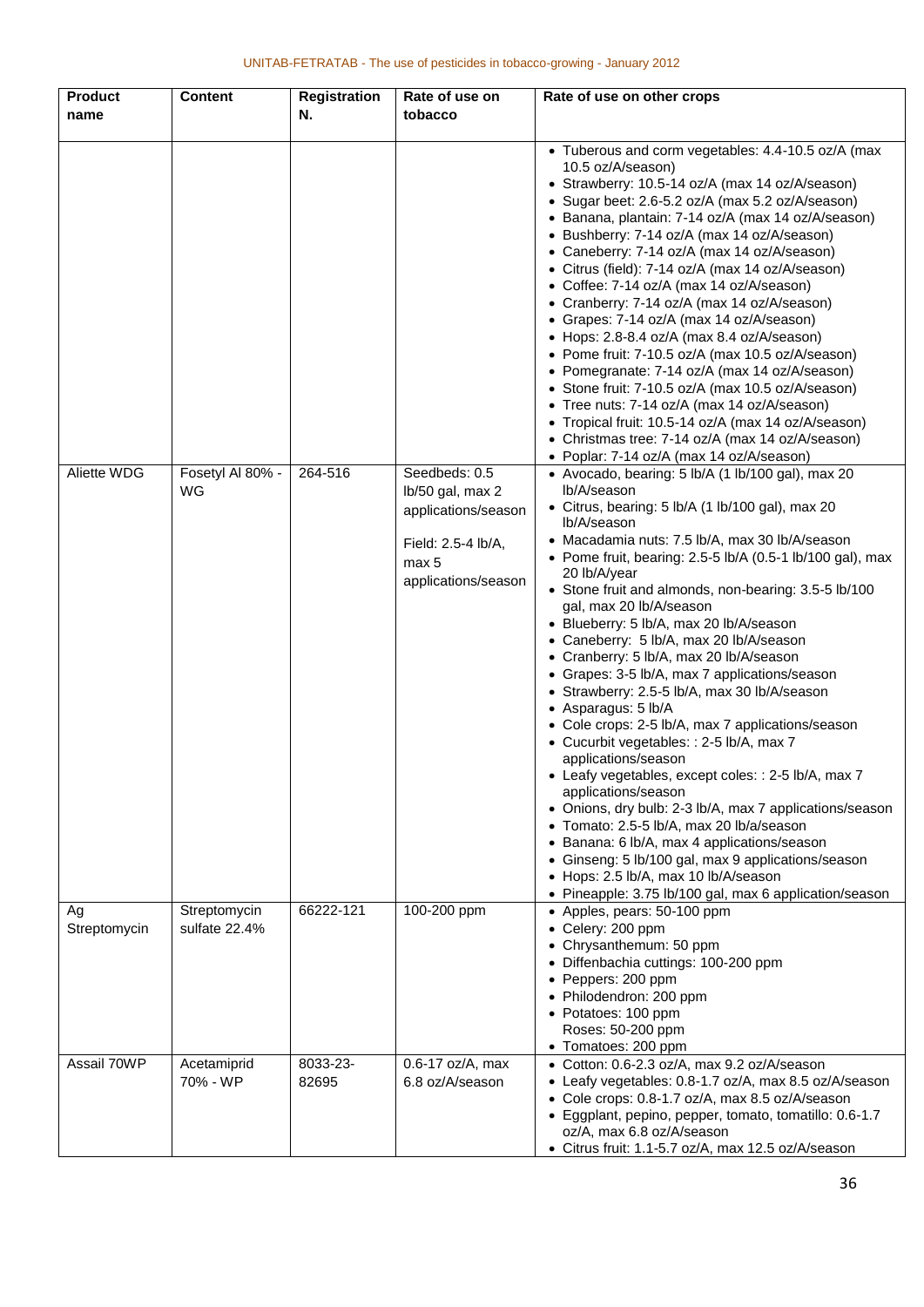| <b>Product</b>                    | <b>Content</b>              | <b>Registration</b> | Rate of use on                                       | Rate of use on other crops                                                                                                                                                                                                                                                                                                                                                                                                                                                                                                                                                                                                                                                                                                                                                                                                                                                                                                                                                                                       |
|-----------------------------------|-----------------------------|---------------------|------------------------------------------------------|------------------------------------------------------------------------------------------------------------------------------------------------------------------------------------------------------------------------------------------------------------------------------------------------------------------------------------------------------------------------------------------------------------------------------------------------------------------------------------------------------------------------------------------------------------------------------------------------------------------------------------------------------------------------------------------------------------------------------------------------------------------------------------------------------------------------------------------------------------------------------------------------------------------------------------------------------------------------------------------------------------------|
| name                              |                             | N.                  | tobacco                                              |                                                                                                                                                                                                                                                                                                                                                                                                                                                                                                                                                                                                                                                                                                                                                                                                                                                                                                                                                                                                                  |
|                                   |                             |                     |                                                      | • Pome fruit: 1.1-3.4 oz/A, max 13.5 oz/A/season<br>• Stone fruit: 1.1-3.4 oz/A, max 13.6 oz/A/season<br>• Tree nuts: 1.1-4.1 oz/A, max 16.4 oz/A/season<br>• Grapes: 1.1 oz/A, max 2.3 oz/A/season<br>• Tuberous and corm vegetables: 0.6-1.7 oz/A, max 7<br>oz/A/season<br>• Edible podded legume vegetables: 1-2.3 oz/A, max<br>6.9 oz/A/season<br>• Strawberries and other low growing berries: 0.8-3<br>oz/A, max 6 oz/A/season<br>• Blueberries and other bush/cane berries: 1-2.3 oz/A,<br>max 11.4 oz/A/season<br>• Onions and other bulb vegetables: 2.1-3.4 oz/A, max<br>13.7 oz/A/season                                                                                                                                                                                                                                                                                                                                                                                                              |
| Belay 16 WSG<br>Insecticide       | Chlothianidin<br>16% - WG   | 59639-153           | 5-10 oz/A, max 0.2<br>lb/A/season                    | • Potato: 12-18 oz/A, max 18 oz/A/season                                                                                                                                                                                                                                                                                                                                                                                                                                                                                                                                                                                                                                                                                                                                                                                                                                                                                                                                                                         |
| <b>Butralin Sucker</b><br>Control | Butralin 360 g/L            | 33688-4-400         | 2-4 quarts/50 gals<br>water                          |                                                                                                                                                                                                                                                                                                                                                                                                                                                                                                                                                                                                                                                                                                                                                                                                                                                                                                                                                                                                                  |
| Capture LFR                       | Bifenthrin 180<br>$g/L -$   | 279-3302            | Tobacco: 3.4-85<br>oz/A, max 0.2 lb<br>a.i./A/season | • Maize: 3.4-8.5 oz/A, max 0.3 lb a.i./A/season<br>• Succulent peas and beans: 3.4-6.8 oz/A, max 0.2 lb<br>a.i./A/ season<br>• Dried beans and peas: 3.4-6.8 oz/A,, max 0.3 lb<br>a.i./A/ season<br>• Coles: 3.4-6.8 oz/A,, max 0.5 lb a.i./A/ season<br>• Leafy brassicas: 3.4-6.8 oz/A, max 0.4 lb a.i./A/<br>season<br>• Cucurbits: 3.4-6.8 oz/A, max 0.3 lb a.i./A/ season<br>• Lettuce : 3.4-6.8 oz/A, max 0.5 lb a.i./A/ season<br>• Eggplant: 3.4-6.8 oz/A, max 0.2 lb a.i./A/ season<br>• Peppers: 3.4-6.8 oz/A, max 0.2 lb a.i./A/ season<br>• Tomatoes: 3.4-6.8 oz/A, max 0.32 lb a.i./A/ season<br>• Spinach: 3.4-6.8 oz/A, max 0.4 lb a.i./A/ season<br>• Okra: 3.4-6.8 oz/A, max 0.2 lb a.i./A/ season<br>• Coriander: 3.4-6.8 oz/A, max 0.5 lb a.i./A/ season<br>• Tuberous and corm vegetables: max 0.2 lb a.i./A/<br>season                                                                                                                                                                      |
| Chlorpyrifos 4E<br>AG             | Chlorpyrifos 4<br>Ib/gal-EC | 51036-291           | 2-5 qt/A, max 1<br>application/year                  | • Alfalfa: 0.5-2 pints/A, max 4 applications/year<br>• Asparagus: 2 pints/A, max 1 pre- and post-harvest<br>applications/year<br>• Cherries: 1.5-3 quarts/100 gal water, max 3<br>applications/year<br>• Christmas trees: 1 qt/A<br>• Citrus fruit: 2-12 pints/A, max 2 applications/year<br>• Cranberries: 3 pints/A, max 2 applications/year<br>• Maize: 1-6 pints/A, max 15 pint/A/year<br>• Sweet corn: 1-2 pints/A, max 22 pints/A/year<br>• Cotton: 0.37-2 pints/A, max 3 applications/year<br>• Figs: 2 qt/A, max 1 application/season<br>• Grapes: 4.5 pints/100 gals water, max 1<br>application/year<br>• Mint: 2-4 pints/A, max 1 application/year<br>• Nectarines, peaches: 3 qt/100 gal water, max 1<br>application/season<br>• Peanuts: 4 pints/A, max 1 application/year<br>• Sorghum: 0.5-2 pints/A, max 3 applications/season<br>• Soy beans: 0.5-2 pints/A, max 3 applications/year<br>• Strawberries: 1 qt/A, max 2 applications/year<br>• Sunflowers: 1-4 pints/A, max 3 applications/Season |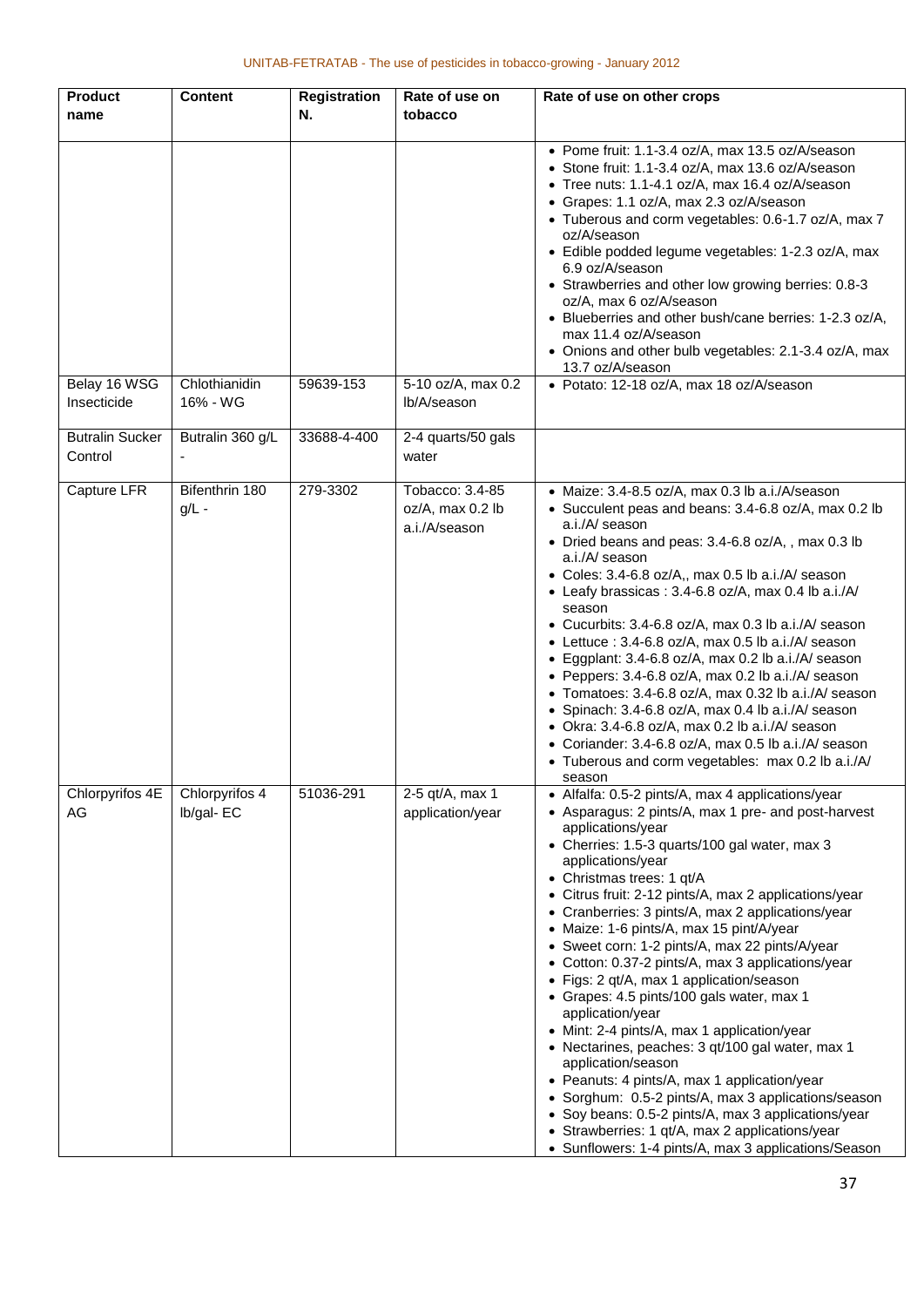| <b>Product</b><br>name   | <b>Content</b>                                          | <b>Registration</b><br>N. | Rate of use on<br>tobacco                                                                                                                  | Rate of use on other crops                                                                                                                                                                                                                                                                                                                                                                                                                                                                                                                                                                                                                                                                                                                                                                                                                                                                                                                                                                    |
|--------------------------|---------------------------------------------------------|---------------------------|--------------------------------------------------------------------------------------------------------------------------------------------|-----------------------------------------------------------------------------------------------------------------------------------------------------------------------------------------------------------------------------------------------------------------------------------------------------------------------------------------------------------------------------------------------------------------------------------------------------------------------------------------------------------------------------------------------------------------------------------------------------------------------------------------------------------------------------------------------------------------------------------------------------------------------------------------------------------------------------------------------------------------------------------------------------------------------------------------------------------------------------------------------|
|                          |                                                         |                           |                                                                                                                                            | • Sugar beets: 0.5-2 pints/A, max 3 applications/year<br>• Sweet potatoes: 4 pints/a, max 1 application/year<br>• Apples, pears, plums, peaches, nectarines: 0.5-1<br>pint/100 gal water, max1 application/season<br>• Almonds, hazelnuts, walnuts: 3-4 pints/A, max 3<br>applications/year<br>• Pecans: 1-4 pints/A, max 2 applications/year<br>• Brussels sprouts: 1-2 pints/A (max 6<br>applications/season)<br>• Radishes: 5.5 pints/A in 1 application/year<br>• Rutabagas: 4.5 pints/A in 1 application/year<br>• Wheat 1 pint/A, max 2 applications/year                                                                                                                                                                                                                                                                                                                                                                                                                               |
| Command<br>3ME           | Clomazone 3<br>pounds/gallon -<br>microincapsulat<br>ed | 279-3158                  | 2-2.67 pints/A                                                                                                                             | • Rice: 1.125-1.60 pints/A (max 1.60 pints/A/season)<br>• Soy beans: 1.3-3.3 pints/A<br>• Sugarcane: 2.3-3.3 pints/A<br>• Succulent beans: 0.4-0.67 pints/A<br>• Cabbage: 0.67-1.3 pints/A<br>• Cucumbers: 0.4-1 pints/a<br>$\bullet$ Melons: 0.4-0,.67 pints/A<br>• Succulent peas: 1.3 pints/<br>• Peppers: 0.67-2.67 pints/A<br>· Squash: 0.67-2 pints/A<br>• Sweet potatoes: 1.3-4 pints/A<br>• Tuberous and corm vegetables: 2-3.3 pints/A<br>• Mint: 1.3 pint/A                                                                                                                                                                                                                                                                                                                                                                                                                                                                                                                         |
| Denim                    | Emamectin<br>benzoate 0.16<br>lb/gal -                  | 100-903                   | Tobacco: 6-12 fl<br>oz/A (max 36 fl<br>oz/A/season)                                                                                        | • Cotton: 6-12 fl oz/A (max 48 fl oz/A/ season                                                                                                                                                                                                                                                                                                                                                                                                                                                                                                                                                                                                                                                                                                                                                                                                                                                                                                                                                |
| Devrinol 2-EC            | Napropamide<br>2lb/gal - EC                             | 70506-64                  | Tobacco: 0.5-1<br>gal/A                                                                                                                    | • Strawberries: 2 gals/A<br>• Tomatoes, peppers: 0.5-1 gal/A                                                                                                                                                                                                                                                                                                                                                                                                                                                                                                                                                                                                                                                                                                                                                                                                                                                                                                                                  |
| Devrinol 50-DF           | Napropamide<br>50% - DF                                 | 70506-36                  | Tobacco: 2-4 lb/A                                                                                                                          | • Almonds, filberts, grapes, kiwi, pecans, persimmon,<br>berries, rhubarb, strawberries, asparagus: 8 lb/A<br>• Cole crops: 1-4 lb/A<br>· Eggplants, peppers, tomatoes: 2-4 lb/A<br>• Sweet potatoes: 2-4 lb/A                                                                                                                                                                                                                                                                                                                                                                                                                                                                                                                                                                                                                                                                                                                                                                                |
| Dithane DF<br>Rainshield | Mancozeb 75%<br>- DF                                    | 62719-402                 | Conventional<br>outdoor seedbed: 1<br>lb/100 gal water<br>Greenhouse and<br>float-bed system:<br>0.5 lb/100 gal water<br>Field: 1.5-2 lb/A | • Pome fruits: 3.2-6.4 lb/A (max 25.6 lb/A/year)<br>• Bananas, plantains: 2-3 lb/A (max 32 lb/A/cycle)<br>Cranberries: 3-6 lb/A (max 19.2 lb/A/season)<br>• Grapes: $1.5-4$ lb/A (max 25.6 lb/A/year)<br>• Papayas: 2-2.5 lb/A (max 37.3 lb/A/cycle)<br>• Asparagus: 2 lb/A (max 8.5 lb/A/season)<br>• Corn: 1.5 lb/A (max 24 lb/a/year)<br>• Cucumbers, melons, squash, watermelon: 2-3 lb/A<br>(max 25.6 lb/A/crop)<br>• Fennel 2 lb/A (max 17 lb/A/season<br>Onions, garlic, shallot: 3 lb/A (max 32 lb/A/crop)<br>$\bullet$<br>• Potatoes: $0.5-2$ lb/A (max 11.2 lb/A)<br>• Tomatoes: 1.5-3 lb/A (max 22.4 lb/A/crop)<br>• Barley: 1.5 lb/A (max 16 lb/A/season)<br>• Wheat, triticale, oats, rye: 2.1 lb/A (max 3<br>applications/season)<br>• Peanuts: 1-2 lb/A (max 17 lb/A/crop)<br>• Sugar beets: 1.5-2 lb/A (max 15 lb/A/season)<br>• Asparagus crowns: 1lb/100 gal<br>• Caprifig: 1 lb/25 gal<br>• Christmas trees, Douglas fir: 2.13-4.27 lb/A<br>$\bullet$ Turf: 4 oz/100 sq ft |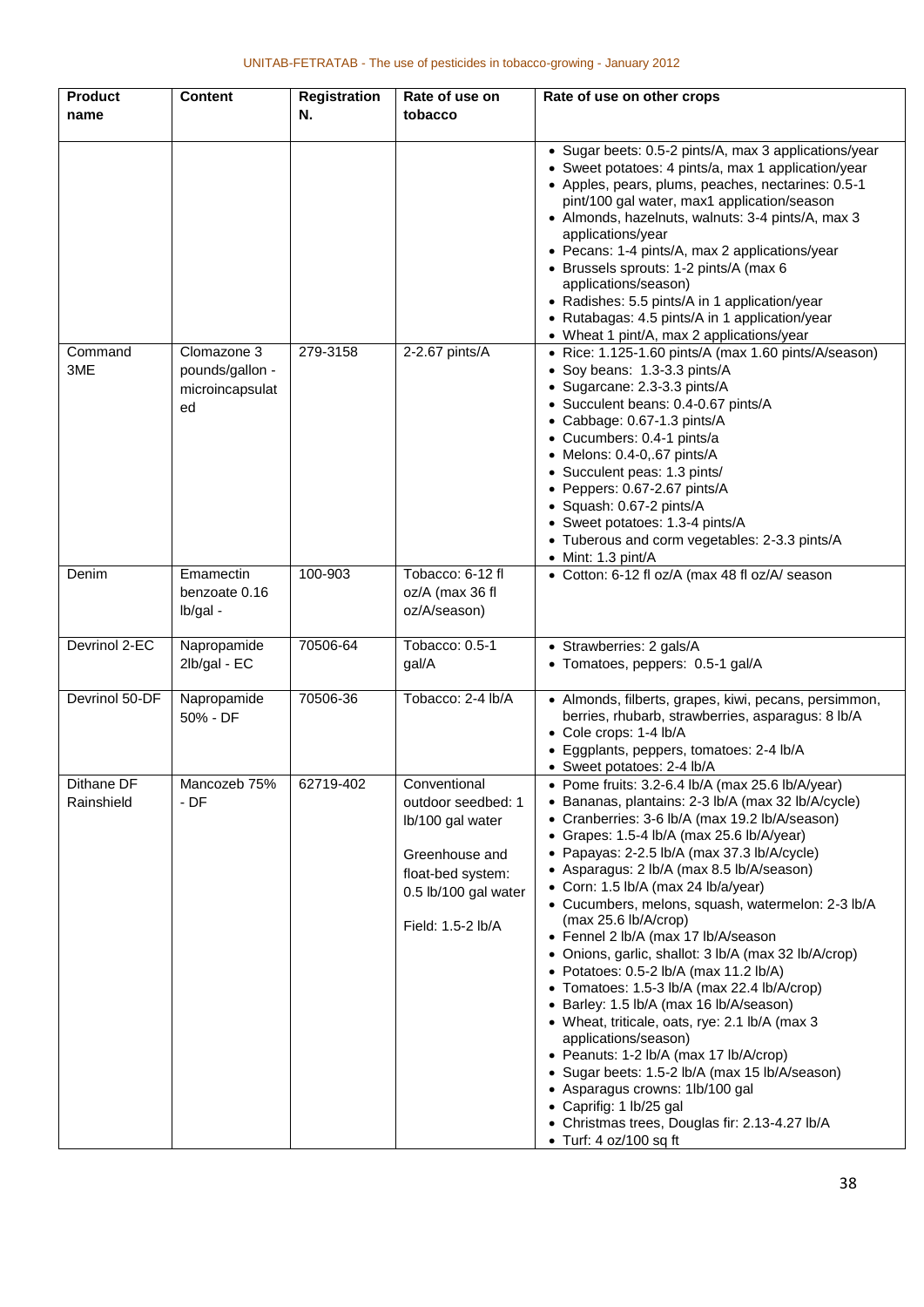| <b>Product</b>                | <b>Content</b>                                   | <b>Registration</b> | Rate of use on                                                                                   | Rate of use on other crops                                                                                                                                                                                                                                                                                                                                                                                                                                                                                                                                                                                                                                                                                                                                                                                                                                                                                                                                                                                                                                                                                                                                                                                                                                                                                                                                                                                                                                                                                                                                              |
|-------------------------------|--------------------------------------------------|---------------------|--------------------------------------------------------------------------------------------------|-------------------------------------------------------------------------------------------------------------------------------------------------------------------------------------------------------------------------------------------------------------------------------------------------------------------------------------------------------------------------------------------------------------------------------------------------------------------------------------------------------------------------------------------------------------------------------------------------------------------------------------------------------------------------------------------------------------------------------------------------------------------------------------------------------------------------------------------------------------------------------------------------------------------------------------------------------------------------------------------------------------------------------------------------------------------------------------------------------------------------------------------------------------------------------------------------------------------------------------------------------------------------------------------------------------------------------------------------------------------------------------------------------------------------------------------------------------------------------------------------------------------------------------------------------------------------|
| name                          |                                                  | N.                  | tobacco                                                                                          |                                                                                                                                                                                                                                                                                                                                                                                                                                                                                                                                                                                                                                                                                                                                                                                                                                                                                                                                                                                                                                                                                                                                                                                                                                                                                                                                                                                                                                                                                                                                                                         |
| Endosulfan<br>3EC             | Endosulfan 3<br>Ib/gal - EC                      | 19713-399           | Seed bed, plant<br>bed: 0.66 qt/100<br>gal<br>Field: 0.66-1.33<br>qt/A (max 2.66<br>qt/A/season) | • Almonds: 2.66 qt/A (max 1 appl./year)<br>• Apples: 0.66 qt/100 gal (max 3.33 qt/A/season)<br>• Peaches, nectarines, apricots: 0.66-3.33 qt/100 gals<br>(max 3.33 qt/A/season)<br>$\bullet$ Beans, peas: 0.66-1.33 qt/A<br>· Blueberries: 2 qt/A (max 2 qt/A/season)<br>· Broccoli, Brussels sprouts, Cabbage, cauliflower: 1-<br>1.33 qt/A (max 2.66 qt/A/season)<br>• Carrots: 0.66-1.33 qt/A (max 1 appl/season)<br>• Celery: 0.66-1.33 qt/A (max 1.33 qt/A/season)<br>• Cherries: 0.66-1.33 qt/100 gals or 2.66-3.33 qt/A<br>(max 3.33 qt/A/season)<br>• Collards: 1-1.33 qt/A (max 1.33 qt/A/season)<br>• Cotton: 0.5-2 qt/A (max 2.66 qt/A/season)<br>• Cucumbers, melons, pumpkins, summer and winter<br>squash: 0.66-1.33 qt/A (max 2.66 qt/A/season)<br>• Eggplant: 0.66-1.33 qt/A (max 1.33 qt/A/season)<br>• Kale: 1 qt/A (max 1 qt/A/season)<br>• Lettuce: 1-1.33 qt/A (max 2.66 qt/A/season)<br>• Mustard greens: 1-1.33 qt/A (max 1 qt/A/season)<br>Pears: 0.33-0.66 qt/100 gal or 2.66-3.33 qt/A (max<br>3.33 qt/A/season)<br>• Peppers: 0.66-1.33 qt/A (max 2.66 qt/A/season)<br>Pineapple: 2-2.66 qt/A (max 4 qt/A/season)<br>• Plums, prunes: 0.66 qt/100 gal, or 2.66-3.33 qt/A<br>(max 3.33 qt/A/season)<br>• Potatoes: 0.66-1.33 qt/A (max 2.66 qt/A/season)<br>• Strawberries: 1.33 qt/A (max 2.66 qt/A/season)<br>• Sweet corn: 1.33-2 qt/A (max 2 qt/A/season)<br>• Sweet potatoes: $0.66 - 2.66$ qt/A (max 2.66<br>qt/A/season)<br>• Tomatoes: 0.66-1.33 qt/A (max 4 app./season or 2.66<br>qt/A/season<br>• Ornamentals: 0.6-1.33 qt/100 gal |
| Ferbam<br>Granuflo<br>Fulfill | Ferbam 76% -<br>DF<br>Pymetrozine:               | 45728-7<br>100-912  | Plant beds: 2-3<br>$lb/100$ gal $(3-6)$ gal<br>spray/100 sq yards)<br>2.75 oz/A (max 5.5         | • Apples: 3-8 lb/A<br>• Cherries: 4.5 lb/A<br>$\bullet$ Citrus: 15-26 lb/A<br>• Cranberries: 6 lb/A (0.09 lb sq ft)<br>• Grapes: 4 lbs/A<br>· Peaches, nectarines: 4.5 lb/A<br>$\bullet$ Pears: 4-6 lb/A<br>• Confiers: 1-2 lb/100 gal<br>Oramentals: 1-3 lb/100 gal<br>• Cotton: $2.75$ oz/A (max $5.5$ oz/A)                                                                                                                                                                                                                                                                                                                                                                                                                                                                                                                                                                                                                                                                                                                                                                                                                                                                                                                                                                                                                                                                                                                                                                                                                                                          |
|                               | 50% - WG                                         |                     | oz/A)                                                                                            | • Potatoes and other tuberous root and corm<br>vegetables: 2.75-5.55 oz/A (max 11/A/season)<br>• Asparagus: 2.75 oz/A (max 16.5 oz/A/season)<br>• Cole crops: 2.75 oz/A (max 5.5 oz/A/season)<br>• Cucurbit vegetables: 2.75 oz/A (max 5.5<br>oz/A/season)<br>• Fruiting vegetables: 2.75 oz/A (max 5.5 oz/A/season)<br>• Leafy vegetables: 2.75 oz/A (max 5.5 oz/A/season)<br>• Hops: 4-6 oz/A (max 18 oz/A/season)<br>• Pecan: 4 oz/A (max 8 oz/A/season)                                                                                                                                                                                                                                                                                                                                                                                                                                                                                                                                                                                                                                                                                                                                                                                                                                                                                                                                                                                                                                                                                                             |
| Lannate LV                    | Methomyl 2.4<br>Ib/gal - Water<br>soluble liquid | 352-384             | 0.75-1.5 pt/A (max<br>7.5 pt/A/crop)                                                             | • Alfalfa: 0.75-3 pt/A (max 12 pt/A/crop<br>• Anise: 1.5-3 pt/A (max 15 pt/A/crop)<br>• Apple: 1.5-3 pt/A (max 15 pt/A/crop)<br>• Asparagus: 1.5-3 pt/A (max 15 pt/A/crop)<br>• Avocado: 1.5-3 pt/A/ (max 3 pt/A/crop)<br>• Barley: 0.75-1.5 pt/A/ (max 6 pt/A/crop)<br>• Beans, dry and succulent: 0.75-3 pt/A (max 15                                                                                                                                                                                                                                                                                                                                                                                                                                                                                                                                                                                                                                                                                                                                                                                                                                                                                                                                                                                                                                                                                                                                                                                                                                                 |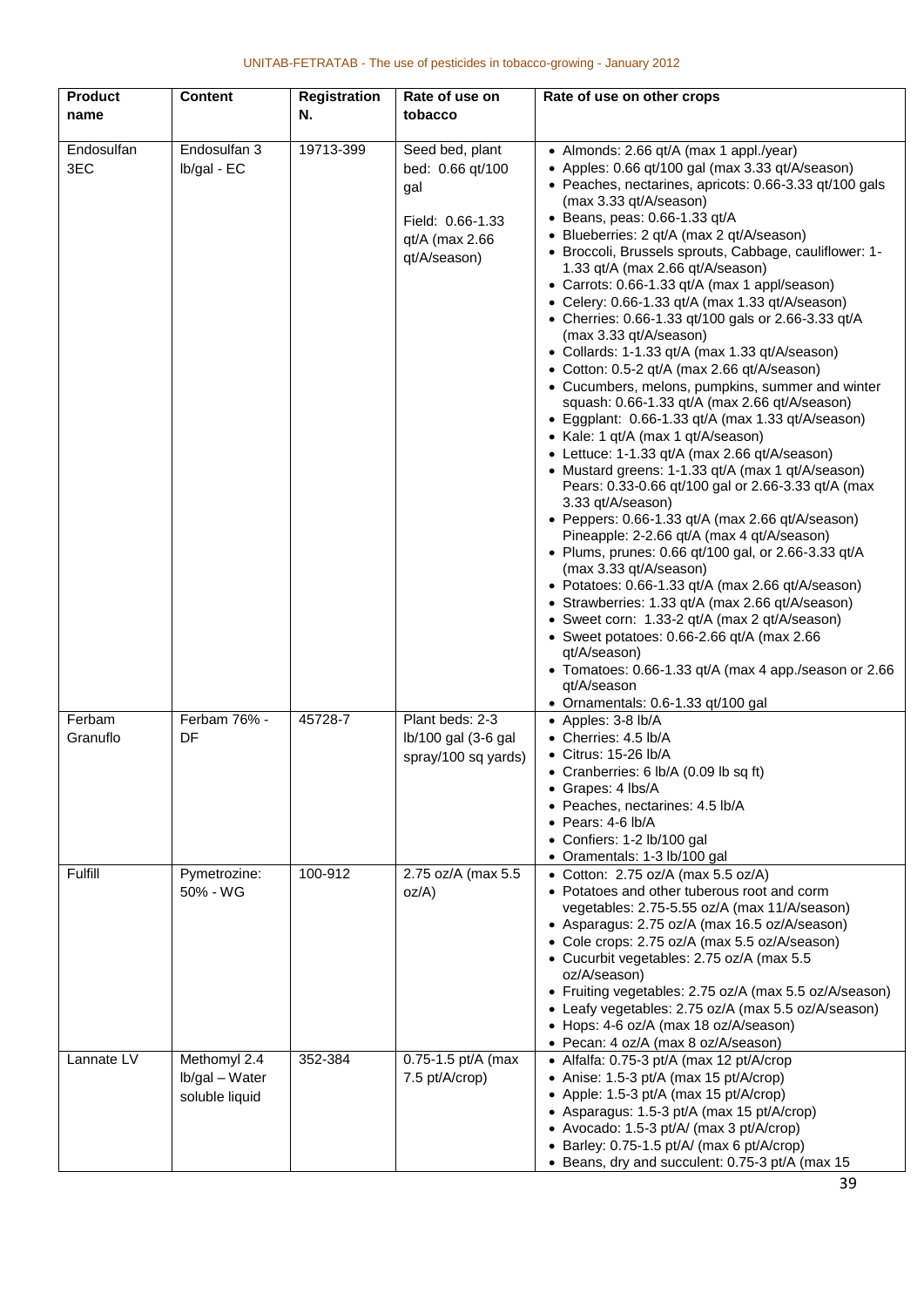| <b>Product</b> | <b>Content</b>              | <b>Registration</b> | Rate of use on                 | Rate of use on other crops                                                                                                                                                                                                                                                                                                                                                                                                                                                                                                                                                                                                                                                                                                                                                                                                                                                                                                                                                                                                                                                                                                                                                                                                                                                                                                                                                                                                                                                                                                                                                                                                  |
|----------------|-----------------------------|---------------------|--------------------------------|-----------------------------------------------------------------------------------------------------------------------------------------------------------------------------------------------------------------------------------------------------------------------------------------------------------------------------------------------------------------------------------------------------------------------------------------------------------------------------------------------------------------------------------------------------------------------------------------------------------------------------------------------------------------------------------------------------------------------------------------------------------------------------------------------------------------------------------------------------------------------------------------------------------------------------------------------------------------------------------------------------------------------------------------------------------------------------------------------------------------------------------------------------------------------------------------------------------------------------------------------------------------------------------------------------------------------------------------------------------------------------------------------------------------------------------------------------------------------------------------------------------------------------------------------------------------------------------------------------------------------------|
| name           |                             | N.                  | tobacco                        |                                                                                                                                                                                                                                                                                                                                                                                                                                                                                                                                                                                                                                                                                                                                                                                                                                                                                                                                                                                                                                                                                                                                                                                                                                                                                                                                                                                                                                                                                                                                                                                                                             |
|                |                             |                     |                                | pt/A/crop)<br>• Beets: $0.75-3$ pt/A (max 12 pt/A/crop)<br>• Bermudagrass pastures: 0.75-3 pt/A (max 3<br>pt/A/crop)<br>• Blueberries: 0.75-3 pt/A (max 12 pt/A/crop)<br>• Broccoli: 0.75-3 pt/A (max 21 pt/A/crop)<br>• Brussels sprout: 1.5-3 pt/A (1.5-3 pt/A/season)<br>• Cabbage: 0.75-3 pt/A (max 24 pt/A/crop)<br>• Carrot: 0.75-3 pt/A (max 21 pt/A/crop)<br>• Cauliflower: 0.75-3 pt/A (max 24 pt/A/crop)<br>• Celery: 0.75-3 pt/A (max 24 pt/A/crop)<br>• Chicory: 1.5-3 pt/A (max 24 pt/A/crop)<br>• Chinese cabbage: 1.5-3 pt/A/ (max 24 pt/A/crop)<br>• Collards: 1.5-3 pt (max 18 pt/A/crop)<br>• Corn (0.75-1.5 pt/A (max 7.5 pt/A/crop)<br>• Sweet corn: $0.75$ 1.5 pt/A (max 21 pt/A/crop)<br>• Cotton : 0.4-2.25 pt/A (max 6 pt/A/crop)<br>• Cucumber: 1.5-3 pt/A (max 18 pt/A/crop)<br>• Eggplant: 0.75-3 pt/A (max 15 pt/A/crop)<br>• Endive: 1.5-3 pt/A (max 15 pt/A/crop)<br>• Garlic: 1.5 pt/A (max 9 pt/A/crop)<br>• Grapefruit : 1.5-3 pt/A/ max 9 pt/A/crop)<br>• Grapes: 1.5-3 pt/A/ (max 15 pt/A/ crop<br>• Horseradish: 1.5 pt/A (max 6 pt/A/crop)<br>• Leafy greens: 1.5-3 pt/A (max 12 pt/A/crop)<br>• Lemon: 1.5-3 pt/A (max 9 pt/A/crop)<br>• Lentils 1.5-3 pt/A (max 3 pt/A/crop)<br>• Lettuce : 0.75-3 pt/A (max 24 pt/A/crop)<br>• Melons: $1.5-3$ pt/A (18 pt/A/crop)<br>• Mint: 2.25-3 pt/A (max 6 pt/A/crop)<br>• Nectarines : 1.5-3 pt/A (max 9 pt/A/crop)<br>• Oats: $0.75-1.5$ pt/A (max 6 pt/A/crop)<br>• Onions: 1.5-3 pt/A (max 18 pt/A/crop)<br>• Oranges: 1.5-3 pt/A (max 9 pt/A/crop)<br>• Peaches : 3 pt/A (max 18 pt/A/crop)<br>• Peanuts: 0.75-3 pt/A (max 12 pt/A/crop) |
|                |                             |                     |                                | • Pears: 1.5-3 pt/A (max 6 pt/A/crop)<br>• Peas: 0.75-3 pt/A (max 9 pt/A/crop)<br>• Pecans: 1.5-3 pt/A (max 21 pt/A/crop)<br>• Peppers: 0.75-3 pt/A (max 15 pt/A/crop)<br>• Pomegranates : 3 pt/A/ (max 6 pt/A/crop)<br>• Potatoes: 1.5-3 pt/A (max 15/A/crop)<br>• Rye: $0.75-1.5$ pt/A (max 6 pt/A/crop)<br>Sorghum: 0.75-1.5 pt/A (max 3 pt/A/crop)                                                                                                                                                                                                                                                                                                                                                                                                                                                                                                                                                                                                                                                                                                                                                                                                                                                                                                                                                                                                                                                                                                                                                                                                                                                                      |
|                |                             |                     |                                | Soy beans: 0.4-1.5 pt/A (max 4.5 pt/A/crop)<br>• Spinach: 1.5-3 pt/A (max 12 pt/A/crop)<br>• Sugar beet: 0.75-3 pt/A (max 15 pt/A/crop)<br>• Summer squash: 1.5-3 pt/A (max 18 pt/A/crop)<br>Tangerine: 1.5-3 pt/A (max 9 pt/A/crop)<br>• Tomato: 1.5-3 pt/A (max 21 pt/A/crop)<br>• Sod farm turf: 3 pt/A (max 12 pt/A/crop)<br>• Wheat: 0.75-1.5 pt/A (max 6 pt/A/crop)                                                                                                                                                                                                                                                                                                                                                                                                                                                                                                                                                                                                                                                                                                                                                                                                                                                                                                                                                                                                                                                                                                                                                                                                                                                   |
| Lorsban 4E     | Chlorpyrifos 4<br>Ib/gal EC | 62719-220           | 2 pt/A (max 1<br>appl./season) | • Alfalfa: 0.5-2 pt/A (max 4 appl./season)<br>• Asparagus: 2 pt/A (max 1 pre- or 2 post-harvest<br>appl./season)<br>• Christmas trees: 1 qt/A (max 3 appl./season)<br>• Citrus fruit: 2-12 pt/A (max 2 appl./season)<br>• Citrus orchard floors: 1.5-2 pt/A (max 3 app./season)<br>• Brassica leafy vegetables: 2.6 pt/A on 40-inch row<br>(max 1 appl./season)                                                                                                                                                                                                                                                                                                                                                                                                                                                                                                                                                                                                                                                                                                                                                                                                                                                                                                                                                                                                                                                                                                                                                                                                                                                             |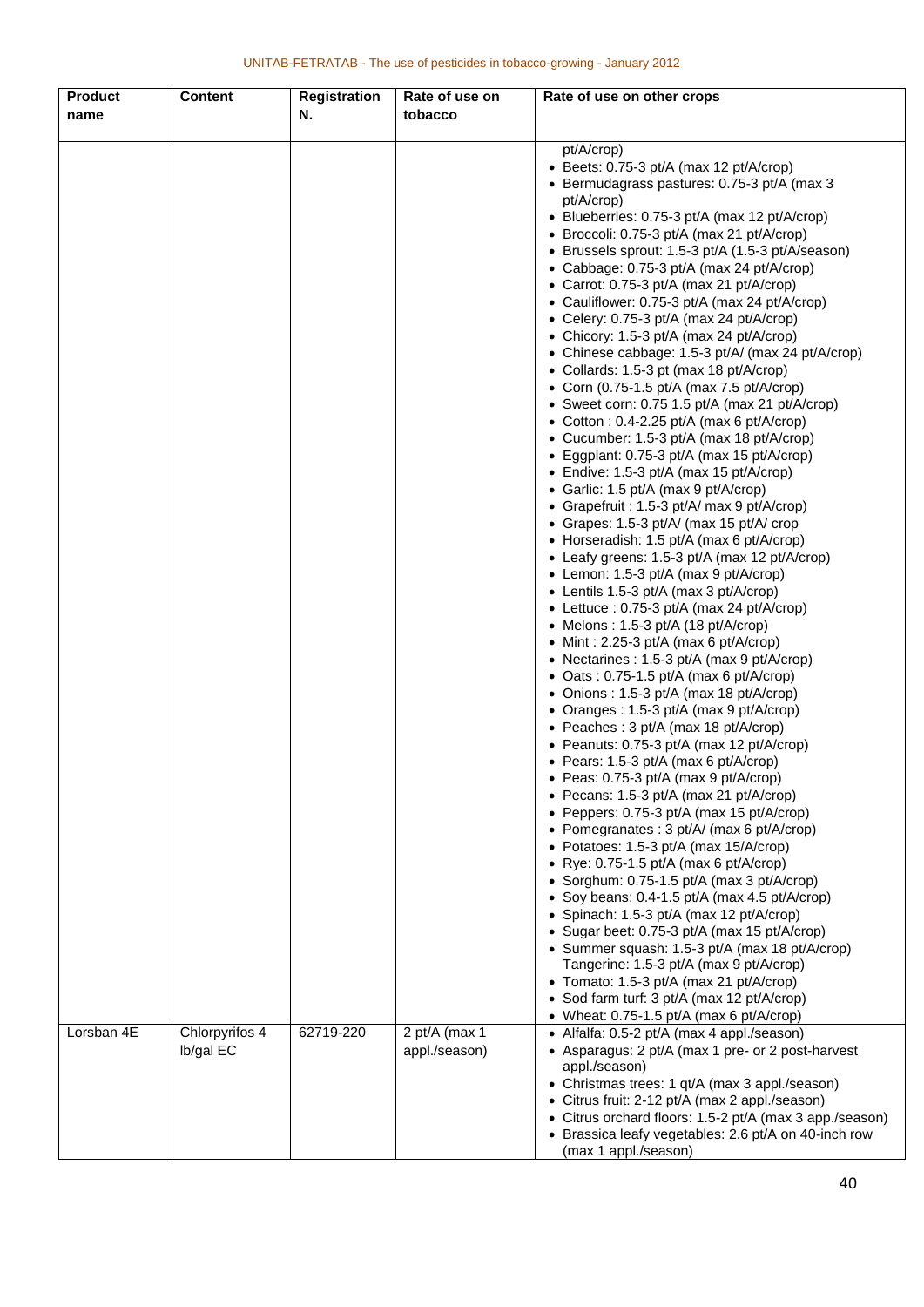| <b>Product</b><br>name                           | <b>Content</b>              | <b>Registration</b><br>Ν. | Rate of use on<br>tobacco                                 | Rate of use on other crops                                                                                                                                                                                                                                                                                                                                                                                                                                                                                                                                                                                                                                                                                                                                                                                                                                                                                                                                                                                                                                                                                                                                                                                                                                                                                           |
|--------------------------------------------------|-----------------------------|---------------------------|-----------------------------------------------------------|----------------------------------------------------------------------------------------------------------------------------------------------------------------------------------------------------------------------------------------------------------------------------------------------------------------------------------------------------------------------------------------------------------------------------------------------------------------------------------------------------------------------------------------------------------------------------------------------------------------------------------------------------------------------------------------------------------------------------------------------------------------------------------------------------------------------------------------------------------------------------------------------------------------------------------------------------------------------------------------------------------------------------------------------------------------------------------------------------------------------------------------------------------------------------------------------------------------------------------------------------------------------------------------------------------------------|
| Mocap 15%<br>Granular<br>Lock'n Load             | Ethoprop 15%<br><b>GR</b>   | 264-457                   | Field: 13-40 lb/A<br>(max 1<br>appl./season)              | • Rutabaga: 4.5 pt/A (max 1 appl./season)<br>• Turnip: 2.6 pt/A on 40-inch row (max 1 appl./season)<br>• Radish: 5.5 pt/A (max 1 appl./season)<br>• Corn: 0.5-2 pt/A (max 3 appl./season)<br>• Cotton: 0.475-2 pt/A (max 3 appl./season)<br>• Cranberry: 3 pt/A (max 2 appl./season)<br>Fig: 2 qt/A (max 1 appl./season)<br>Grapes: 4.5 pt/100 gal, or 1 qt/A max 1 appl/season)<br>• Legume vegetables: 2 pt/A (max 1 appl./season)<br>• Mint: 2-4 pt/A (max 1 appl./season)<br>Onion dry bulb: 1 qt/A (max 1 appl./season)<br>• Orchard floors: 4-8 pt/A (max 2 appl./season, or 8<br>pt/A/season)<br>• Peanut: 4 pt/A (max 1 appl./season)<br>• Sorghum: 0.5-2 pt/A (max 3 appl./season)<br>• Soy beans: 1-2 pt/A (max 3 appl./season)<br>• Strawberry: 1-2 qt/A (max 2 appl./year)<br>• Sugar beet: 0.5-2 pt/A (max 3 appl./season or 6pt/A)<br>• Sunflower: 1-4 pt/A (max 3 appl./season or 6<br>pt/A/season)<br>• Sweet potato: 4 pt/A (max 1 appl./season)<br>• Tree fruits and tree nuts: 0.5-4 pt/A (max 3<br>appl./season or 8 pt/A/season)<br>• Turfgrass: 2-8 pt/A (max 2 appl./season)<br>• Wheat: 0.5-1 pt/A (max 2 apps./season)<br>· Banana, plantain: 1.3 oz/stem<br>• Beans: 40-54 lb/A (max 1 appl./season)<br>• Cabbage: 34 lb/A (max 1 appl./season)<br>• Corn: 6.6-40 lb/A (max 1 appl/season) |
|                                                  |                             |                           | Row: 3.2 lb/1,000 ft<br>row<br>(max 1<br>appl./season)    | • Cucumber: 2.1 lb/1,000 ft row (max 1 appl./season)<br>• Potatoes: 27-80 lb/A (max 1 appl./season)<br>• Sugar cane: 1.8-3.6 lb/1,000 ft row (max 1<br>appl./season)<br>• Sweet potato: 1.6-2.1 $lb/1,000$ ft row(max 1<br>appl./season)                                                                                                                                                                                                                                                                                                                                                                                                                                                                                                                                                                                                                                                                                                                                                                                                                                                                                                                                                                                                                                                                             |
| Nemacur <sub>3</sub><br>Emulsifiable<br>Systemic | Fenamiphos 3<br>Ib/gal EC   | 264-731                   | 1-2 gal/ $A$ (max 2<br>gal/A/season or 1<br>appl./season) | • Peanuts: 2-3.3 qt/A on 36-inch rows (max 3.3<br>qt/A/season or 1 appl./season)<br>• Apple, cherry, nectarine, peach: 1.66-2.5 gal/A (max<br>2.5 gal/A/season)<br>• Grape: 1-2 gal/A (max 2 gal/A/season)<br>Kiwi: 2 qt-1 gal/A (max 2 gal/A/year)<br>• Citrus: 1.66-2.5 gal/A (max 2 gal/A/season)<br>• Pineapple: 43-86 fl oz/A (max 4 gal/A/season)<br>• Raspberry: 1-2 gal/A (max 1 appl./season)<br>Strawberry: 5.9-8.8 fl oz for any row spacing (max 6<br>qt/A/season, 1 appl./season)<br>• Banana: 2.2-6.66 qt/A (max 18 qt/A/season)<br>• Asparagus: 5.33 pt/A (max 5.33 pt/A/season, or 1<br>appl./season)<br>• Eggplant: 2.66 qt/A on 36-inch row (max 2.66<br>qt/A/season or 1 appl./season)<br>Table beets: 4-6 fl oz/1,000 ft row (max 2.25 qt/A)                                                                                                                                                                                                                                                                                                                                                                                                                                                                                                                                                     |
| Pendimax 3.3                                     | Pendimethalin<br>3.3 lb/gal | 68156-6-<br>62719         | 1.2-3.6 pt/A                                              | $\bullet$ Field corn: 1.2-4.8 pt/A<br>• Sweet corn, seed corn, popcorn: 1.8-4.8 pt/A<br>$\bullet$ Cotton: 1.2-4.8 pt/A<br>• Edible beans and peas: 1.2-3.6 pt/A<br>• Forage legumes: 1.2-3 pt/A<br>• Garlic, shallot, onion: 1.2-4.8 pt/A<br>$\bullet$ Sorghum: 1.2-3.6 pt/A<br>• Non-bearing frui and nut crops and vineyards: 2.4-4.8                                                                                                                                                                                                                                                                                                                                                                                                                                                                                                                                                                                                                                                                                                                                                                                                                                                                                                                                                                              |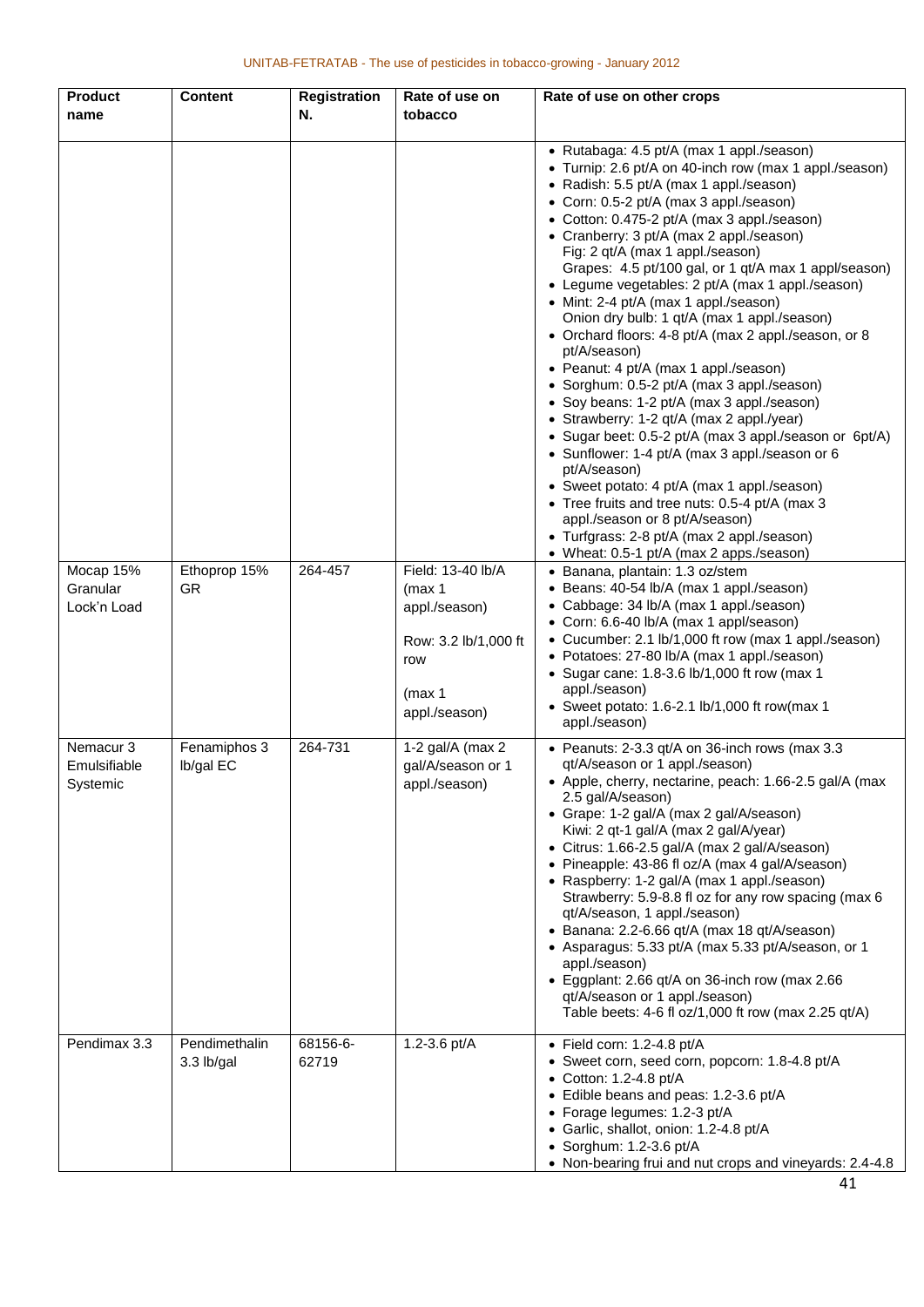| <b>Product</b> | <b>Content</b> | <b>Registration</b> | Rate of use on  | Rate of use on other crops                                                                      |
|----------------|----------------|---------------------|-----------------|-------------------------------------------------------------------------------------------------|
| name           |                | N.                  | tobacco         |                                                                                                 |
|                |                |                     |                 |                                                                                                 |
|                |                |                     |                 | qt/A                                                                                            |
|                |                |                     |                 | $\bullet$ Peanuts: 1.2-2.4 pt/A                                                                 |
|                |                |                     |                 | • Potatoes: 1.2-3.6 pt/A                                                                        |
|                |                |                     |                 | • Rice: 1.8-2.4 pt/A                                                                            |
|                |                |                     |                 | • Soy beans: $1.2-3.6$ pt/A                                                                     |
|                |                |                     |                 | • Sugar cane: 2.4-4.8 pt/A                                                                      |
|                |                |                     |                 | • Sunflowers: 1.2-4.2 pt/A                                                                      |
| Poast          | Sethoxydim 1.5 | 7969-58             | 1.5 pt/A (max 4 | • Alfalfa, trefoil, sainfoin: 2.5 pt/A (max 6.5 pt/A/season)                                    |
|                | lb/gal         |                     | pt/A/season)    | • Apricot: 2.5 pt/A (max 5 pt/A/season)                                                         |
|                |                |                     |                 | • Artichoke: 2.5 pt/A (max 5 pt/A/season)                                                       |
|                |                |                     |                 | • Asparagus: 2.5 pt/A (max 5 pt/A/season)                                                       |
|                |                |                     |                 | • Avocado, non-bearing: 2.5 pt/A (max 7.5 pt/A/season)                                          |
|                |                |                     |                 | • Beans and peas: 2.5 pt/A (max 4 pt/A/season)<br>• Beet: 2.5 pt/A (max 5 pt/A/season)          |
|                |                |                     |                 | • Blueberry: 2.5 pt/A (max 5 pt/A/season)                                                       |
|                |                |                     |                 | • Brassica vegetables: 1.5 pt/A (max 3 pt/A/season)                                             |
|                |                |                     |                 | • Bulb vegetables: 1.5 pt/A (4.5 pt/A/season)                                                   |
|                |                |                     |                 | • Caneberries: 2.5 pt/A (max 5 pt/A/season)                                                     |
|                |                |                     |                 | • Canola: 2.5 pt/A (max 5 pt/A/season)                                                          |
|                |                |                     |                 | • Carrot: 2.5 pt/A (max 5 pt/A/season)                                                          |
|                |                |                     |                 | • Cherries: 2.5 pt/A (max 5 pt/A/season)                                                        |
|                |                |                     |                 | • Citrus: 2.5 pt/A (max 10 pt/A/season)                                                         |
|                |                |                     |                 | • Clover: 2.5 pt/A (max 6.5 pt/A/season)                                                        |
|                |                |                     |                 | • Corn: 1.5-3 pt/A (max 3 pt/A/season)                                                          |
|                |                |                     |                 | • Cotton: 2.5pt/A (max 7.5 pt/A/season)                                                         |
|                |                |                     |                 | • Cranberry: 2.5 pt/A (max 5 pt/A/season)                                                       |
|                |                |                     |                 | • Cucurbits: 1.5 pt/A/ (max 3 pt/A/season)                                                      |
|                |                |                     |                 | • Date, non-bearing: 2.5 pt/A (max 7.5 pt/A/season)                                             |
|                |                |                     |                 | • Decidusous trees, non food crops ares, fallow land:                                           |
|                |                |                     |                 | $2.5$ pt/A<br>• Fig, non-bearing: 2.5 pt/A (max 7.5 pt/A/season)                                |
|                |                |                     |                 | • Flax: 1.5 pt/A (4 pt/A/season)                                                                |
|                |                |                     |                 | • Fruiting vegetables: 1.5 pt/A (max 4.5 pt/A/season)<br>• Grape: 2.5 pt/A (max 5 pt/A/season)  |
|                |                |                     |                 | • Head and petiole type vegetables: 1.5 pt/A (max 3                                             |
|                |                |                     |                 | pt/A/season)                                                                                    |
|                |                |                     |                 | • Horseradish: 2.5 pt/A (max 5 pt/A/season)<br>• Leafy vegetables: 1.5 pt/A (max 3 pt/A/season) |
|                |                |                     |                 | • Lentil: 2.5 pt/A/ (max 4 pt/A/season)                                                         |
|                |                |                     |                 | • Mint: 2.5 pt/A (max 5 pt/A/season)                                                            |
|                |                |                     |                 | • Nectarine: 2.5 pt/A (max 5 pt/A/season)                                                       |
|                |                |                     |                 | • Olives, non bearing: 2.5 pt/A (max 7.5 pt/A/season)                                           |
|                |                |                     |                 | • Orchard floor middles: 0.5 pt/A (max 0.5 pt/A/season)                                         |
|                |                |                     |                 | Peach: 2.5 pt/A (max 5 pt/A/season)                                                             |
|                |                |                     |                 | Peanut: 1.5 pt/A/ (max 2.5 pt/A/season)                                                         |
|                |                |                     |                 | Pistacho: 2.5 pt/A (max 10 pt/A/season)                                                         |
|                |                |                     |                 | • Plum, non-bearing: 2.5 pt/A (max 7.5 pt/A/season)                                             |
|                |                |                     |                 | • Pome fruit: 2.5 pt/A (max 7.5 pt/A/season)                                                    |
|                |                |                     |                 | • Pomegranate: 2.5 pt/A (max 7.5 pt/A/season)                                                   |
|                |                |                     |                 | • Potatoes: 2.5 pt/A (max 5 pt/A/season)                                                        |
|                |                |                     |                 | • Sweet potatoes: 1.5-2.5 pt/A (max 5 pt/A/season)                                              |
|                |                |                     |                 | • Prune, non-bearing: 2.5 pt/A (max 7.5 pt/A/season)                                            |
|                |                |                     |                 | • Tuberous and corm vegetables: 2.5 pt/A (max 5                                                 |
|                |                |                     |                 | pt/A/season)<br>• Seta aside conservation land: 2.5 pt/A (max 7.5                               |
|                |                |                     |                 | pt/A/season)                                                                                    |
|                |                |                     |                 | • Soy beans: 2.5 pt/A (max 5 pt/A/season)                                                       |
|                |                |                     |                 | • Strawberry: 2.5 pt/A (max 2.5 pt/A/season)                                                    |
|                |                |                     |                 | • Sugar beet: 2.5 pt/A (max 5 pt/A/season)                                                      |
|                |                |                     |                 | • Sunfloweer: 2.5 pt/A (max 2.5 pt/A/season)                                                    |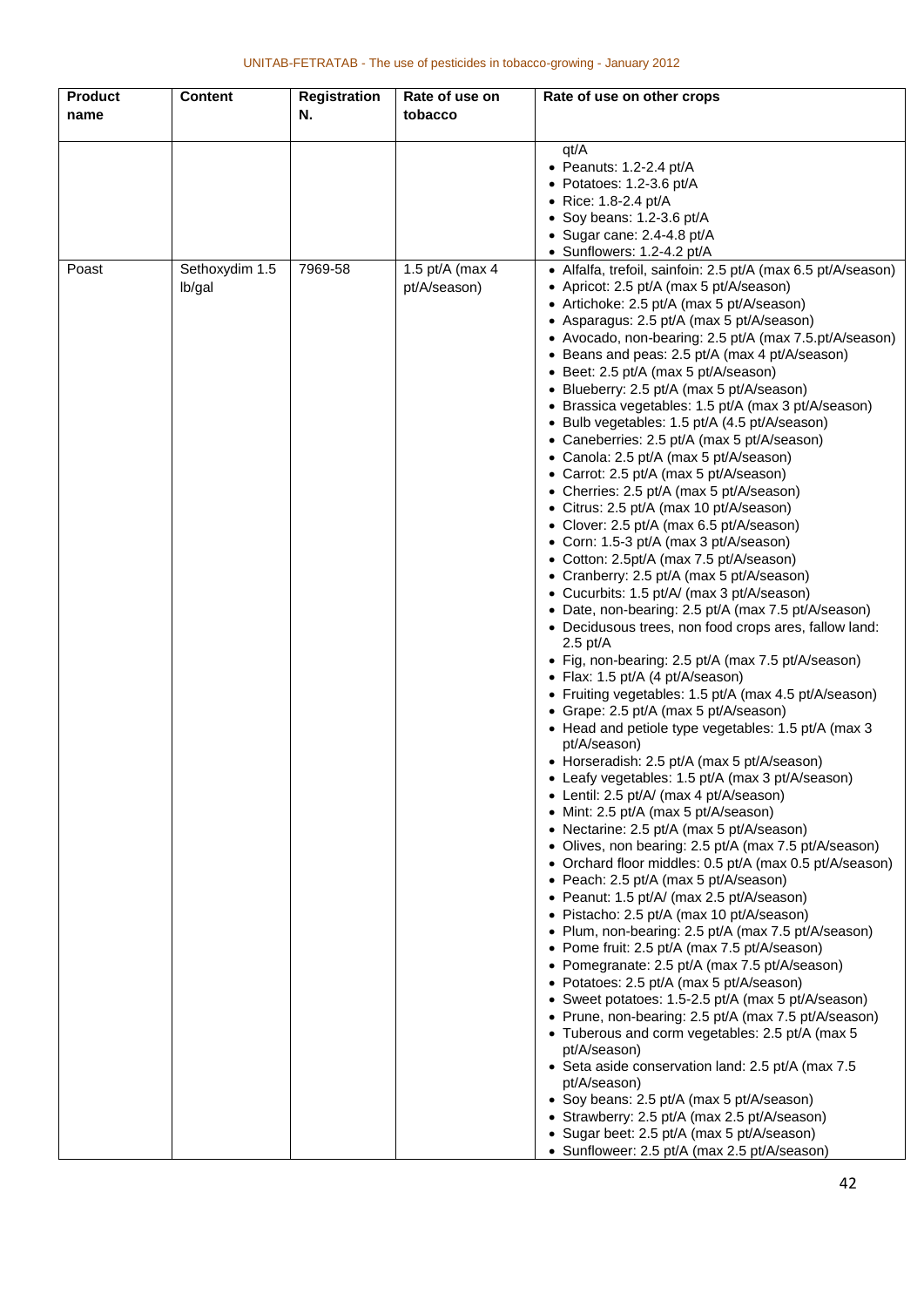| <b>Product</b><br>name           | <b>Content</b>                 | <b>Registration</b><br>N. | Rate of use on<br>tobacco                        | Rate of use on other crops                                                                                                                                                                                                                                                                                                                                                                                                                                                                                                                                                                                                                                                                                                                                                                                                                                                                                                                                                                                                                                                                                                                                                                                                                                                                                                                                                                                                                                                                                                                                                                                                                                                                                                                                                                                                                                                                                                                                                                                                                                                                                                                                                     |
|----------------------------------|--------------------------------|---------------------------|--------------------------------------------------|--------------------------------------------------------------------------------------------------------------------------------------------------------------------------------------------------------------------------------------------------------------------------------------------------------------------------------------------------------------------------------------------------------------------------------------------------------------------------------------------------------------------------------------------------------------------------------------------------------------------------------------------------------------------------------------------------------------------------------------------------------------------------------------------------------------------------------------------------------------------------------------------------------------------------------------------------------------------------------------------------------------------------------------------------------------------------------------------------------------------------------------------------------------------------------------------------------------------------------------------------------------------------------------------------------------------------------------------------------------------------------------------------------------------------------------------------------------------------------------------------------------------------------------------------------------------------------------------------------------------------------------------------------------------------------------------------------------------------------------------------------------------------------------------------------------------------------------------------------------------------------------------------------------------------------------------------------------------------------------------------------------------------------------------------------------------------------------------------------------------------------------------------------------------------------|
|                                  |                                |                           |                                                  | • Tree nuts: 2.5 pt/A (max 10 pt/A/season)                                                                                                                                                                                                                                                                                                                                                                                                                                                                                                                                                                                                                                                                                                                                                                                                                                                                                                                                                                                                                                                                                                                                                                                                                                                                                                                                                                                                                                                                                                                                                                                                                                                                                                                                                                                                                                                                                                                                                                                                                                                                                                                                     |
| Prime + EC                       | Flumetralin: 1.2<br>lb/gal     | 100-640                   | 1 gal/49 gal water                               |                                                                                                                                                                                                                                                                                                                                                                                                                                                                                                                                                                                                                                                                                                                                                                                                                                                                                                                                                                                                                                                                                                                                                                                                                                                                                                                                                                                                                                                                                                                                                                                                                                                                                                                                                                                                                                                                                                                                                                                                                                                                                                                                                                                |
| Quadris<br>Flowable<br>Fungicide | Azoxystrobin<br>2.08 lb/gal EW | 100-1098                  | 6-12 fl oz/A (max<br>$0.52$ lb<br>a.i./A/season) | • Artichoke: 11-15.5 fl oz/A (max 1.5 lb a.i./A/season)<br>• Asparagus: 6-15.5 fl oz/A (max 1.5 lb a.i./A/season)<br>• Barley: 6-12 fl oz/A (max 0.4 lb a.i./A/season)<br>• Brassica head and stem subgroup: 6-15.5 fl oz/A<br>(max 1.5 lb a.i./A/season)<br>• Brassica leafy greens subgroup: 6-15.5 fl oz/A (max<br>0.75 lb a.i./A/season)<br>Bulb vegetables: 6-15.5 fl oz/A (max 1.5 lb<br>a.i./A/season)<br>• Canola: 6-15.5 fl oz/A (max 0.45 lb a.i./A/season)<br>• Carrots: 9-15.5 fl z/A (max 2 lb a.i./A/season)<br>• Celery: 9-15.5 fl oz/A (max 1.5 lb a.i./A/season)<br>• Christmas trees: 6-15.5 fl oz/A (max 2 lb<br>a.i./A/season)<br>• Clover: 6-15.5 fl oz/A (max 0.75 lb a.i./A/season)<br>• Corn: 6-15.5 fl oz/A (max 2 lb a.i./A/season)<br>• Cotton: 6-9 fl oz/A (max 27 oz/season)<br>• Cucurbits: 11-15.5 fl oz/A (max 1.5 lb a.i./A/season)<br>• Herbs & spices: 6-15.5 fl oz/A (max 1.5. lb<br>a.i./A/season)<br>• Leafy vegetables except brassica: 6-15.5 fl oz/A (max<br>1.5 lb ai./A/season)<br>• Legume vegetables, dry and succulent: 6-15.5 fl oz/A<br>(max 1.5. lb a.i/A/season)<br>• Mint: 6-15.5 fl oz/A (max 0.75 lb a.i./A/season)<br>• Non-grass animal feeds, forage, fodder, straw and<br>hay: 6-15.5 fl oz/A (max 0.75 lb a.i./A/season)<br>• Oilseed crops: 6-15.5 fl oz/A (max 0.45 lb<br>a.i./A/season)<br>• Peppers and other fruiting vegetables, except<br>cucurbits: 6-15.5 fl oz/A (max 1 lb a.i./A/season)<br>• Potatoes: 6-15.5 fl oz/A (max 2 lb a.i./A/season)<br>• Rice: 9-15.5 fl oz/A (max 0.7 lb a.i/A/season)<br>• Sorghum: 6-15.5 fl oz/A (max 0.75 lb a.i./A/season)<br>• Soybeans: 6-15.5 fl oz/A (max 1.5 lb a.i./A/season)<br>• Tomatoes: 5-6 fl oz/A (max 0.6 lb a.i./A/season)<br>• Vegetables, leaves of root and tuber: 6-15.5 fl oz/A<br>(max 2 lb a.i./A/season)<br>• Vegetables, root: 6-15.5 fl oz/A (max 2 lb<br>a.i./A/season)<br>• Vegetables, tuberous and corm: 6-15.5 fl oz/A (max 2<br>Ib a.i./A/season)<br>• Watercress: 6-15.5 fl oz/A (max 1.5 lb a.i./A/season)<br>• Wheat, triticale: 4-12 fl oz/A (max 0.4 lb a.i./A/season)<br>• Wild rice: 12.5-15.5 fl oz/A (max 0.7 lb a.i./A/season) |
| Ridomil Gold<br><b>SL</b>        | Mefenoxam 4<br>Ib/gal - SL     | 100-1202                  | Soil- injected or-<br>incorporated:              | Soil-injected or -incorporated:<br>• Alfalfa: $0.25 - 0.5$ pt/A                                                                                                                                                                                                                                                                                                                                                                                                                                                                                                                                                                                                                                                                                                                                                                                                                                                                                                                                                                                                                                                                                                                                                                                                                                                                                                                                                                                                                                                                                                                                                                                                                                                                                                                                                                                                                                                                                                                                                                                                                                                                                                                |
|                                  |                                |                           | 0.5-3 pt/A (max 1.5<br>$lb$ a.i./ $A$ /crop $)$  | • Artichoke: 1-2 pt/A<br>• Avocados: 2-4 pt/A (max 6 lb a.i./A/crop)<br>• Carrots : 0.5-2 pt/A (max 1 lb a.i./A/crop soil applied<br>and 0.4 lb a.i./A/crop foliar)<br>• Clover 0.25-0.5 pt/A                                                                                                                                                                                                                                                                                                                                                                                                                                                                                                                                                                                                                                                                                                                                                                                                                                                                                                                                                                                                                                                                                                                                                                                                                                                                                                                                                                                                                                                                                                                                                                                                                                                                                                                                                                                                                                                                                                                                                                                  |
|                                  |                                |                           | Soil directed and<br>other foliar                | • Cole crops: 0.25-2 pt/A (max 1 lb a.i./A/crop soil-<br>applied and 0.5 a.i./A/crop foliar)<br>• Cotton: 0.075-0.15 fl oz/1,000 row ft<br>• Cucurbits: 1-2 pt/A (max 1 lb a.i/A/crop soil-applied                                                                                                                                                                                                                                                                                                                                                                                                                                                                                                                                                                                                                                                                                                                                                                                                                                                                                                                                                                                                                                                                                                                                                                                                                                                                                                                                                                                                                                                                                                                                                                                                                                                                                                                                                                                                                                                                                                                                                                             |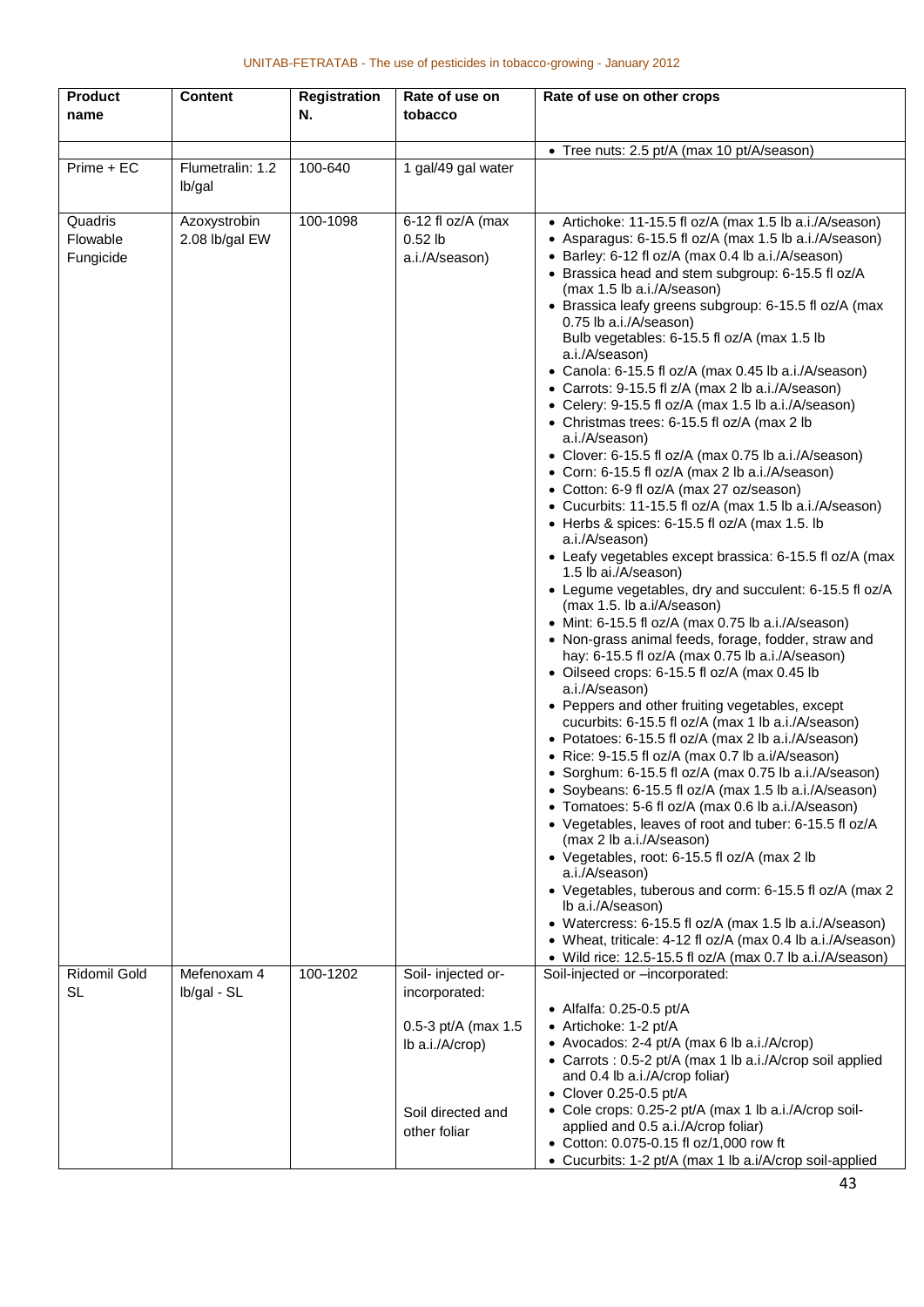| <b>Product</b> | <b>Content</b> | <b>Registration</b> | Rate of use on        | Rate of use on other crops                                                                                         |
|----------------|----------------|---------------------|-----------------------|--------------------------------------------------------------------------------------------------------------------|
| name           |                | N.                  | tobacco               |                                                                                                                    |
|                |                |                     |                       |                                                                                                                    |
|                |                |                     | applications:         | and 0.5 lb a.i./A/crop foliar)<br>• Fruting vegetables except cucurbits: 1 pt/A (max 1.5                           |
|                |                |                     | 0.5-2 pt/A (max $1.5$ | Ib a.i./A/crop soil-applied and 0.5 lb a.i./A/crop foliar)                                                         |
|                |                |                     | lb a.i./A/crop)       | • Ginseng: 0.75 pt/A                                                                                               |
|                |                |                     |                       | • Grass, forage, fodder and hay: 0.25-1 pt/A                                                                       |
|                |                |                     |                       | • Herbs: 1-2 pt/A (max 2 lb a.i./A/crop)                                                                           |
|                |                |                     |                       | • Leafy vegetables except Brassica: 1-2 pt/A (max 1 lb<br>a.i./A/crop)                                             |
|                |                |                     |                       | Spinach: 0.25 pt/A (max 0.25 lb a.i./A/crop)                                                                       |
|                |                |                     |                       | • Legume vegetables: 0.5-1 pt/A (max 0.5 lb a.i./A/crop                                                            |
|                |                |                     |                       | soil-applied and 0.4 lb a.i./A/crop foliar)                                                                        |
|                |                |                     |                       | • Onions: 0.5-1 pt/A (max 1 lb a.i./A/crop)                                                                        |
|                |                |                     |                       | • Peanuts: 0.25 pt/A                                                                                               |
|                |                |                     |                       | • Pineapple: 0.5-1 pt/100 gal water<br>• Potatoes: 0.42 fl oz/1,000 row ft (max 0.188 lb                           |
|                |                |                     |                       | a.i./A/crop)                                                                                                       |
|                |                |                     |                       | Root and tuber vegetables: 1-2 pt/A                                                                                |
|                |                |                     |                       | $\bullet$ Soybeans: 0.37-1.25 pt/A                                                                                 |
|                |                |                     |                       | • Strawberries: 1 pt/A (max 1.5 lb/A/crop)                                                                         |
|                |                |                     |                       | Sugar beets: 1-2 pt/A<br>• Tomato: 1-2 pt/A (max.1.5 lb a.i./A/crop soil-applied                                   |
|                |                |                     |                       | and 0.5 lb a.i./A/crop foliar)                                                                                     |
|                |                |                     |                       |                                                                                                                    |
|                |                |                     |                       |                                                                                                                    |
|                |                |                     |                       | Soil directed and other foliar applications:                                                                       |
|                |                |                     |                       | • Alfalfa: $0.25$ pt/A                                                                                             |
|                |                |                     |                       | • Apple: 2qt/A                                                                                                     |
|                |                |                     |                       | • Asparagus: 1 pt/A                                                                                                |
|                |                |                     |                       | • Avocados: 1-4 pt/A (max 6 lb a.i./A/crop)<br>• Blueberries: 3.6 pt/A (max 3.6 lb a.i./A/crop)                    |
|                |                |                     |                       | • Carrots: 0.2 pt/A (max 1 lb a.i./A/crop soil applied and                                                         |
|                |                |                     |                       | 0.4 lb a.i./A/crop foliar)                                                                                         |
|                |                |                     |                       | • Citrus: 1-3 qt/A (max 6 lb a.i./A/crop)                                                                          |
|                |                |                     |                       | Cole crops: 0.125-0.25 pt/A (max 1 lb a.i./A/crop soil-                                                            |
|                |                |                     |                       | applied and 0.5 a.i./A/crop foliar)<br>• Cranberries: 1-1.75 pt/A (max 2.65 lb a.i./A/crop)                        |
|                |                |                     |                       | Cucurbits: 0.25-0.4 pt/A (max 1 lb a.i/A/crop soil-                                                                |
|                |                |                     |                       | applied and 0.5 lb a.i./A/crop foliar)                                                                             |
|                |                |                     |                       | • Fruiting vegetables except cucurbits: 1 pt/A (max 1.5)                                                           |
|                |                |                     |                       | Ib a.i./A/crop soil-applied and 0.5 lb a.i./A/crop foliar)                                                         |
|                |                |                     |                       | • Herbs: 1-2 pt/A (max 2 lb a.i./A/crop soil applied)<br>• Hops: 0.5 pt/A (max 025 lb a.i./A/crop soil applied and |
|                |                |                     |                       | 0.5 lb a.i./crop foliar applied)                                                                                   |
|                |                |                     |                       | • Legume vegetables: 0.125-0.2 pt/A (max 0.5 lb                                                                    |
|                |                |                     |                       | a.i./A/crop soil-applied and 0.4 lb a.i./A/crop foliar)                                                            |
|                |                |                     |                       | • Lettuce: 0.125-0.25 pt/A (max 1 lb a.i./A/crop soil-                                                             |
|                |                |                     |                       | applied and 0.4 lb a.i./A/crop foliar)<br>• Lingonberry: 3.6 pt/A (max 3.6 lb a.i./A/crop)                         |
|                |                |                     |                       | • Peanuts: 0.5-1 pt/A                                                                                              |
|                |                |                     |                       | • Raspberrries: 0.25 pt/1,000 row ft                                                                               |
|                |                |                     |                       | • Stone fruit: 2 qt/A (max 6 lb a.i./A/crop)                                                                       |
|                |                |                     |                       | • Strawberries: 1 pt/A (max 1.5 lb a.i./A/crop)                                                                    |
|                |                |                     |                       | • Tomato: 1 pt/A (max 1.5 lb a.i./A/crop soil-applied and<br>0.5 lb a.i./A/crop foliar)                            |
|                |                |                     |                       | • Tree nuts: 2 qt/A (max 6 lb a.i./A/crop)                                                                         |
|                |                |                     |                       | Tropical fruit (papaya, black sapote, star apple,                                                                  |
|                |                |                     |                       | canistel, mamey sapote, mango, sapodilla): 1.5-3 pt/A                                                              |
|                |                |                     |                       | (max 3 lb a.i./A/season)                                                                                           |
|                |                |                     |                       | • Tropical fruit (sugar apple, atemoya, custard apple,<br>cherimoya, ilama, sursop birida, starfruit): 1.5-3 pt/A  |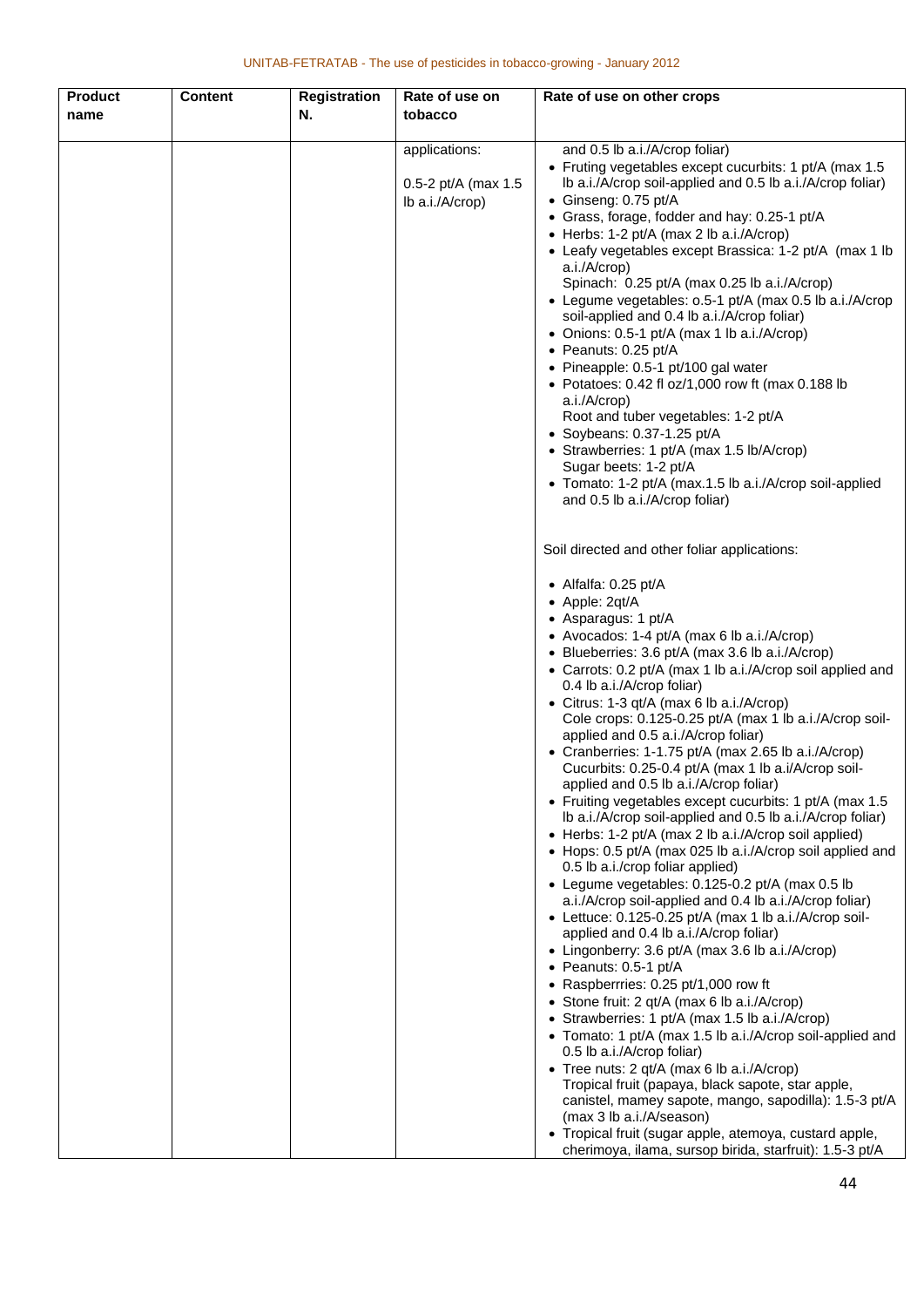| <b>Product</b>      | <b>Content</b>                                        | <b>Registration</b> | Rate of use on                                                                                                                              | Rate of use on other crops                                                                                                                                                                                                                                                                                                                                                                                                                                                                                                                                                                                                                                                                                                                                                                                                                                                                                                                                                                                                                                                                                                                                                                                                                                                                                                                                                                                                                                                                                                                                                                                                                                                                                                                                                                                            |
|---------------------|-------------------------------------------------------|---------------------|---------------------------------------------------------------------------------------------------------------------------------------------|-----------------------------------------------------------------------------------------------------------------------------------------------------------------------------------------------------------------------------------------------------------------------------------------------------------------------------------------------------------------------------------------------------------------------------------------------------------------------------------------------------------------------------------------------------------------------------------------------------------------------------------------------------------------------------------------------------------------------------------------------------------------------------------------------------------------------------------------------------------------------------------------------------------------------------------------------------------------------------------------------------------------------------------------------------------------------------------------------------------------------------------------------------------------------------------------------------------------------------------------------------------------------------------------------------------------------------------------------------------------------------------------------------------------------------------------------------------------------------------------------------------------------------------------------------------------------------------------------------------------------------------------------------------------------------------------------------------------------------------------------------------------------------------------------------------------------|
| name                |                                                       | N.                  | tobacco                                                                                                                                     |                                                                                                                                                                                                                                                                                                                                                                                                                                                                                                                                                                                                                                                                                                                                                                                                                                                                                                                                                                                                                                                                                                                                                                                                                                                                                                                                                                                                                                                                                                                                                                                                                                                                                                                                                                                                                       |
|                     |                                                       |                     |                                                                                                                                             | (max 1.75 lb a.i./A/season)<br>• Tropical fruit (kiwi): 5.6-11.2 oz/40 gals water (max<br>1.75 lb a.i./A/season)                                                                                                                                                                                                                                                                                                                                                                                                                                                                                                                                                                                                                                                                                                                                                                                                                                                                                                                                                                                                                                                                                                                                                                                                                                                                                                                                                                                                                                                                                                                                                                                                                                                                                                      |
| Royal MH-30         | Maleic<br>hydrazide<br>potassium salt<br>180 g/L - SC | 400-84              | 1.5-2 gal/40-50 gal<br>water/A (max 1<br>appl./season.<br>Repeat only if rain<br>occur within 6<br>hours from 1 <sup>st</sup><br>treatment) | • Potatoes: 2 gal/30 gal water/A (max 1 appl./season)<br>• Onions: 1.33 gal/30 gal water/A (max 1 appl./season)                                                                                                                                                                                                                                                                                                                                                                                                                                                                                                                                                                                                                                                                                                                                                                                                                                                                                                                                                                                                                                                                                                                                                                                                                                                                                                                                                                                                                                                                                                                                                                                                                                                                                                       |
| Royaltac            | n-decanol 684<br>g/L                                  | 400-135             | 1.5-2.75 in 50 gal<br>water (40-60 gal<br>diluted mixture/A)                                                                                |                                                                                                                                                                                                                                                                                                                                                                                                                                                                                                                                                                                                                                                                                                                                                                                                                                                                                                                                                                                                                                                                                                                                                                                                                                                                                                                                                                                                                                                                                                                                                                                                                                                                                                                                                                                                                       |
| Sevin 80<br>Solupak | Carbaryl 80%<br><b>SP</b>                             | 264-316             | 1.25-2.5 lb/A (max<br>4 appl./crop, 10<br>$lb/A$ / $crop)$                                                                                  | • Asparagus: 1.25-5 lb/A (max 5 appl./crop, 12.5<br>lb/A/year)<br>• Brassica leafy crops: 0.62-2.5 lb/A (max 4 appl./crop,<br>7.5 lb/A/crop)<br>• Field corn and popcorn: 1.25-2.5 pt/A (max 4<br>appl./crop, 10 lb/A/crop)<br>• Sorghum: $1.25-2.5$ lb/A (max 4 appl./crop, $7.5$<br>$lb/A$ / $crop$<br>Rice: 1.25-1.87 lb/A (max 2 appl./crop, 5 lb/A/crop)<br>• Sweet corn: 1.25-2.5 lb/A (max 8 appl/crop, 20<br>lb/A/crop)<br>• Cucurbit vegetables: 0.62-1.25 lb/A (max 6<br>appl./crop, 7.5 lb/A/crop)<br>• Flax: 1.25-1.87 lb/A (max 2 appl./crop, 3.75<br>lb/A/crop)<br>• Alfalfa: $0.62$ -1.87 lb/A (max 1 appl./cutting, 1.87<br>lb/A/cutting)<br>• Pasture and grasses grown for seed: 1.25-1.87 lb/A<br>(max 2 appl./year, 3.75 lb/A/year)<br>Rangeland: 0.62-1.25 lb//A (max 1 appl./year, 1.25<br>lb/A/year)<br>• Fruiting vegetables: 1.25-2.5 lb/A (max 7 appl./crop,<br>10 lb/A/crop)<br>• Leafy vegetable: 0.62-2.5 lb/A (max 5 appl./crop, 7.5<br>lb/A/crop)<br>• Legume vegetables: 0-62-1.87 lb/A (max 4 appl./crop,<br>7.5 lb/A/crop)<br>• Non cropland: 0.33-1.87 lb/A (max apple./year, 3.75<br>lb/A/year)<br>• Okra: 1.25-1.87 lb/A (max 7.5 lb/A/season)Peanuts:<br>0.62-2.5 lb/A (max 5 appl./crop, 10 lb/A/crop)<br>Prickly pear cactus: 2.5 lb/A (max 7.5 lb/A/crop)<br>• Root and tuber crops: 0.62-2.5 lb/A (max6 appl./crop,<br>7.5 lb/A/crop)<br>• Sugar beets: 1.25-1.87 lb/A (Max 2 appl./crop, 5<br>lb/A/crop)<br>• Sweet potatoes: 1.25-2.5 lb/A (max 8 appl./crop, 10<br>lb/A/crop)<br>• Small fruits and berries: 1.25-2.5 lb/A (max 5<br>appl./crop, 12.5 lb/A/crop)<br>• Sunflowers: 1.25-1.87 lb/A (max app./crop, 3.75<br>lb/A/crop)<br>Citrus fruit: 2.5-20 lb/A (max 8 appl./A/crop, 25<br>lb/A/crop)<br>Olives: 6.25-9.37 lb/A (max 2 appl./crop, 18.75-<br>lb/A/crop) |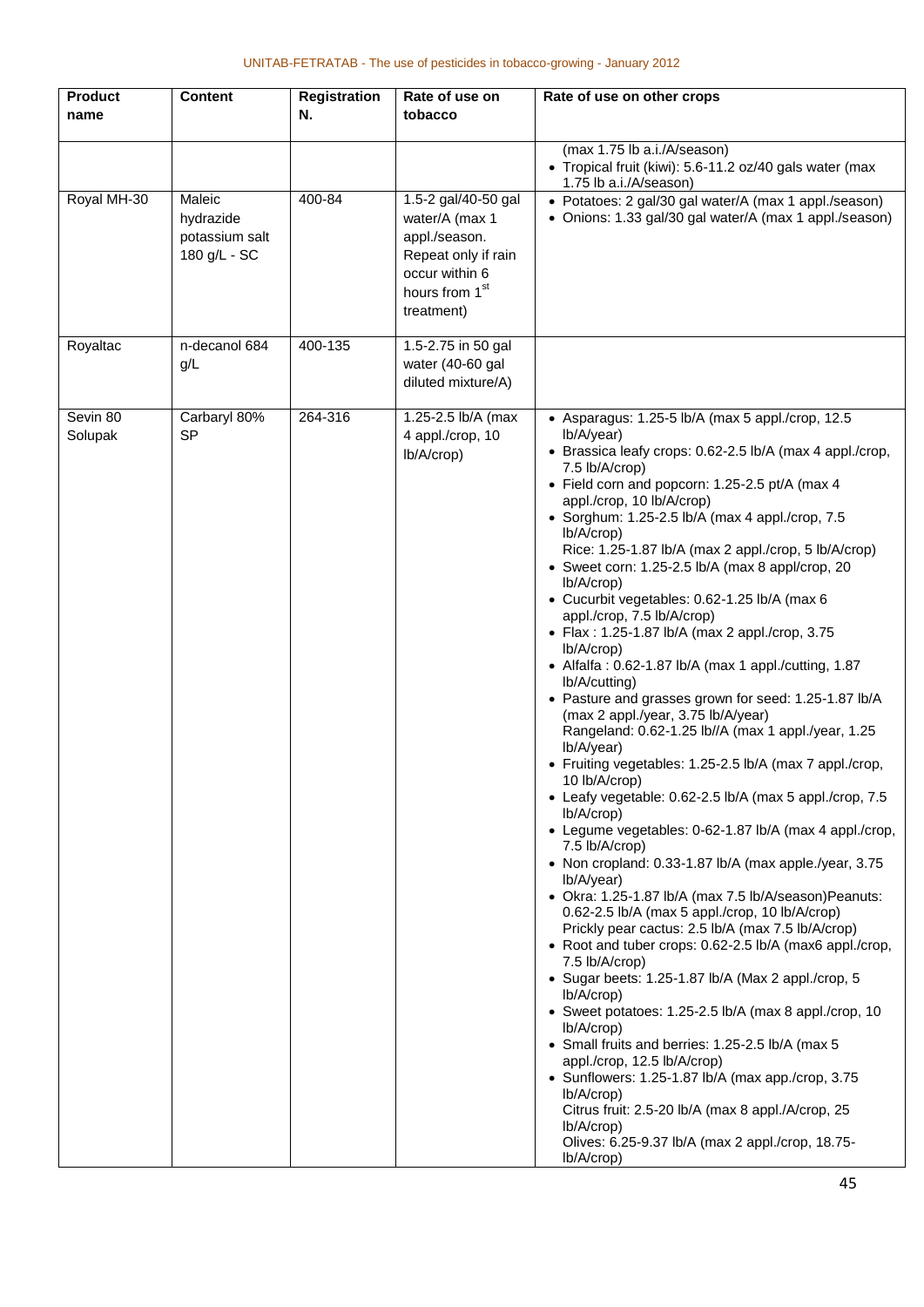| <b>Product</b><br>name  | <b>Content</b>                                                             | <b>Registration</b><br>N. | Rate of use on<br>tobacco                                                                                            | Rate of use on other crops                                                                                                                                                                                                                                                                                                                                                                                                                                                                                                                                                                                          |
|-------------------------|----------------------------------------------------------------------------|---------------------------|----------------------------------------------------------------------------------------------------------------------|---------------------------------------------------------------------------------------------------------------------------------------------------------------------------------------------------------------------------------------------------------------------------------------------------------------------------------------------------------------------------------------------------------------------------------------------------------------------------------------------------------------------------------------------------------------------------------------------------------------------|
|                         |                                                                            |                           |                                                                                                                      | Pome fruit: 0.62-3.75 lb/A (max 8 appl./crop, 18.75<br>lb/A/crop)<br>• Stone fruit: 2.5-6.25 lb/A (max 3 appl./crop, 17.5<br>lb/A/crop)<br>Pistachios: 3.34-6.25 lb/A (max 4 appl./crop, 18.75<br>lb/A/crop)<br>Tree nuts: 2.5-6,25 lb/A (max 4 appl./crop, 18.75<br>lb/A/crop)<br>• Forested areas and rangeland trees: 0.9-1.25 lb/A<br>(max 2 appl./year)                                                                                                                                                                                                                                                        |
| Spartan 4F<br>Herbicide | Sulfentrazone 4<br>Ib/gal - FL                                             | 279-3220                  | 4.5-12 fl oz/A (max<br>0.375 lb a.i./A/12<br>months)                                                                 | • Soybeans: 4.5-12 fl oz $\overline{A}$ (max 0.375 lb a.i./A/12<br>months)<br>• Sugarcane: 4.5-12 fl oz/A (max 0.375 lb a.i./A/12<br>months)<br>• Sunflowers: 3-8 fl oz/A (max 0.25 lb a.i./A/12 months)<br>• Cabbage: 2.25-12 fl z/A (max 0.375 lb a.i./A/12<br>months)<br>• Dry peas: $2.25 - 8$ fl oz/A (max 0.25 lb a.i./A/12<br>months)<br>Horseradish: $2.25 - 8$ fl oz/A (max 0.25 lb a.i./A/12<br>months)<br>Lima beans: $2.25 - 6$ fl oz/A (max 0.187 lb a.i./A/12<br>months)<br>Mint: 4.5-12 fl oz/A (max 0.375 lb a.i./A/12 months)<br>• Sod production: 4-12 fl oz/A (max 0.375 lb a.i./A/12<br>months) |
| Super Boll              | Ethephon 6<br>lb/gal                                                       | 352-691-1812              | 1.33-2.66 pt/A                                                                                                       | • Cotton: 1.33-2.66 pt/A                                                                                                                                                                                                                                                                                                                                                                                                                                                                                                                                                                                            |
| Telone C-35             | $1,3-$<br>dichloropropene<br>$7.1$ lb/gal +<br>chloropicrin<br>3.89 lb/gal | 62719-302                 | Seedbed: 60.5-79<br>gal/A (CORRECT?)<br>Field: 13-26 gal/A                                                           | • Vegetable crops: 13-36 gal/A<br>Field crops: 13-26 gal/A<br>• Fruit and nut crops: 39-50 gal/A<br>• Strawberries: 39-50 gal/A<br>• Nursery crops: 60.5-79 gal/A<br>• Mint: 33 gal/A                                                                                                                                                                                                                                                                                                                                                                                                                               |
| Terramaster<br>4EC      | Etridiazole 4<br>Ib/gal - EC                                               | 400-422                   | Float-bed: 1-1.4 fl<br>oz/100 gal water<br>(max 2.8 fl oz/100<br>gal/crop)                                           | $\bullet$ Cotton: 4-8 fl 05/A                                                                                                                                                                                                                                                                                                                                                                                                                                                                                                                                                                                       |
| Tracer                  | Spinosad 4<br>lb/gal                                                       | 62719-267                 | 1.4-2.9 fl oz/A (max<br>14.4 fl oz/A/year)                                                                           | • Corn: 1-3 fl oz/A (max 6 fl oz/A/year)<br>• Cotton: 1.4-2.9 fl oz/A (max 14.4 fl oz/A/growing<br>season)<br>• Grass forages, grass grown for seed, pastures,<br>rangeland and sod farms: 1-2 fl oz/A (max 6 fl<br>oz/A/season)<br>• Peanut: 1.5-3 fl oz/A (max 9 fl oz/A/crop)<br>• Small cereal grains: 1.5-3 fl oz/A (max 9 fl oz/A/crop)<br>• Sorghum, grain amaranth, milo, pearl millet and proso<br>millet: 1.5-3 fl oz/A (max 14.4 fl oz/A/crop)<br>• Soybean: 1-2 fl oz/A (max 6 fl oz/A/year)                                                                                                            |
| Vapam HL                | Metam sodium<br>4.26 lb/gal                                                | 5481-468                  | Plant beds:<br>0.75-1.125 gal/30<br>gal water/100 sq<br>yards (tarp method)<br>1.875 gal/150-200<br>gal water/100 sq | • Peanuts: 7.5 gal/A<br>• Mint: 37.5- 75 gal/A<br>• Potatoes: 37.5-75 gal/A<br>• Tree replant sites in commercial orchards: 0.75-1.5<br>$qt/100$ sq ft<br>• Establishment of transplant orchards and vineyards:<br>50-75 gal/A<br>• Carrots: 30-75 gal/A                                                                                                                                                                                                                                                                                                                                                            |